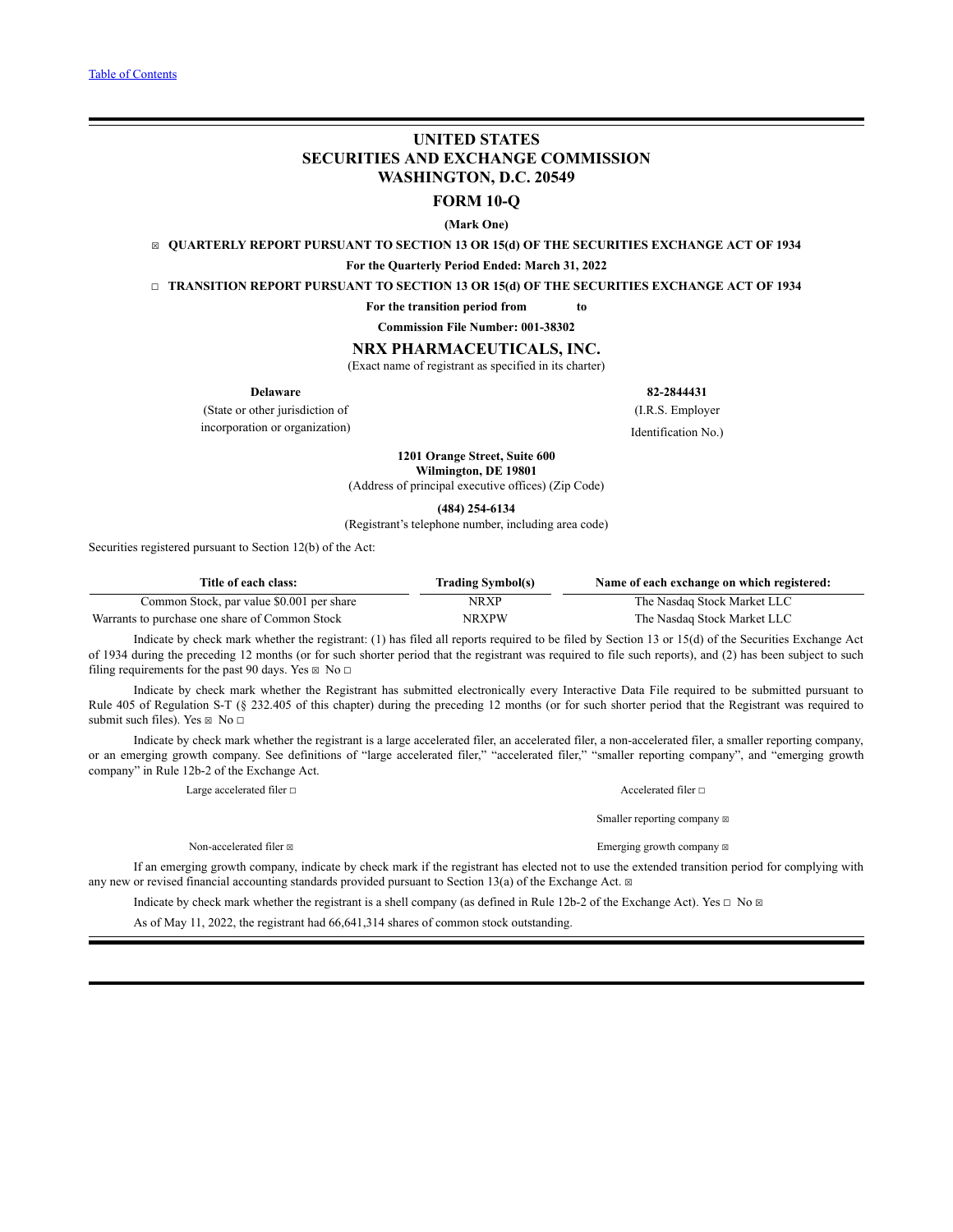**Page**

<span id="page-1-0"></span>

|                 | <b>PART I - FINANCIAL INFORMATION</b>                                                                                    |    |
|-----------------|--------------------------------------------------------------------------------------------------------------------------|----|
| <b>ITEM 1.</b>  | <b>Financial Statements</b>                                                                                              |    |
|                 | Condensed Consolidated Balance Sheets as of March 31, 2022 (Unaudited) and December 31, 2021                             | 3  |
|                 | Unaudited Condensed Consolidated Statements of Operations for the three months ended March 31, 2022 and 2021             | 4  |
|                 | Unaudited Condensed Consolidated Statements of Changes in Stockholders' Equity for the three months ended March 31, 2022 |    |
|                 | and 2021                                                                                                                 | 5  |
|                 | Unaudited Condensed Consolidated Statements of Cash Flows for the three months ended March 31, 2022 and 2021             | 6  |
|                 | Notes to Unaudited Condensed Consolidated Financial Statements                                                           | 7  |
| ITEM 2.         | <u>Management's Discussion and Analysis of Financial Condition and Results of Operations</u>                             | 25 |
| ITEM 3.         | Quantitative and Qualitative Disclosures About Market Risk                                                               | 33 |
| <b>ITEM 4.</b>  | <b>Controls and Procedures</b>                                                                                           | 33 |
|                 | <b>PART II - OTHER INFORMATION</b>                                                                                       |    |
| ITEM 1.         | <b>Legal Proceedings</b>                                                                                                 | 34 |
| <b>ITEM 1A.</b> | <b>Risk Factors</b>                                                                                                      | 34 |
| ITEM 2.         | Unregistered Sales of Equity Securities and Use of Proceeds                                                              | 35 |
| <b>ITEM 3.</b>  | <b>Defaults Upon Senior Securities</b>                                                                                   | 35 |

| <u>ITEM 3.</u>    | Defaults Upon Senior Securities | 35 |
|-------------------|---------------------------------|----|
| <b>ITEM 4.</b>    | <b>Mine Safety Disclosures</b>  | 35 |
| <b>ITEM 5.</b>    | <b>Other Information</b>        | 35 |
| ITEM 6.           | Exhibits                        | 36 |
| <b>SIGNATURES</b> |                                 | 37 |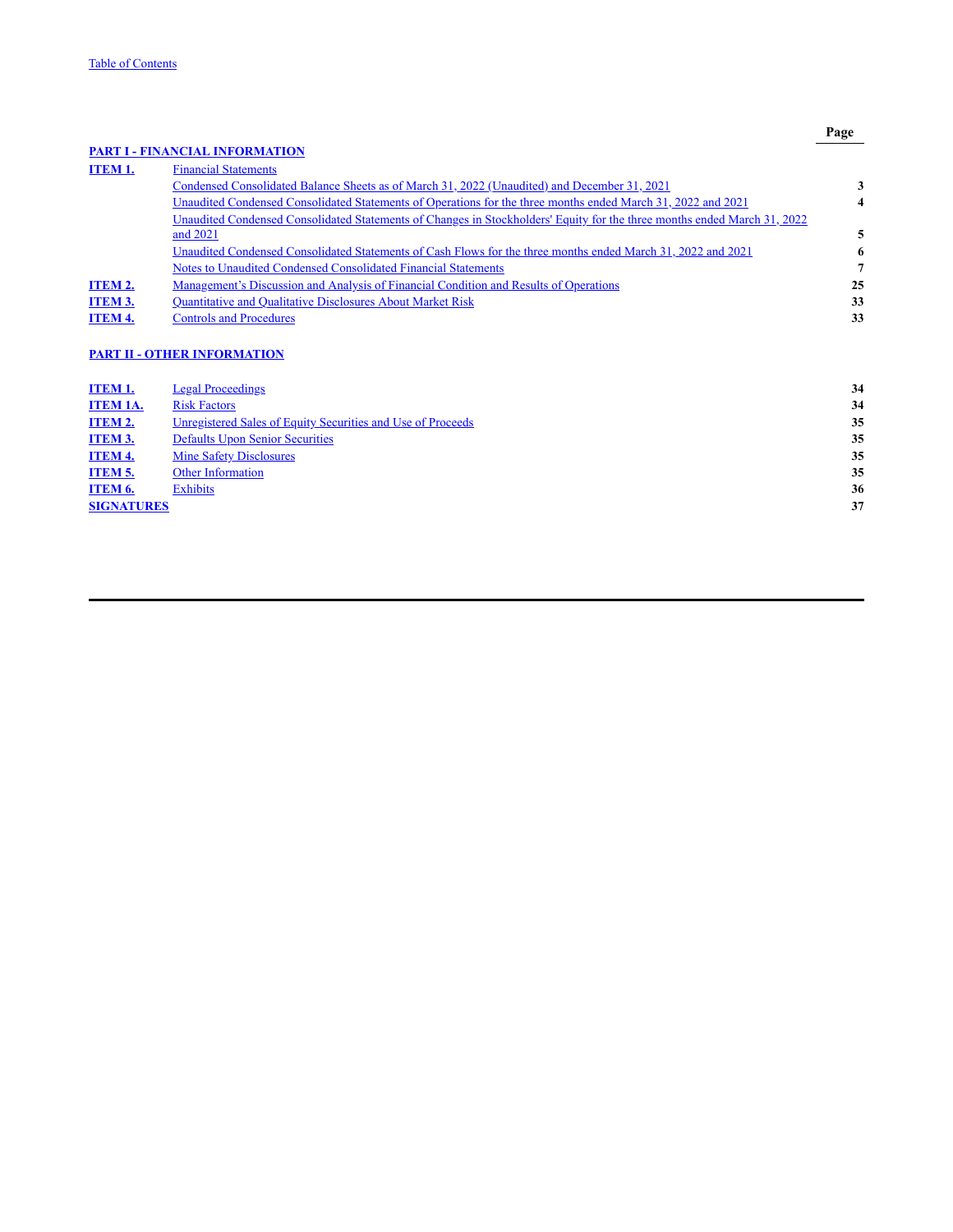# **PART I FINANCIAL INFORMATION**

# <span id="page-2-2"></span><span id="page-2-1"></span><span id="page-2-0"></span>**ITEM 1. Financial Statements.**

# **NRX PHARMACEUTICALS, INC.**

# **CONDENSED CONSOLIDATED BALANCE SHEETS (in thousands, except share and per share data)**

|                                                                                                      | March 31, 2022<br>(Unaudited) |            |              |            |
|------------------------------------------------------------------------------------------------------|-------------------------------|------------|--------------|------------|
| <b>ASSETS</b>                                                                                        |                               |            |              |            |
| Current assets:                                                                                      |                               |            |              |            |
| Cash                                                                                                 | \$                            | 40,202     | $\mathbb{S}$ | 27,605     |
| Prepaid expenses and other current assets                                                            |                               | 3,382      |              | 5,109      |
| Total current assets                                                                                 |                               | 43,584     |              | 32,714     |
| Other assets                                                                                         |                               | 17         |              | 15         |
| <b>Total assets</b>                                                                                  | S.                            | 43,601     | S            | 32,729     |
| <b>LIABILITIES AND STOCKHOLDERS' EQUITY</b>                                                          |                               |            |              |            |
| Current liabilities:                                                                                 |                               |            |              |            |
| Accounts payable                                                                                     | \$                            | 4,311      | S            | 3,687      |
| Accrued and other current liabilities                                                                |                               | 4,001      |              | 2,375      |
| Accrued clinical site costs                                                                          |                               | 466        |              | 469        |
| Earnout Cash liability                                                                               |                               | 2,479      |              | 4,582      |
| Warrant liabilities                                                                                  |                               | 135        |              | 292        |
| Note payable and accrued interest                                                                    |                               | 520        |              | 518        |
| <b>Total liabilities</b>                                                                             | \$                            | 11,912     | \$           | 11,923     |
| Stockholders' equity:                                                                                |                               |            |              |            |
| Preferred stock, \$0.001 par value, 50,000,000 shares authorized; 0 shares issued and outstanding at |                               |            |              |            |
| March 31, 2022 and December 31, 2021, respectively                                                   |                               |            |              |            |
| Common stock, \$0.001 par value, 500,000,000 shares authorized; 66,641,314 and 58,810,550 shares     |                               |            |              |            |
| issued and outstanding at March 31, 2022 and December 31, 2021, respectively                         |                               | 67         |              | 59         |
| Additional paid-in capital                                                                           |                               | 228,313    |              | 203,990    |
| Accumulated deficit                                                                                  |                               | (196, 691) |              | (183, 243) |
| Total stockholders' equity                                                                           |                               | 31,689     |              | 20,806     |
| Total liabilities and stockholders' equity                                                           | S                             | 43,601     |              | 32,729     |

The accompanying notes are an integral part of these unaudited condensed consolidated financial statements.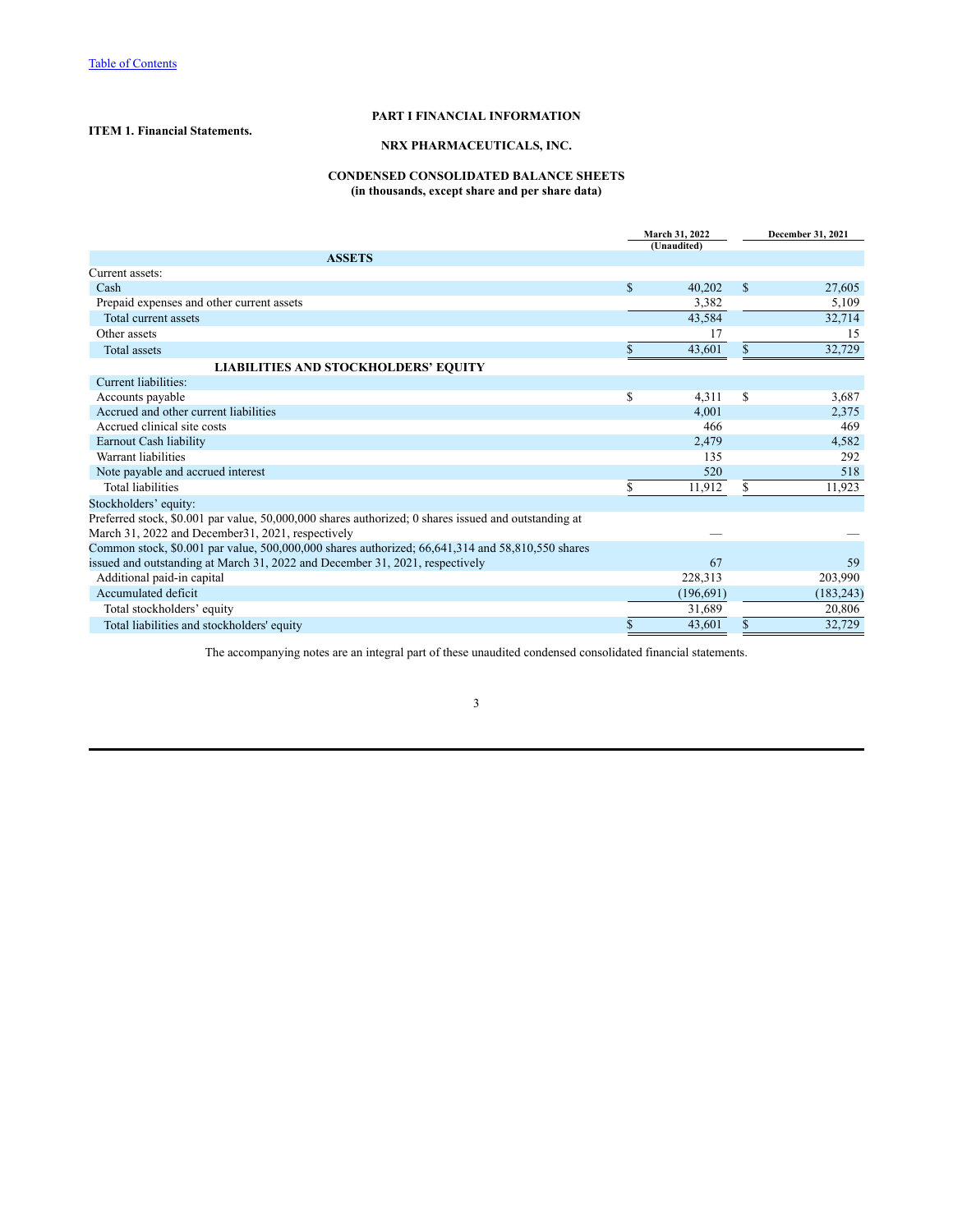# **CONDENSED CONSOLIDATED STATEMENTS OF OPERATIONS (in thousands, except share and per share data)**

# **(Unaudited)**

<span id="page-3-0"></span>

|                                                    |    | Three months ended<br>March 31, |    |            |  |
|----------------------------------------------------|----|---------------------------------|----|------------|--|
|                                                    |    | 2022                            |    | 2021       |  |
| Operating expenses:                                |    |                                 |    |            |  |
| Research and development                           | S  | 5,483                           | S  | 2,909      |  |
| General and administrative                         |    | 10,222                          |    | 2,101      |  |
| Settlement expense                                 |    |                                 |    | 21,366     |  |
| Reimbursement of expenses from Relief Therapeutics |    |                                 |    | (771)      |  |
| Total operating expenses                           |    | 15,705                          |    | 25,605     |  |
| Loss from operations                               |    | (15,705)                        |    | (25,605)   |  |
| Other (income) expenses:                           |    |                                 |    |            |  |
| Gain on extinguishment of debt                     |    |                                 |    | (121)      |  |
| Interest expense                                   |    | 3                               |    | 5          |  |
| Change in fair value of warrant liability          |    | (157)                           |    |            |  |
| Change in fair value of Earnout Cash liability     |    | (2,103)                         |    |            |  |
| Total other (income) expenses                      |    | (2,257)                         |    | (116)      |  |
| Net loss                                           |    | (13, 448)                       |    | (25, 489)  |  |
| Net loss per share:                                |    |                                 |    |            |  |
| Basic and diluted                                  | \$ | (0.21)                          | \$ | (0.71)     |  |
| Weighted average common shares outstanding:        |    |                                 |    |            |  |
| Basic and diluted                                  |    | 63,667,468                      |    | 35,658,216 |  |

The accompanying notes are an integral part of these unaudited condensed consolidated financial statements.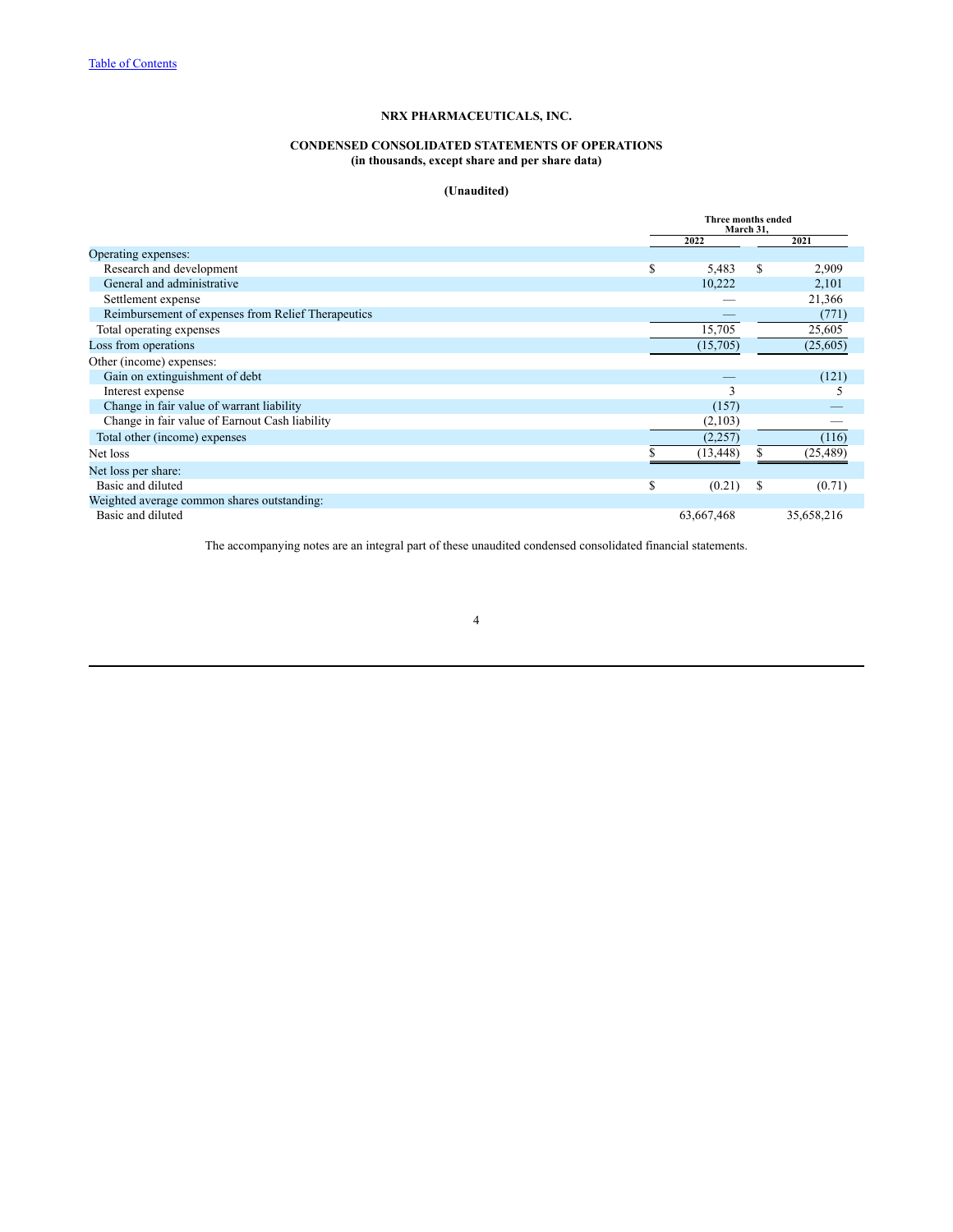# **CONDENSED CONSOLIDATED STATEMENTS OF STOCKHOLDERS' EQUITY (in thousands, except share data)**

# **(Unaudited)**

<span id="page-4-0"></span>

|                                                                                 |               | <b>Common Stock</b> |        |         | Additional<br>Paid-in- | Accumulated | Total<br>Stockholders' |           |  |  |         |        |
|---------------------------------------------------------------------------------|---------------|---------------------|--------|---------|------------------------|-------------|------------------------|-----------|--|--|---------|--------|
|                                                                                 | <b>Shares</b> |                     | Amount | Capital |                        |             |                        |           |  |  | Deficit | Equity |
| <b>Balance December 31, 2021</b>                                                | 58.810.550    |                     | 59     |         | 203,990                |             | (183, 243)             | 20.806    |  |  |         |        |
| Common stock and warrants issued in private placement, net of issuance costs of |               |                     |        |         |                        |             |                        |           |  |  |         |        |
| \$2,020                                                                         | 7.824.727     |                     |        |         | 22.972                 |             | _                      | 22,980    |  |  |         |        |
| Common stock issued for consulting services                                     | 6,037         |                     |        |         |                        |             |                        |           |  |  |         |        |
| Stock-based compensation                                                        |               |                     |        |         | .334                   |             |                        | 1.334     |  |  |         |        |
| Net loss                                                                        |               |                     |        |         |                        |             | (13, 448)              | (13, 448) |  |  |         |        |
| <b>Balance - March 31, 2022</b>                                                 | 66,641,314    |                     | 67     |         | 228,313                |             | (196.691)              | 31.689    |  |  |         |        |

|                                                                   |               |                     |        |         | <b>Additional</b>        |             | Total         |  |  |  |  |  |  |  |  |  |  |  |  |  |  |  |  |  |  |  |  |  |  |  |  |  |  |  |  |  |  |  |  |  |  |  |  |  |  |  |  |  |  |  |  |  |  |  |  |  |  |  |  |  |  |  |  |  |  |  |  |  |  |  |  |  |  |  |  |  |  |  |  |  |  |  |  |  |  |  |  |         |                         |
|-------------------------------------------------------------------|---------------|---------------------|--------|---------|--------------------------|-------------|---------------|--|--|--|--|--|--|--|--|--|--|--|--|--|--|--|--|--|--|--|--|--|--|--|--|--|--|--|--|--|--|--|--|--|--|--|--|--|--|--|--|--|--|--|--|--|--|--|--|--|--|--|--|--|--|--|--|--|--|--|--|--|--|--|--|--|--|--|--|--|--|--|--|--|--|--|--|--|--|--|--|---------|-------------------------|
|                                                                   |               | <b>Common Stock</b> |        |         | Paid-in-                 | Accumulated | Stockholders' |  |  |  |  |  |  |  |  |  |  |  |  |  |  |  |  |  |  |  |  |  |  |  |  |  |  |  |  |  |  |  |  |  |  |  |  |  |  |  |  |  |  |  |  |  |  |  |  |  |  |  |  |  |  |  |  |  |  |  |  |  |  |  |  |  |  |  |  |  |  |  |  |  |  |  |  |  |  |  |  |         |                         |
|                                                                   | <b>Shares</b> |                     | Amount | Capital |                          |             |               |  |  |  |  |  |  |  |  |  |  |  |  |  |  |  |  |  |  |  |  |  |  |  |  |  |  |  |  |  |  |  |  |  |  |  |  |  |  |  |  |  |  |  |  |  |  |  |  |  |  |  |  |  |  |  |  |  |  |  |  |  |  |  |  |  |  |  |  |  |  |  |  |  |  |  |  |  |  |  |  | Deficit | <b>Equity (Deficit)</b> |
| <b>Balance - December 31, 2020</b>                                | 42.973.462    |                     | 43     |         | 46.366                   | (90, 180)   | (43,771)      |  |  |  |  |  |  |  |  |  |  |  |  |  |  |  |  |  |  |  |  |  |  |  |  |  |  |  |  |  |  |  |  |  |  |  |  |  |  |  |  |  |  |  |  |  |  |  |  |  |  |  |  |  |  |  |  |  |  |  |  |  |  |  |  |  |  |  |  |  |  |  |  |  |  |  |  |  |  |  |  |         |                         |
| Common stock issued                                               | 333.121       |                     |        |         | 6,927                    |             | 6.927         |  |  |  |  |  |  |  |  |  |  |  |  |  |  |  |  |  |  |  |  |  |  |  |  |  |  |  |  |  |  |  |  |  |  |  |  |  |  |  |  |  |  |  |  |  |  |  |  |  |  |  |  |  |  |  |  |  |  |  |  |  |  |  |  |  |  |  |  |  |  |  |  |  |  |  |  |  |  |  |  |         |                         |
| Proceeds from issuance of common stock for exercise of warrant    | 1.496.216     |                     |        |         | 7.499                    |             | 7.500         |  |  |  |  |  |  |  |  |  |  |  |  |  |  |  |  |  |  |  |  |  |  |  |  |  |  |  |  |  |  |  |  |  |  |  |  |  |  |  |  |  |  |  |  |  |  |  |  |  |  |  |  |  |  |  |  |  |  |  |  |  |  |  |  |  |  |  |  |  |  |  |  |  |  |  |  |  |  |  |  |         |                         |
| Reclassification of settlement liability upon issuance of warrant |               |                     |        |         | 60.852                   |             | 60.852        |  |  |  |  |  |  |  |  |  |  |  |  |  |  |  |  |  |  |  |  |  |  |  |  |  |  |  |  |  |  |  |  |  |  |  |  |  |  |  |  |  |  |  |  |  |  |  |  |  |  |  |  |  |  |  |  |  |  |  |  |  |  |  |  |  |  |  |  |  |  |  |  |  |  |  |  |  |  |  |  |         |                         |
| Stock-based compensation                                          |               |                     | _      |         | 372                      |             | 372           |  |  |  |  |  |  |  |  |  |  |  |  |  |  |  |  |  |  |  |  |  |  |  |  |  |  |  |  |  |  |  |  |  |  |  |  |  |  |  |  |  |  |  |  |  |  |  |  |  |  |  |  |  |  |  |  |  |  |  |  |  |  |  |  |  |  |  |  |  |  |  |  |  |  |  |  |  |  |  |  |         |                         |
| Net loss                                                          |               |                     | _      |         | $\overline{\phantom{a}}$ | (25, 489)   | (25, 489)     |  |  |  |  |  |  |  |  |  |  |  |  |  |  |  |  |  |  |  |  |  |  |  |  |  |  |  |  |  |  |  |  |  |  |  |  |  |  |  |  |  |  |  |  |  |  |  |  |  |  |  |  |  |  |  |  |  |  |  |  |  |  |  |  |  |  |  |  |  |  |  |  |  |  |  |  |  |  |  |  |         |                         |
| <b>Balance - March 31, 2021</b>                                   | 44,802,799    |                     | 44     |         | 122,016                  | (115, 669)  | 6,391         |  |  |  |  |  |  |  |  |  |  |  |  |  |  |  |  |  |  |  |  |  |  |  |  |  |  |  |  |  |  |  |  |  |  |  |  |  |  |  |  |  |  |  |  |  |  |  |  |  |  |  |  |  |  |  |  |  |  |  |  |  |  |  |  |  |  |  |  |  |  |  |  |  |  |  |  |  |  |  |  |         |                         |

The accompanying notes are an integral part of these unaudited condensed consolidated financial statements.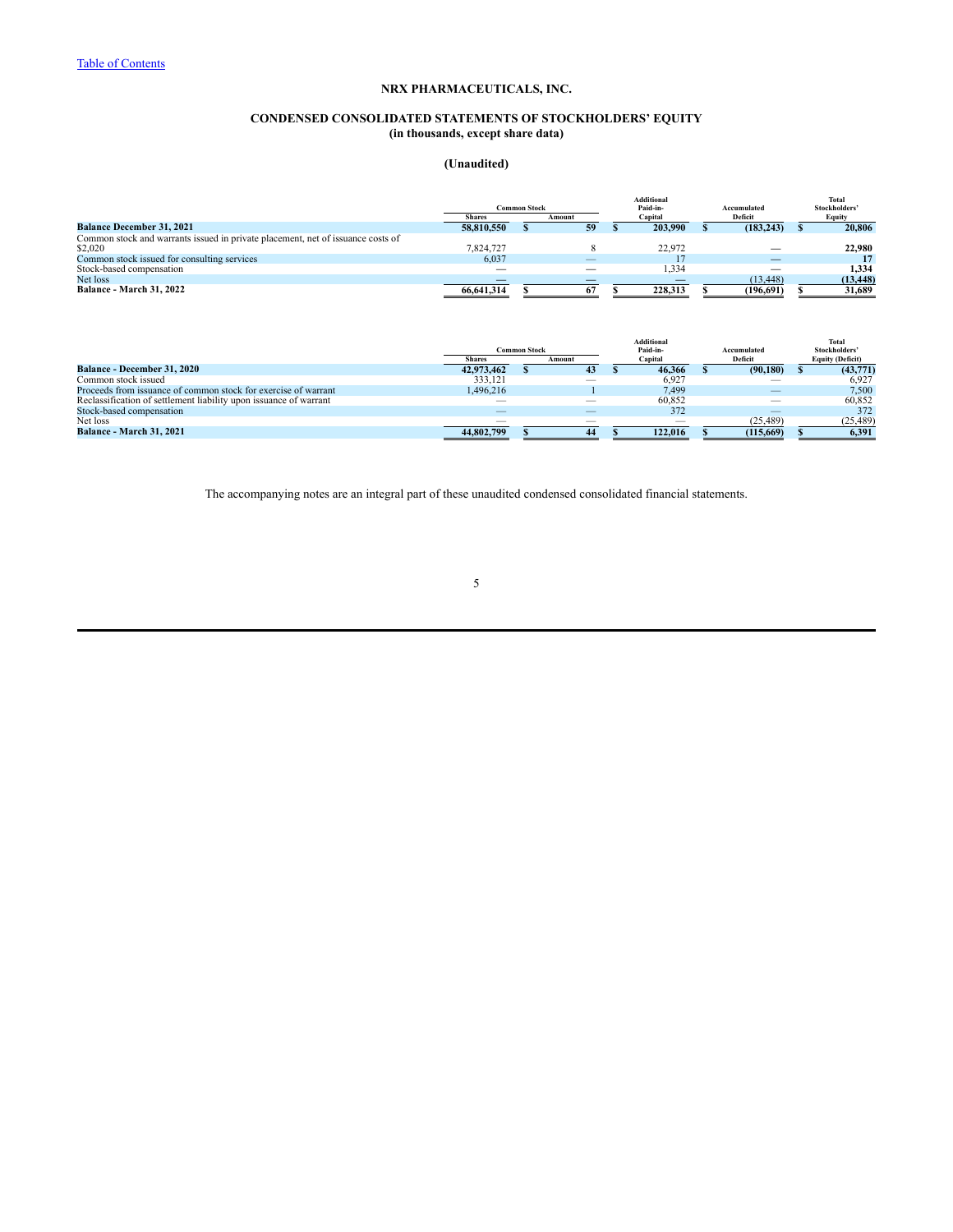#### **NRX PHARMACEUTICALS, INC. CONDENSED CONSOLIDATED STATEMENTS OF CASH FLOWS (in thousands) (Unaudited)**

<span id="page-5-0"></span>

|                                                                                                        | Three months ended March 31, |           |    |           |
|--------------------------------------------------------------------------------------------------------|------------------------------|-----------|----|-----------|
|                                                                                                        |                              | 2022      |    | 2021      |
| <b>CASH FLOWS FROM OPERATING ACTIVITIES:</b>                                                           |                              |           |    |           |
| Net loss                                                                                               | \$                           | (13, 448) | \$ | (25, 489) |
| Adjustments to reconcile net loss to net cash used in operating activities:                            |                              |           |    |           |
| Depreciation expense                                                                                   |                              |           |    |           |
| Stock-based compensation                                                                               |                              | 1,334     |    | 372       |
| Gain on extinguishment of debt                                                                         |                              |           |    | (121)     |
| Change in fair value of warrant liabilities                                                            |                              | (157)     |    |           |
| Change in fair value of earnout cash liability                                                         |                              | (2,103)   |    |           |
| Non-cash interest expense                                                                              |                              | 2         |    | 5         |
| Non-cash settlement expense                                                                            |                              |           |    | 21,366    |
| Changes in operating assets and liabilities:                                                           |                              |           |    |           |
| Accounts receivable                                                                                    |                              |           |    | 831       |
| Prepaid expenses and other assets                                                                      |                              | 1,727     |    | (50)      |
| Accounts payable                                                                                       |                              | 624       |    | 1,229     |
| Accrued expenses and other liabilities                                                                 |                              | 1,640     |    | (1, 158)  |
| Net cash used in operating activities                                                                  |                              | (10, 380) |    | (3,015)   |
| <b>CASH FLOWS FROM INVESTING ACTIVITIES</b>                                                            |                              |           |    |           |
| Purchase of computer equipment                                                                         |                              | (3)       |    |           |
| Net cash used in investing activities                                                                  |                              | (3)       |    |           |
| <b>CASH FLOWS FROM FINANCING ACTIVITIES</b>                                                            |                              |           |    |           |
| Proceeds from issuance of common stock, net of transaction costs                                       |                              |           |    | 6,927     |
| Proceeds from issuance of common stock for exercise of warrant                                         |                              |           |    | 7,500     |
| Proceeds from issuance of common stock and warrants issued in private placement, net of issuance costs |                              | 22,980    |    |           |
| Net cash provided by financing activities                                                              |                              | 22,980    |    | 14,427    |
|                                                                                                        |                              |           |    |           |
| Net increase in cash                                                                                   |                              | 12,597    |    | 11,412    |
| Cash at beginning of period                                                                            |                              | 27,605    |    | 1,859     |
| Cash at end of period                                                                                  | \$                           | 40,202    | \$ | 13,271    |
| Supplemental disclosure of cash flow information:                                                      |                              |           |    |           |
| Non-cash investing and financing activities                                                            |                              |           |    |           |
| Reclassification of settlement liability upon issuance of warrant                                      | \$                           |           | \$ | 60,852    |
| Issuance of common stock warrants as offering costs                                                    | \$                           | 726       | \$ |           |
| Extinguishment of Paycheck Protection Program Loan                                                     | \$                           |           | \$ | 121       |
| Issuance of common stock for settlement of accrued liability                                           | $\mathbb{S}$                 | 17        | \$ |           |
|                                                                                                        |                              |           |    |           |

The accompanying notes are an integral part of these unaudited condensed consolidated financial statements.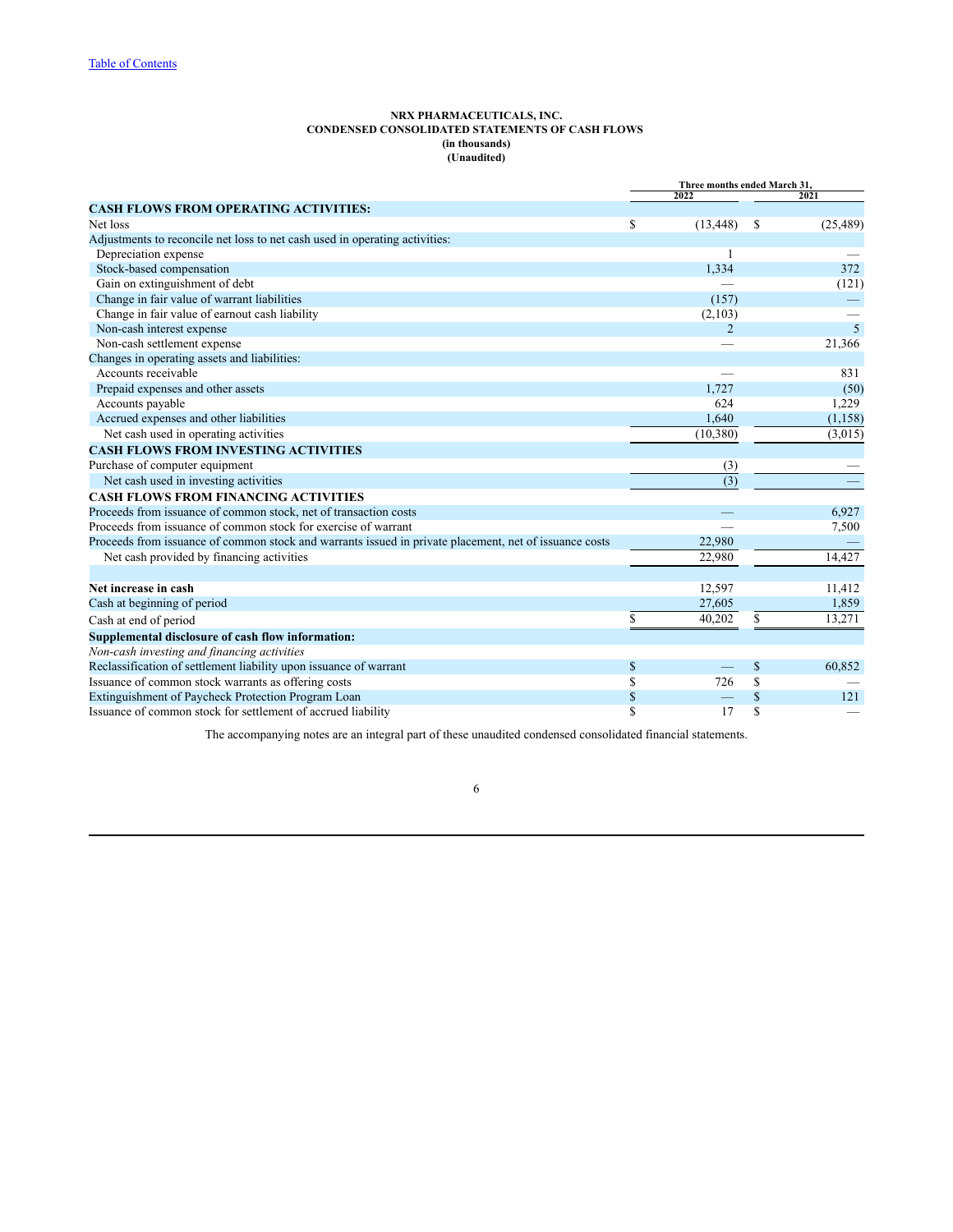# **NOTES TO CONDENSED CONSOLIDATED FINANCIAL STATEMENTS**

# <span id="page-6-0"></span>**1. Organization**

#### *The Business*

On May 24, 2021 ("Effective Time"), we consummated the business combination ("Merger") contemplated by the Agreement and Plan of Merger (as amended, the "Merger Agreement"), dated December 13, 2020, by and among our company (formerly known as Big Rock Partners Acquisition Corp. ("BRPA")), NeuroRx, Inc., a Delaware corporation ("NeuroRx"), and Big Rock Merger Corp., a Delaware corporation and wholly-owned, direct subsidiary of BRPA ("Merger Sub"), pursuant to which Merger Sub was merged with and into NeuroRx, with NeuroRx surviving the Merger. As a result of the Merger, and upon consummation of the Merger and other transactions contemplated by the Merger Agreement, NeuroRx became a wholly-owned, direct subsidiary of BRPA. Upon the closing of the Merger, we changed our name to NRX Pharmaceuticals, Inc., with the stockholders of NeuroRx becoming stockholders of NRX Pharmaceuticals, Inc. Unless the context suggests otherwise, references to "NRx Pharmaceuticals," "NeuroRx", "NRXP," "we," or the "Company" refer to NRX Pharmaceuticals, Inc. and, where appropriate, its subsidiaries.

The Company is a clinical-stage pharmaceutical company that develops novel therapeutics for the treatment of central nervous system disorders and the treatment and prevention of life-threatening pulmonary diseases through its wholly-owned operating subsidiary, NeuroRx. The Company's foundation product, NRX-101 (d-Cylcoserine/Lurasidone), for the treatment of suicidal bipolar depression, has been awarded Fast Track designation, Breakthrough Therapy designation, a Special Protocol Agreement, and a Biomarker Letter of Support by the U.S. Food and Drug Administration (the "FDA"). NRX-101 is covered by multiple U.S. and foreign patents, including a Composition of Matter patent (U.S. Patent No. 10,583,138) that was transferred to NRx Pharmaceuticals by Glytech, LLC. The Company's product for the treatment of acute respiratory distress in Critical COVID-19 patients, ZYESAMI®, has been awarded Fast Track designation by the FDA. ZYESAMI is included in the National Institutes of Health ("NIH") ACTIV-3b Phase III clinical study.

# **2. Liquidity**

As of March 31, 2022, the Company had \$40.2 million in cash. Since inception, the Company has experienced net losses and negative cash flows from operations each fiscal year. The Company has no revenues and expects to continue to incur operating losses for the foreseeable future, and may never become profitable. The Company is dependent on its ability to continue to raise equity and/or debt financing to continue operations.

On August 23, 2021, the Company completed a private placement and issued 2,727,273 shares of common stock and preferred investment options to purchase up to an aggregate of 2,727,273 shares of common stock. The purchase price for one share of common stock and one preferred investment option was \$11.00. The preferred investment options have an exercise price of \$12.00. The net proceeds to the Company from the Private Placement were approximately \$27.4 million.

On February 2, 2022, the Company completed a private placement and issued 7,824,727 shares of common stock and preferred investment options to purchase up to an aggregate of 7,824,727 shares of common stock. The purchase price for one share of common stock and one preferred investment option was \$3.195. The preferred investment options have an exercise price of \$3.07 per share. The net proceeds to the Company were approximately \$23.0 million.

The Company believes that it currently has sufficient funds and, if necessary, the ability to reduce expenditures, to support operations through at least the next twelve months from the date the condensed consolidated financial statements are issued. The Company cannot make any assurances that additional financing will be available to it and, if available, on acceptable terms or at all. This could negatively impact the Company's business and operations and could also lead to the reduction of the Company's operations.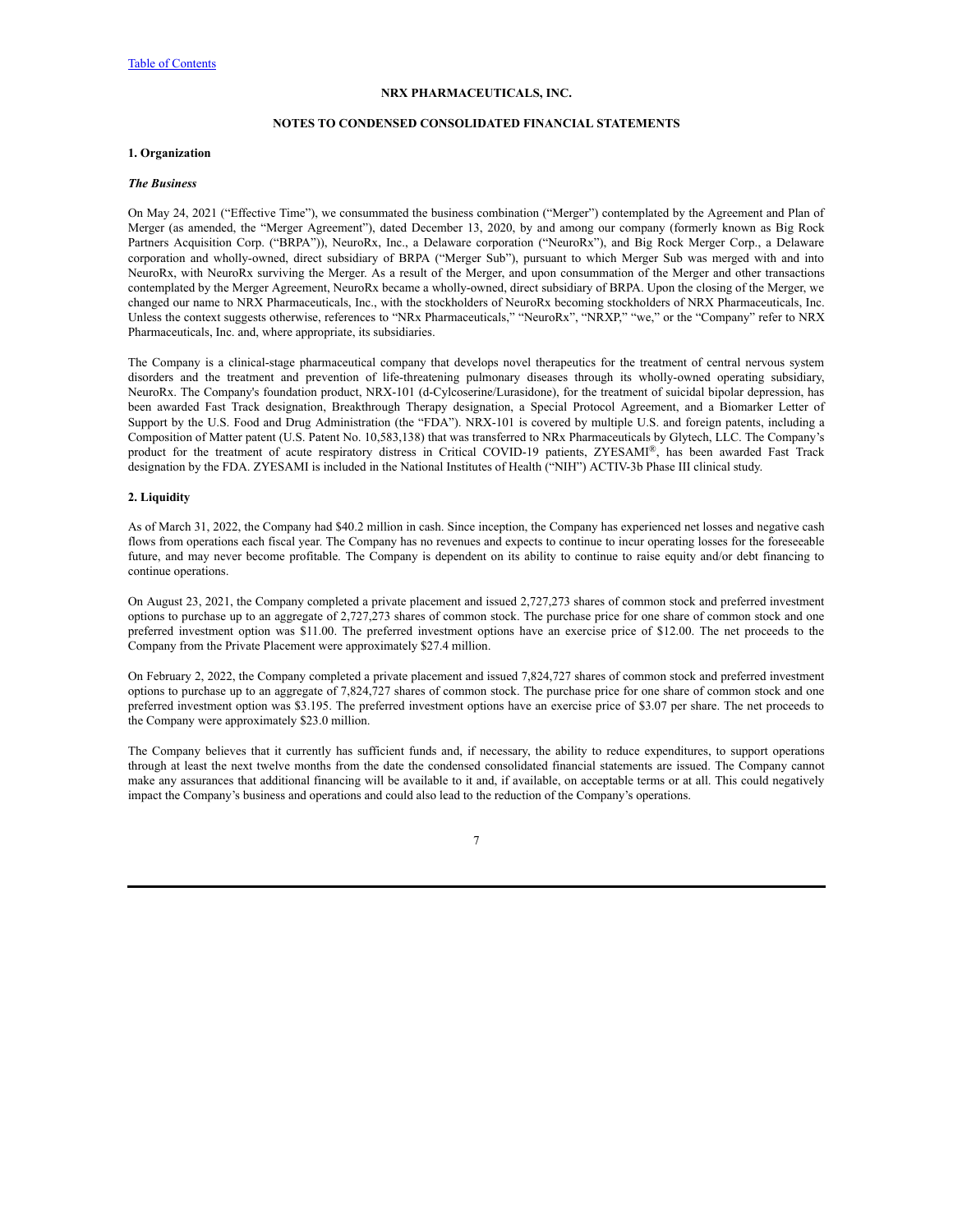# **NOTES TO CONDENSED CONSOLIDATED FINANCIAL STATEMENTS**

# **3. Summary of Significant Accounting Policies**

#### *Basis of Presentation*

The accompanying unaudited interim condensed financial statements have been prepared in accordance with generally accepted accounting principles in the United States of America ("GAAP") as determined by the Financial Accounting Standards Board ("FASB") Accounting Standards Codification ("ASC") for interim financial information. Accordingly, they do not include all of the information and footnotes required by GAAP for complete financial statements. In the opinion of management, the unaudited interim condensed financial statements reflect all adjustments, which include only normal recurring adjustments, necessary for the fair presentation of the balance sheet, statements of operations and cash flows for the interim periods presented. The results of operations for any interim periods are not necessarily indicative of the results that may be expected for the entire fiscal year or any other interim period.

The Merger was accounted for as a reverse recapitalization in accordance with GAAP (the "Reverse Recapitalization"). Under this method of accounting, BRPA is treated as the "acquired" company and NeuroRx is treated as the acquirer for financial reporting purposes.

Accordingly, for accounting purposes, the Reverse Recapitalization was treated as the equivalent of NeuroRx issuing stock for the net assets of BRPA, accompanied by a recapitalization. The net assets of BRPA are stated at historical cost, with no goodwill or other intangible assets recorded.

The consolidated results of operations prior to the Reverse Recapitalization are those of NeuroRx. The shares and corresponding capital amounts and losses per share, prior to the Merger, have been retroactively restated based on shares reflecting the exchange ratio established in the Merger.

# *Use of Estimates*

The preparation of financial statements requires management to make estimates and assumptions that affect the reported amounts of assets, liabilities and expenses and the disclosure of contingent assets and liabilities in its financial statements and the reported amounts of expenses during the reporting period. The most significant estimates in the Company's financial statements relate to the Earnout Cash liability, valuation of common and preferred stock, stock options, warrants, and the valuation allowance of deferred tax assets resulting from net operating losses. These estimates and assumptions are based on current facts, historical experience and various other factors believed to be reasonable under the circumstances, the results of which form the basis for making judgments about the carrying values of assets and liabilities and the recording of expenses that are not readily apparent from other sources. Actual results may differ materially and adversely from these estimates. To the extent there are material differences between the estimates and actual results, the Company's future results of operations will be affected.

#### *Certain Risks and Uncertainties*

The Company's activities are subject to significant risks and uncertainties including the risk of failure to secure additional funding to properly execute the Company's business plan. The Company is subject to risks that are common to companies in the pharmaceutical industry, including, but not limited to, development by the Company or its competitors of new technological innovations, dependence on key personnel, reliance on third party manufacturers, protection of proprietary technology, and compliance with regulatory requirements.

# *Fair Value of Financial Instruments*

ASC 820, *Fair Value Measurements*, provides guidance on the development and disclosure of fair value measurements. Under this accounting guidance, fair value is defined as an exit price, representing the amount that would be received to sell an asset or paid to transfer a liability in an orderly transaction between market participants at the measurement date.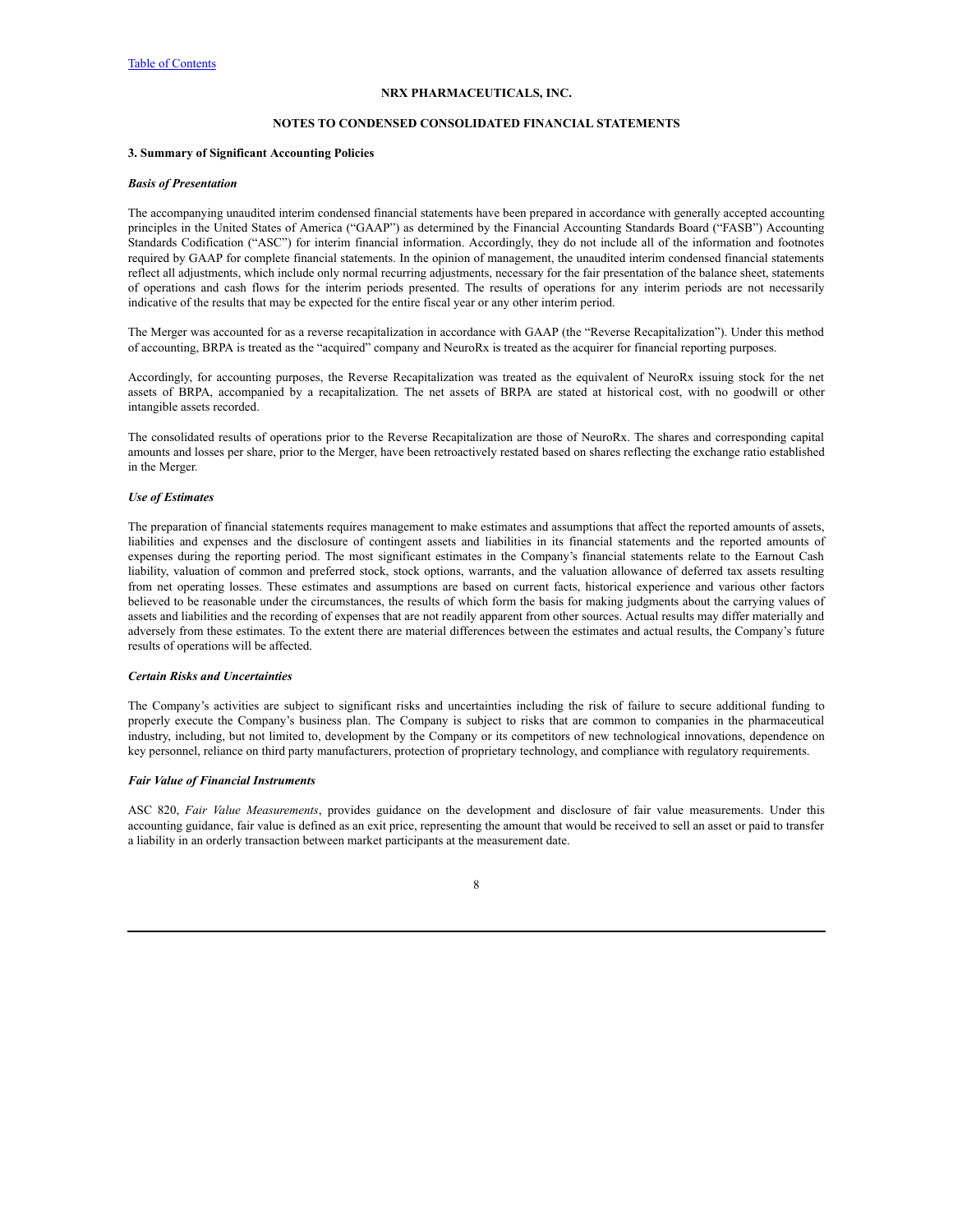#### **NOTES TO CONDENSED CONSOLIDATED FINANCIAL STATEMENTS**

As such, fair value is a market-based measurement that should be determined based on assumptions that market participants would use in pricing an asset or a liability.

The accounting guidance classifies fair value measurements in one of the following three categories for disclosure purposes:

Level 1: Quoted prices in active markets for identical assets or liabilities.

Level 2: Inputs other than Level 1 prices for similar assets or liabilities that are directly or indirectly observable in the marketplace.

Level 3: Unobservable inputs which are supported by little or no market activity and values determined using pricing models, discounted cash flow methodologies, or similar techniques, as well as instruments for which the determination of fair value requires significant judgment or estimation. (Refer to Note 11)

#### *Concentration of Credit Risk and Of -Balance Sheet Risk*

Cash is the only financial instrument that is potentially subject to concentrations of credit risk. The Company's cash is deposited in accounts at large financial institutions, and amounts may exceed federally insured limits. The Company believes it is not exposed to significant credit risk due to the financial strength of the depository institutions in which the cash is held. The Company has no financial instruments with off-balance sheet risk of loss.

# *Research and Development Costs*

The Company's research and development expenses consist primarily of costs associated with the Company's clinical trials, salaries, payroll taxes, employee benefits, and stock-based compensation charges for those individuals involved in ongoing research and development efforts. Research and development costs are expensed as incurred. Advance payments for goods and services that will be used in future research and development activities are expensed when the activity has been performed or when the goods have been received.

#### *Stock-Based Compensation*

The Company expenses stock-based compensation to employees and non-employees over the requisite service period based on the estimated grant-date fair value of the awards. The Company accounts for forfeitures as they occur. Stock-based awards with graded-vesting schedules are recognized on a straight-line basis over the requisite service period for each separately vesting portion of the award. The Company estimates the fair value of stock option grants using the Black-Scholes option pricing model, and the assumptions used in calculating the fair value of stock-based awards represent management's best estimates and involve inherent uncertainties and the application of management's judgment. All stock-based compensation costs are recorded in general and administrative or research and development costs in the consolidated statements of operations based upon the underlying individual's role at the Company.

#### *Warrants*

The Company accounts for warrants as either equity-classified or liability-classified instruments based on an assessment of the warrant's specific terms and applicable authoritative guidance in ASC 480, *Distinguishing Liabilities from Equity* ("ASC 480") and ASC 815, *Derivatives and Hedging* ("ASC 815"). The assessment considers whether the warrants are freestanding financial instruments pursuant to ASC 480, meet the definition of a liability pursuant to ASC 480, and whether the warrants meet all of the requirements for equity classification under ASC 815, including whether the warrants are indexed to the Company's own common stock and whether the warrant holders could potentially require "net cash settlement" in a circumstance outside of the Company's control, among other conditions for equity classification. This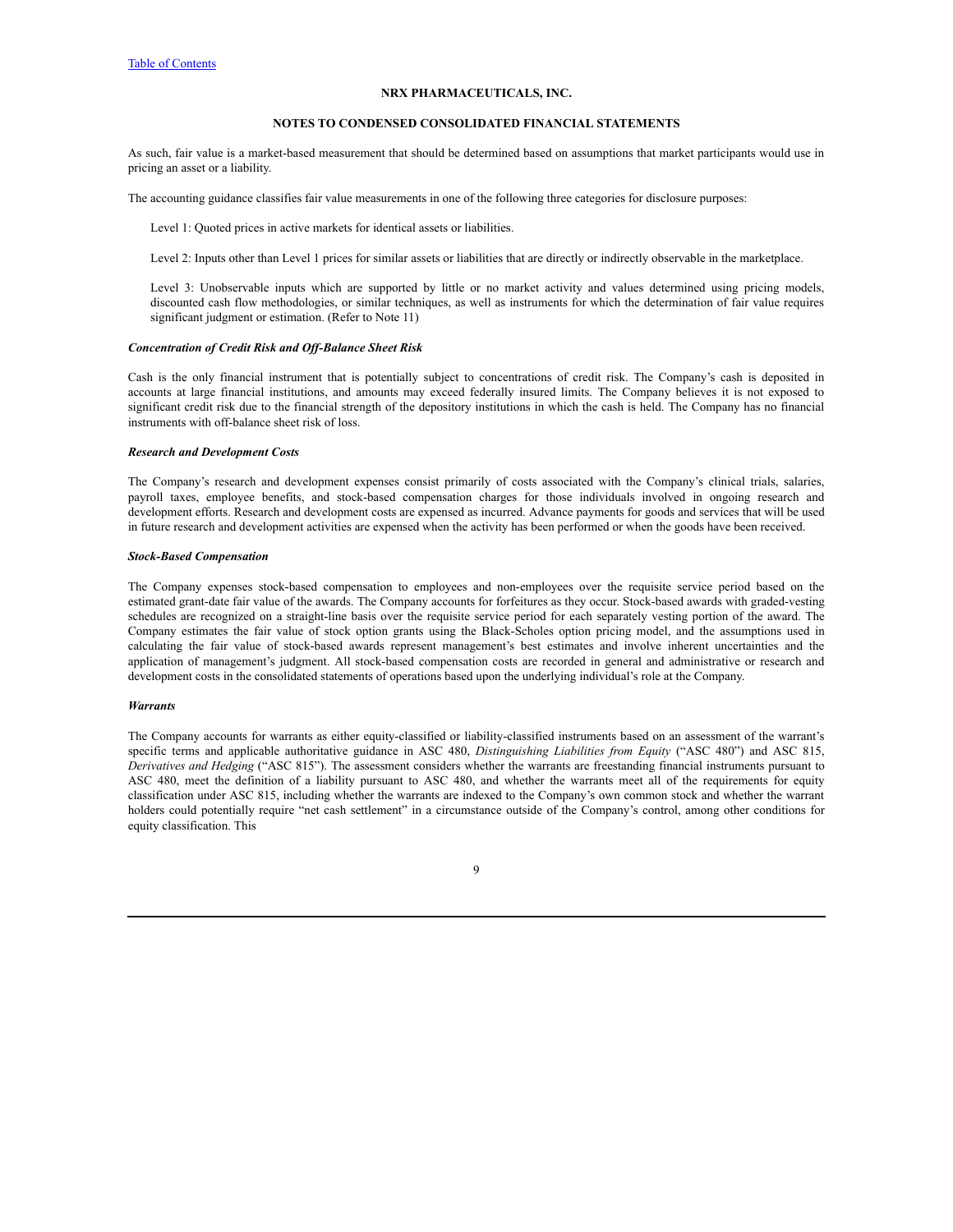### **NOTES TO CONDENSED CONSOLIDATED FINANCIAL STATEMENTS**

assessment, which requires the use of professional judgment, is conducted at the time of warrant issuance and as of each subsequent quarterly period end date while the warrants are outstanding.

For issued or modified warrants that meet all of the criteria for equity classification, the warrants are required to be recorded as a component of additional paid-in capital at the time of issuance. For issued or modified warrants that do not meet all the criteria for equity classification, the warrants are required to be recorded at their initial fair value on the date of issuance, and each balance sheet date thereafter. Changes in the estimated fair value of the warrants are recognized as a non-cash gain or loss on the statements of operations. The fair value of the Placement Warrants was estimated using a Black Scholes valuation approach (see Notes 9 and 11).

#### *Income Taxes*

Income taxes are recorded in accordance with ASC 740, *Income Taxes* ("ASC 740"), which provides for deferred taxes using an asset and liability approach. The Company recognizes deferred tax assets and liabilities for the expected future tax consequences of events that have been included in the financial statements or tax returns. Deferred tax assets and liabilities are determined based on the difference between the financial statement and tax basis of assets and liabilities using enacted tax rates in effect for the year in which the differences are expected to reverse. Valuation allowances are provided, if based upon the weight of available evidence, it is more likely than not that some or all of the deferred tax assets will not be realized. The Company accounts for uncertain tax positions in accordance with the provisions of ASC 740. When uncertain tax positions exist, the Company recognizes the tax benefit of tax positions to the extent that the benefit would more likely than not be realized assuming examination by the taxing authority. The determination as to whether the tax benefit will more likely than not be realized is based upon the technical merits of the tax position as well as consideration of the available facts and circumstances. The Company recognizes any interest and penalties accrued related to unrecognized tax benefits as income tax expense.

#### *Loss Per Share*

Basic loss per share of common stock is computed by dividing net loss attributable to common stockholders by the weighted average number of shares of common stock outstanding for the period. Diluted earnings per share excludes, when applicable, the potential impact of stock options, common stock warrant shares, and other dilutive instruments because their effect would be anti-dilutive in the periods in which the Company incurs a net loss.

The following outstanding shares of common stock equivalents were excluded from the computation of the diluted net loss per share attributable to common stock for the periods in which a net loss is presented because their effect would have been anti-dilutive.

|                                                                          | <b>Three Months Ended March 31.</b> |           |
|--------------------------------------------------------------------------|-------------------------------------|-----------|
|                                                                          | 2022                                | 2021      |
| Stock options                                                            | 2,906,948                           | 489.255   |
| Common stock warrants                                                    | 17.521.753                          | 1.200.307 |
| <b>Earnout Shares</b>                                                    | 22.209.280                          |           |
| Earnout Shares from exercised Substitute Options and Substitute Warrants | 1.229.925                           |           |

Since the closing of the Merger, of the 516,025 shares of common stock issued for the exercise of stock options, 185,472 shares of common stock are contingently issuable Earnout Shares and are excluded from the weighted average shares outstanding for computing EPS until the contingent conditions are satisfied. There are 1,044,453 shares of common stock issued pursuant to the GEM warrants which are contingently issuable Earnout Shares and are excluded from the weighted average shares outstanding for computing EPS until the contingent conditions are satisfied.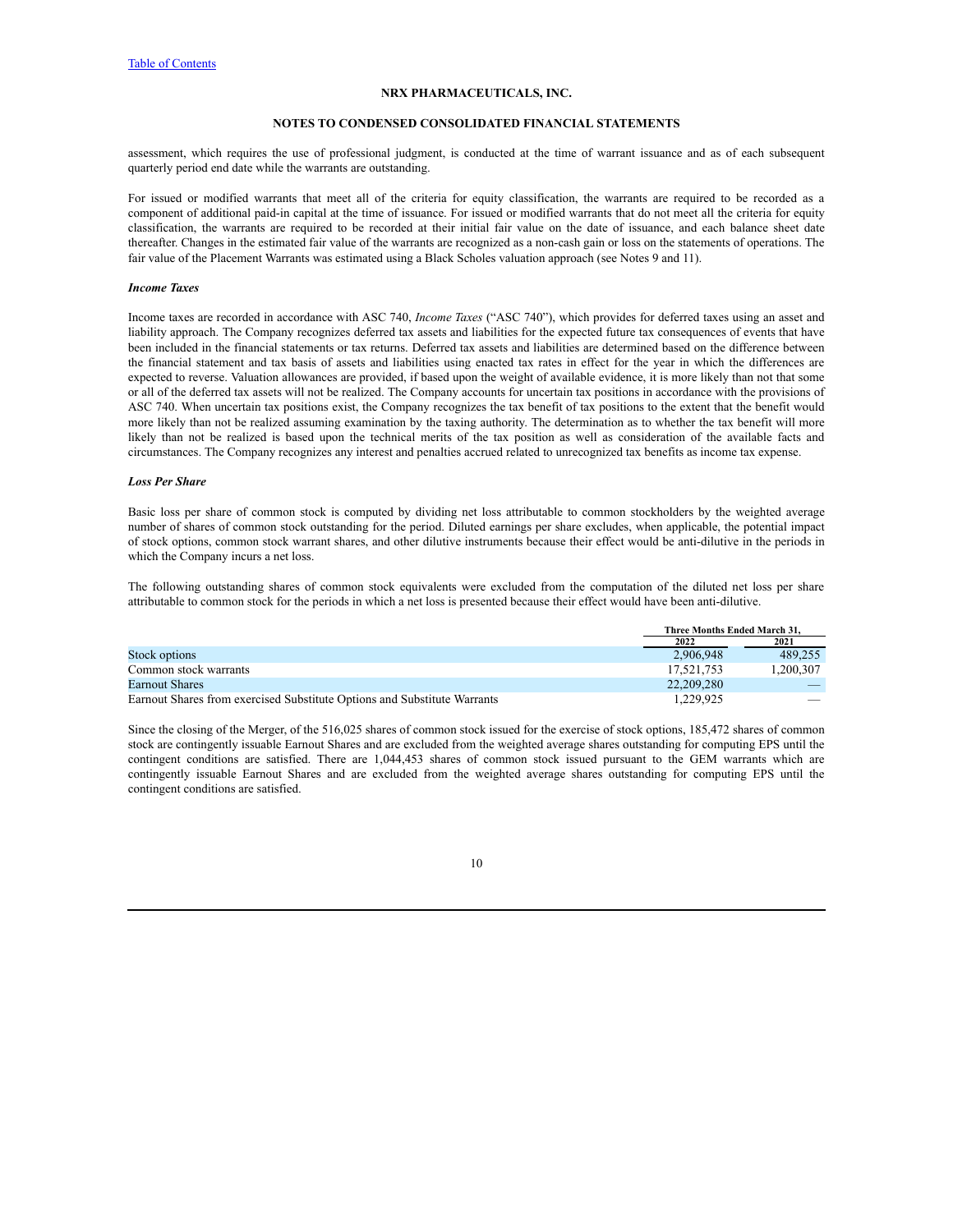### **NOTES TO CONDENSED CONSOLIDATED FINANCIAL STATEMENTS**

#### *Recent Accounting Pronouncements*

From time to time, new accounting pronouncements are issued by the FASB or other standard setting bodies and are adopted by the Company as of the specified effective date. For the three-months ended March 31, 2022, there were no new accounting pronouncements or updates to recently issued accounting pronouncements disclosed in the Company's Annual Report on Form 10-K for the year ended December 31, 2021, that management believes materially affect the Company's present or future results of operations, overall financial condition, liquidity or disclosures.

#### **4. Reverse Recapitalization**

As discussed in Note 1, on May 24, 2021 (the "Closing Date"), BRPA and Merger Sub closed the Merger with NeuroRx, as a result of which NeuroRx became a wholly-owned subsidiary of BRPA. While BRPA was the legal acquirer of NeuroRx in the Merger, for accounting purposes, the Merger is treated as a Reverse Recapitalization whereby NeuroRx is deemed to be the accounting acquirer and the historical financial statements of NeuroRx became the historical financial statements of BRPA (renamed NRX Pharmaceuticals, Inc.) upon the closing of the Merger. Under this method of accounting, BRPA is treated as the "acquired" company and NeuroRx is treated as the acquirer for financial reporting purposes. Accordingly, for accounting purposes, the Merger was treated as the equivalent of NeuroRx issuing stock for the net assets of BRPA, accompanied by a recapitalization. The net assets of BRPA were stated at historical cost, with no goodwill or other intangible assets recorded.

Pursuant to the Merger Agreement, the aggregate consideration payable to stockholders of NeuroRx at the Closing Date consists of 50,000,000 shares ("Closing Consideration") of BRPA common stock ("Common Stock"). At the effective time of the Merger (the "Effective Time") each share of NeuroRx common stock and each share of the NeuroRx convertible preferred stock that was convertible into a share of NeuroRx common stock at a one-to-one ratio pursuant to the NeuroRx certificate of incorporation, was converted into Common Stock equal to 3.16 (the "Exchange Ratio"). Each option and warrant of NeuroRx that was outstanding and unexercised immediately prior to the Effective Time (whether vested or unvested) was assumed by BRPA and converted into an option or warrant to acquire an adjusted number of shares of Common Stock at an adjusted exercise price per share, in each case, pursuant to the terms of the Merger Agreement (the "Substitute Options" and the "Substitute Warrants," respectively), based on an exchange ratio of 4.96:1 (the "Option Exchange Ratio"), and will continue to be governed by substantially the same terms and conditions, including vesting, as were applicable to the original instrument.

In addition, the securityholders of NeuroRx (including option holders and warrant holders) who own NeuroRx securities immediately prior to the Effective Time received the contingent right to receive the Earnout Shares and Earnout Cash (each as defined below). At the Effective Time, each outstanding share of NeuroRx common stock, including shares of NeuroRx common stock resulting from the conversion of outstanding shares of NeuroRx preferred stock (as calculated pursuant to the NeuroRx certificate of incorporation), immediately prior to the Effective Time, was converted into the right to receive a pro rata portion of the Closing Consideration and the contingent right to receive a pro rata portion of the Earnout Shares and Earnout Cash.

Pursuant to the terms of the Merger Agreement, NeuroRx's securityholders (including option holders and warrant holders) who owned NeuroRx securities immediately prior to the Effective Time have the contingent right to receive their pro rata portion of (i) an aggregate of 25,000,000 shares of Common Stock ("Earnout Shares"), of which 935,608 and 1,920,492 are subject to the terms and conditions of the Substitute Options and Substitute Warrants, if, prior to December 31, 2022, the NRX COVID-19 Drug (as defined in the Merger Agreement) receives emergency use authorization by the FDA and NeuroRx submits and the FDA files for review a new drug application for the NRX COVID-19 Drug (the occurrence of the foregoing, the "Earnout Shares Milestone"), and (ii) an aggregate of \$100.0 million in cash ("Earnout Cash") upon the earlier to occur of (x) FDA approval of the NRX COVID-19 Drug and the listing of the NRX COVID-19 Drug in the FDA's "Orange Book" and (y) FDA approval of the NeuroRx Antidepressant Drug Regimen (i.e., NRX-100/101) and the listing of the NeuroRx Antidepressant Drug Regimen (i.e., NRX-100/101) in the FDA's "Orange Book," in each case prior to December 31, 2022 (the occurrence of either of clauses  $(x)$  or  $(y)$ , the "Earnout Cash Milestone"). If the Earnout Shares

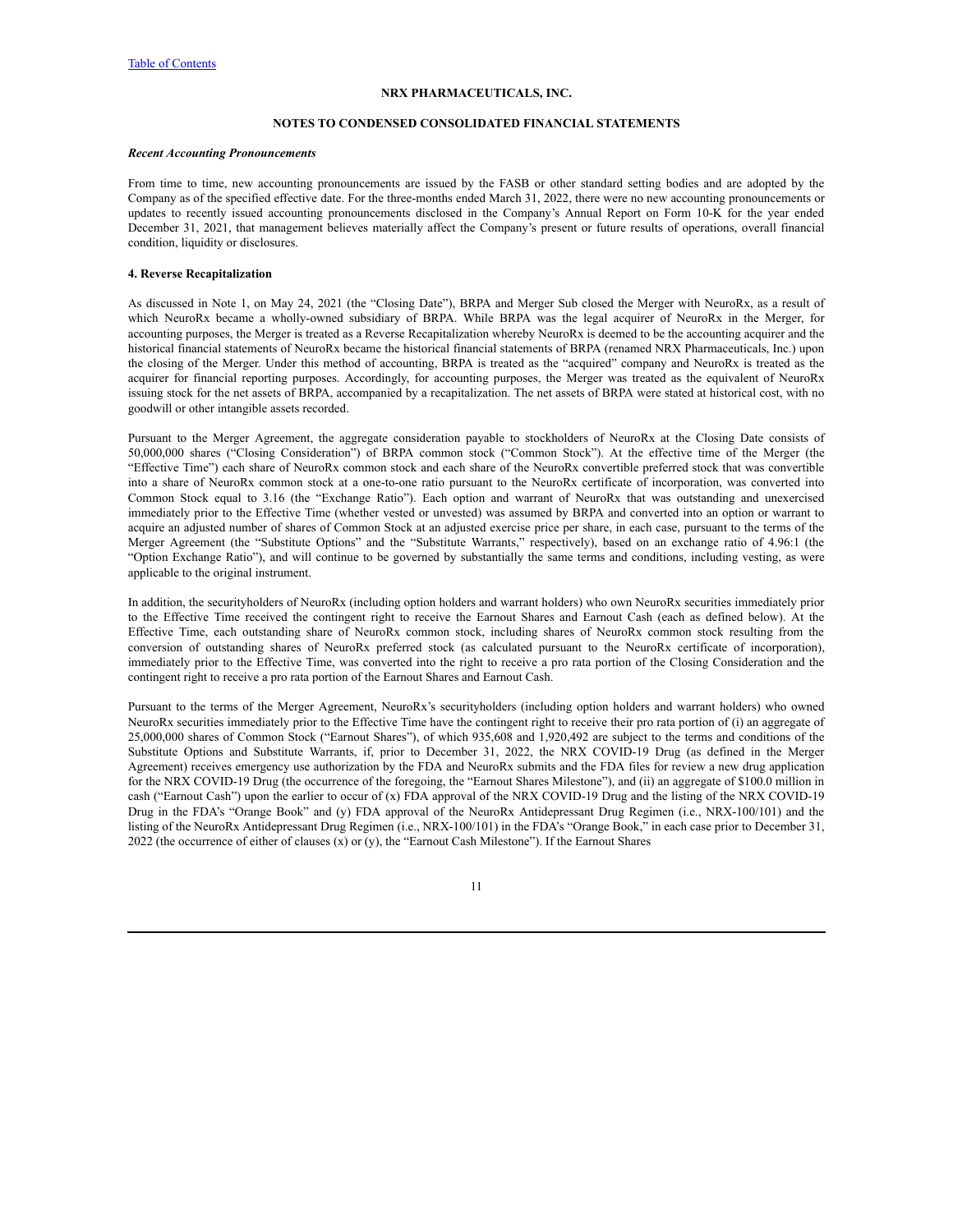#### **NOTES TO CONDENSED CONSOLIDATED FINANCIAL STATEMENTS**

Milestone is achieved, the Earnout Shares will be issued within five (5) Business Days after the occurrence of the Earnout Shares Milestone. If the Earnout Cash Milestone is achieved, the Merger Agreement does not require the Earnout Cash to be delivered to NeuroRx securityholders within any specified period of time, and the board of directors of NRx Pharmaceuticals will use its good faith judgment to determine the date to pay the Earnout Cash. The Earnout Cash Milestone was recognized as a contingent liability and measured at an estimated fair value at the Closing Date and will be remeasured at estimated fair value at each period end thereafter until earned or December 31, 2022 (see Note 11). The Earnout Shares Milestone was recognized in equity. The benefit of the contingent right to receive Earnout Shares and Earnout Cash for option and warrant holders occurs through the Option Exchange Ratio and therefore the amount of Earnout Shares and Earnout Cash for common stockholders is approximately 22,209,280 shares and \$88.8 million.

In the event that either the Earnout Shares Milestone or the Earnout Cash Milestone does not occur prior to December 31, 2022, each Substitute Option and Substitute Warrant will be adjusted such that the number of shares of Common Stock subject to each adjusted Substitute Option or Substitute Warrant, the exercise price per share of each adjusted Substitute Option or Substitute Warrant and the aggregate intrinsic value of each adjusted Substitute Option or Substitute Warrant will equal the respective number of shares, exercise price per share and aggregate intrinsic value that would have resulted following the adjustment of the applicable underlying option or warrant had the conversion of the legacy NeuroRx option and warrants into the Substitute Options or Substitute Warrants been applied using the Exchange Ratio (3.16:1). If neither the Earnout Shares Milestone nor the Earnout Cash Milestone occurs, each Substitute Option and Substitute Warrant will be adjusted based on the Exchange Ratio. If any Substitute Options or Substitute Warrants are exercised prior to the earlier of (i) the date that both the Earnout Shares Milestone and Earnout Cash Milestone occur and (ii) December 31, 2022, a sufficient number of shares of Common Stock will be held in escrow pending the applicable adjustment to such Substitute Options or Substitute Warrants. Following the determination of that adjustment, NRx Pharmaceuticals will retain any shares forfeited by the option or warrant holder in connection with the adjustment and return any remaining shares to the option or warrant holder.

#### **5. Prepaid Expenses and Other Current Assets**

Prepaid expenses and other current assets consisted of the following at the dates indicated (in thousands):

|                                                 | <b>March 31, 2022</b> |       | December 31, 2021 |  |  |
|-------------------------------------------------|-----------------------|-------|-------------------|--|--|
| Prepaid expenses and other current assets:      | (Unaudited)           |       |                   |  |  |
| Prepaid insurance                               |                       | 2.071 | 3.224             |  |  |
| Prepaid manufacturing expenses                  |                       | 617   | 1.028             |  |  |
| Prepaid clinical development expenses           |                       | 538   | 512               |  |  |
| Other prepaid expenses                          |                       | 156   | 345               |  |  |
| Total prepaid expenses and other current assets |                       | 3.382 | 5.109             |  |  |

# **6. Accrued and Other Current Liabilities**

Accrued and other current liabilities consisted of the following at the dates indicated (in thousands):

|                                             | March 31, 2022 |       |  | <b>December 31, 2021</b> |
|---------------------------------------------|----------------|-------|--|--------------------------|
|                                             | (Unaudited)    |       |  |                          |
| Accrued and other current liabilities:      |                |       |  |                          |
| Professional services                       |                | 1.054 |  | 743                      |
| Accrued research and development expenses   |                | 757   |  | 1.055                    |
| Accrued employee expenses                   |                | 137   |  | 456                      |
| Other accrued expenses                      |                | 2.053 |  | 121                      |
| Total accrued and other current liabilities |                | 4.001 |  | 2.375                    |

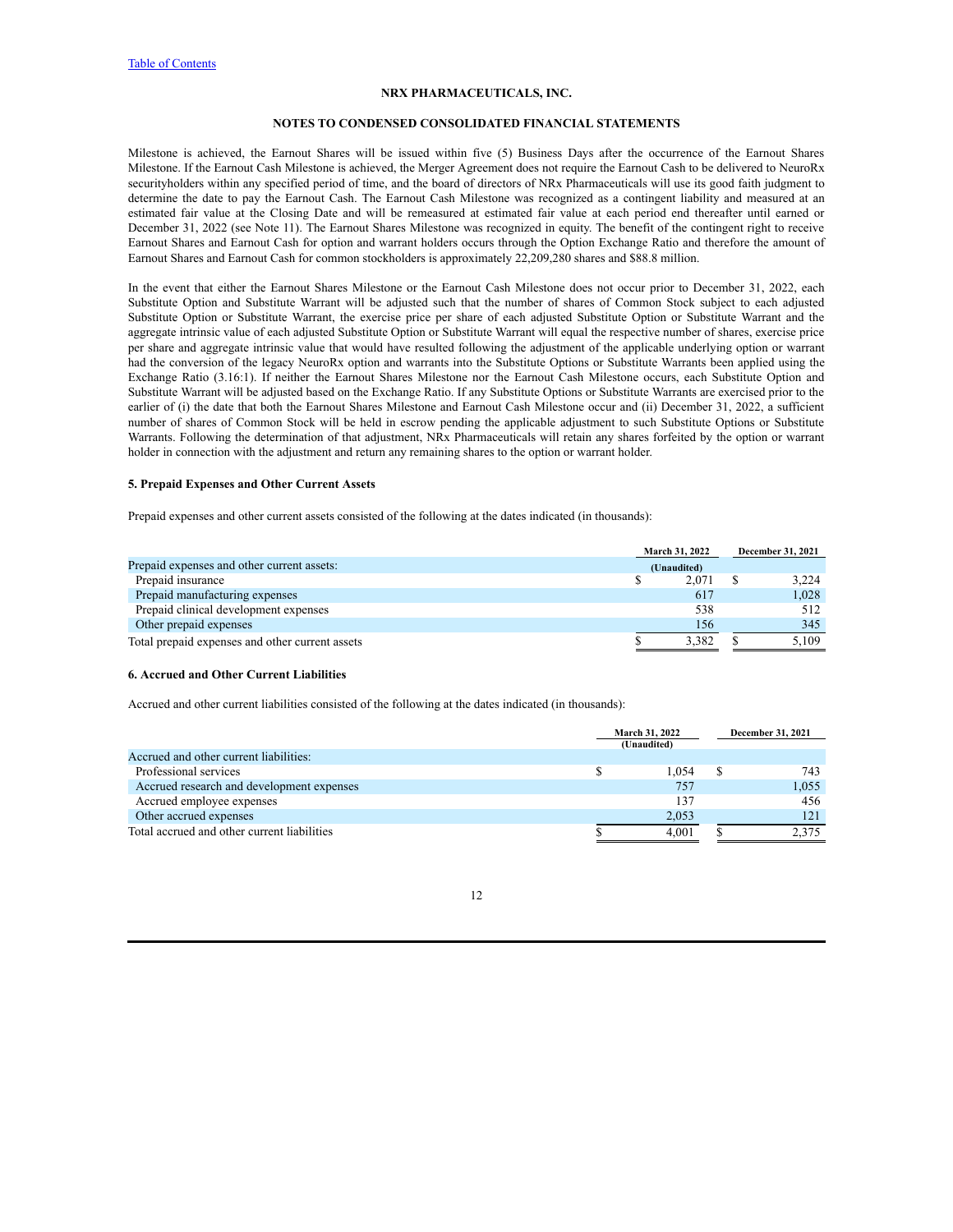### **NOTES TO CONDENSED CONSOLIDATED FINANCIAL STATEMENTS**

# **7. Notes Payable**

#### *Relief Therapeutics Loan*

On April 6, 2020, the Company entered into a loan agreement (the "Relief Therapeutics Loan") with Relief Therapeutics Holding S.A. ("Relief Therapeutics") in the amount of \$0.5 million. The Relief Therapeutics Loan matured on April 6, 2022 and bears interest at 2% per annum payable in arrears. The Relief Therapeutics Loan was paid in full on April 6, 2022.

# *Paycheck Protection Program Loan*

On April 28, 2020, the Company received \$0.1 million in loan funding from the Paycheck Protection Program (the "PPP Loan"), established pursuant to the Coronavirus Aid, Relief, and Economic Security Act (the "CARES Act") and administered by the U.S. Small Business Administration ("SBA"). The unsecured PPP Loan accrued interest on the outstanding principal at the rate of 1% per annum.

The Company received full forgiveness of all outstanding principal and accrued and unpaid interest on the PPP Loan as of February 11, 2021. The forgiveness of the PPP Loan qualified for debt extinguishment in accordance with ASC 470-50, *Debt Modifications and Extinguishment*s, and as a result, the outstanding principal and accrued and unpaid interest was written off in the amount of \$0.1 million and less than \$0.1 million, respectively, and the Company recorded a gain on extinguishment totaling \$0.1 million for the three months ended March 31, 2021.

The following table summarizes the Company's outstanding notes payable as of the respective periods (in thousands).

|                                            | March 31, 2022 | <b>December 31, 2021</b> |
|--------------------------------------------|----------------|--------------------------|
|                                            | (Unaudited)    |                          |
| Relief Therapeutics loan                   | 500            | 500                      |
| Carrying value of note payable             | 500            | 500                      |
| Accrued interest                           | 20             | 18                       |
| Note payable and accrued interest, current | 520            | 518                      |

# **8. Commitments and Contingencies**

# *Operating Lease*

The Company leases office space on a month-to-month basis. The rent expense for the three months ended March 31, 2022 and 2021 was \$0.1 million and \$0.1 million, respectively.

# *Sponsored Research Agreement with National Jewish Health*

On February 8, 2021, the Company entered into a Sponsored Research Agreement ("Research Agreement") with National Jewish Health ("NJ Health"), a Colorado not-for-profit institution. Under the terms of the Research Agreement, the Company agreed to sponsor a research study at NJ Health relating to the impact of the Company's' Aviptadil on propagation of SARS-CoV-2 in alveolar type II cells in vitro (the "Study"). In return for performance of the Study under the Research Agreement, the Company has committed to pay NJ Health approximately \$0.4 million. As of March 31, 2022, the Company has paid NJ Health \$0.3 million of the total committed amount.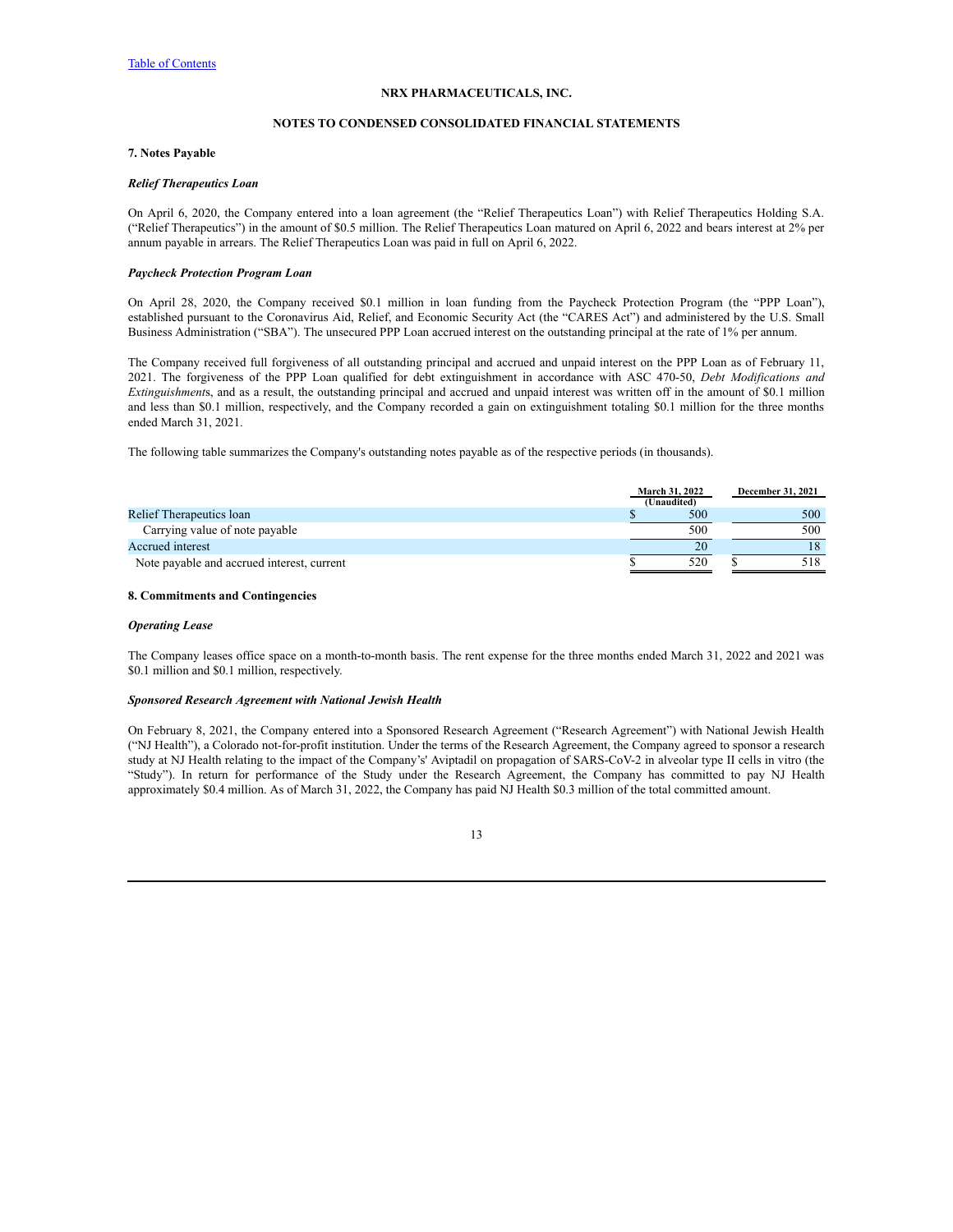#### **NOTES TO CONDENSED CONSOLIDATED FINANCIAL STATEMENTS**

# *ZYESAMI Manufacturing, Production, Supply and Distribution Agreements*

On August 25, 2020, the Company and Nephron Pharmaceuticals Corporation ("Nephron") signed an agreement for the manufacturing of finished pharmaceutical product of Aviptadil intravenous formulation and the development of an inhaled (nebulizer) formulation of Aviptadil. The Company has agreed to purchase products from Nephron for a fixed price.

On September 29, 2020, the Company and Cardinal Health signed an exclusive distribution agreement, as well as a third-party logistics agreement on October 1, 2020. Cardinal Health will manage warehousing, distribution, and invoicing for the potential sale of Aviptadil in the U.S. and Puerto Rico.

On October 9, 2020, the Company signed an agreement with PolyPeptide Group, North America for the supply of Good Manufacturing Practice Grade Active Pharmaceutical Ingredient ("API") Aviptadil. This gives NRx Pharmaceuticals a significant reduction in the cost of procuring API. The Company has agreed to purchase a total of \$5.3 million worth of product and services, of which \$2.4 million has not been paid for as of March 31, 2022.

### *Relief Therapeutics Collaboration Agreement*

On September 18, 2020, the Company entered into a collaboration agreement (the "Collaboration Agreement") with Relief Therapeutics for the clinical development and, if approved, the sale of Aviptadil. The Collaboration Agreement provides for funding by Relief Therapeutics of certain clinical trials, formulation and manufacturing of Aviptadil, as well as establishing specified sales territories for each party and share of the profits in those territories for "Product" as defined in the Collaboration Agreement. Relief Therapeutics reimbursed the Company \$10.9 million but has subsequently declined to reimburse the Company for additional costs of research and development. The Company advised Relief Therapeutics that the Company is funding those costs with other capital. On October 6, 2021, Relief Therapeutics filed a lawsuit against the Company and its former CEO claiming that the Company failed to honor its obligations under the Collaboration Agreement. Relief Therapeutics' complaint seeks several remedies, including damages for alleged breaches of the terms of the Collaboration Agreement. The Company believes the lawsuit is baseless and without merit. On January 10, 2022, the Company filed a complaint in New York State Court, claiming Relief Therapeutics breached and repudiated the Collaboration Agreement. The Company's complaint seeks damages of at least \$185.0 million. The parties to the lawsuit have agreed to engage in mediation in an effort to amicably resolve the litigation. If the mediation does not resolve the dispute, the Company intends to defend itself vigorously and to prosecute its claims against Relief Therapeutics.

# *Legal Proceedings*

From time to time the Company is involved in litigation, claims, and other proceedings arising in the ordinary course of business. Litigation and other disputes are inherently unpredictable and subject to substantial uncertainties and unfavorable resolutions could occur.

# *Share Subscription Facility Agreement - GEM*

In 2019, NeuroRx entered into a share subscription facility agreement (the "GEM Agreement") with GEM Global Yield LLC SCS and GEM Yield Bahamas Limited (collectively, referred to as "GEM") with a three-year term. Subject to the successful listing of the shares of NeuroRx on an exchange (any nationally recognized stock exchange or exchange platform in the world on which the Company will list its shares), GEM granted NeuroRx an option to require GEM to subscribe for shares from the Company for up to an aggregate value of approximately \$95.6 million. The agreement also included certain provisions which would not meet the U.S. requirements to issue registered shares. If NeuroRx were listed or completed a private transaction resulting in a change of control of the Company, NeuroRx would be required to issue GEM a warrant and pay a commitment fee of \$1.9 million. Absent a listing of NeuroRx shares or a private transaction with a change of control during the three-year term, NeuroRx would have no obligations under the GEM Agreement. The reverse merger contemplated by the Merger Agreement did not result in a listing of NeuroRx shares or a change in control.

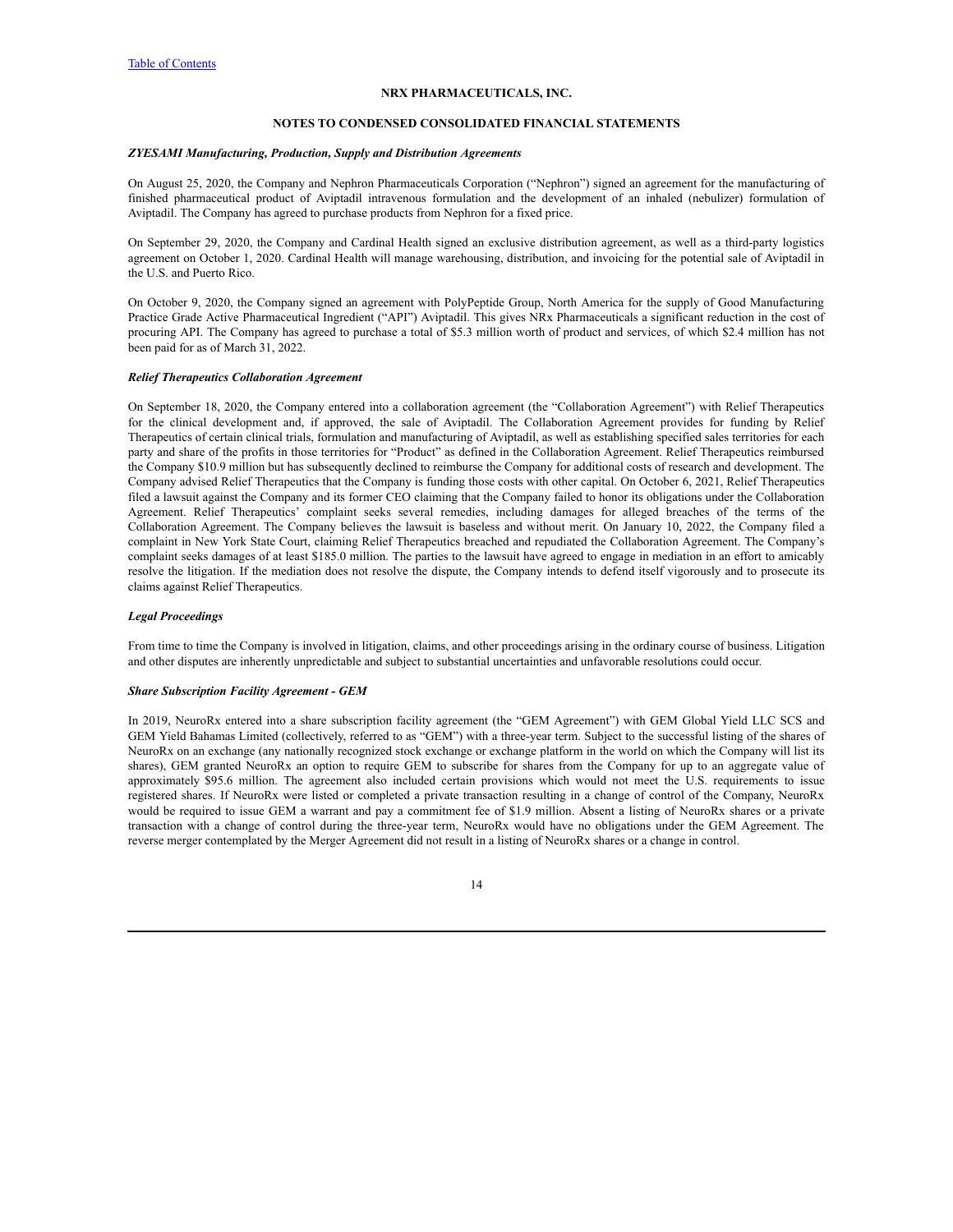#### **NOTES TO CONDENSED CONSOLIDATED FINANCIAL STATEMENTS**

In November 2020, GEM introduced NeuroRx to BRPA. To resolve uncertainties around the application of the GEM Agreement post-Merger, NeuroRx and GEM agreed in March 2021 to issue warrants to GEM and for the parties to use their good faith efforts to amend the GEM Agreement to meet U.S. requirements to issue registered shares. The warrants are not conditional upon any further events or completion of the merger.

The warrants were issued March 28, 2021, for 3,329,812 shares of NeuroRx common stock at an exercise price of \$3.19 per share (the "GEM Warrants") and the parties agreed that GEM would immediately exercise a portion of the warrants for the purchase of 1,496,216 shares ("Initial Exercised Shares") for \$7.5 million. The GEM Warrants are valid for a period of three years from the date of the consummation of the reverse merger transaction contemplated by the Merger Agreement, which was May 24, 2021.

This contingent liability at December 31, 2020, represented an obligation that resulted in the issuance of certain equity at a discounted per share price. As the amount was deemed probable and estimable at December 31, 2020, NeuroRx recorded a liability of \$39.5 million to reflect the fair value of the GEM Warrants. On March 28, 2021, NeuroRx recorded additional settlement liability of \$21.4 million to reflect the change in the fair value of the Company's common stock. On March 28, 2021, NeuroRx reclassed the settlement liability to equity upon the issuance of the GEM Warrants.

On July 27, 2021, GEM exercised the remaining GEM Warrants for the purchase of 1,833,596 shares (adjusted for the Merger, discussed in Note 9) for gross proceeds to the Company of \$9.2 million and the GEM Warrants were extinguished.

# **9. Equity**

#### *Common Stock*

Upon closing of the Merger, pursuant to the terms of the Second Amended and Restated Certificate of Incorporation, the Company authorized 500,000,000 shares of common stock with a par value \$0.001. As discussed in Note 4, we have retroactively adjusted the shares issued and outstanding prior to May 24, 2021 to give effect to the Exchange Ratio established in the Merger Agreement to determine the number of shares of common stock into which they were converted.

The Company sold 7,824,727 shares of common stock during the three months ended March 31, 2022, generating net proceeds of \$23.0 million.

The Company sold 1,829,337 shares of common stock during the three months ended March 31, 2021, and received gross proceeds of \$14.4 million.

#### *Preferred Stock*

Upon closing of the Merger, pursuant to the terms of the Second Amended and Restated Certificate of Incorporation, the Company authorized 50,000,000 shares of preferred stock with a par value \$0.001. The Company has no shares of preferred stock outstanding.

# *Common Stock Warrants*

#### Substitute Warrants

In connection with the Merger, each warrant of NeuroRx that was outstanding and unexercised immediately prior to the Effective Time (whether vested or unvested) was assumed by BRPA and converted into the Substitute Warrants, based on the Option Exchange Ratio (of 4.96), and will continue to be governed by substantially the same terms and conditions, including vesting, as were applicable to the former warrant. Each Substitute Warrant will be exercisable for a number of whole shares of Common Stock equal to the product of the number of shares of NeuroRx common stock underlying such NeuroRx warrant multiplied by the Option Exchange Ratio, and the per share exercise price of such Substitute Warrant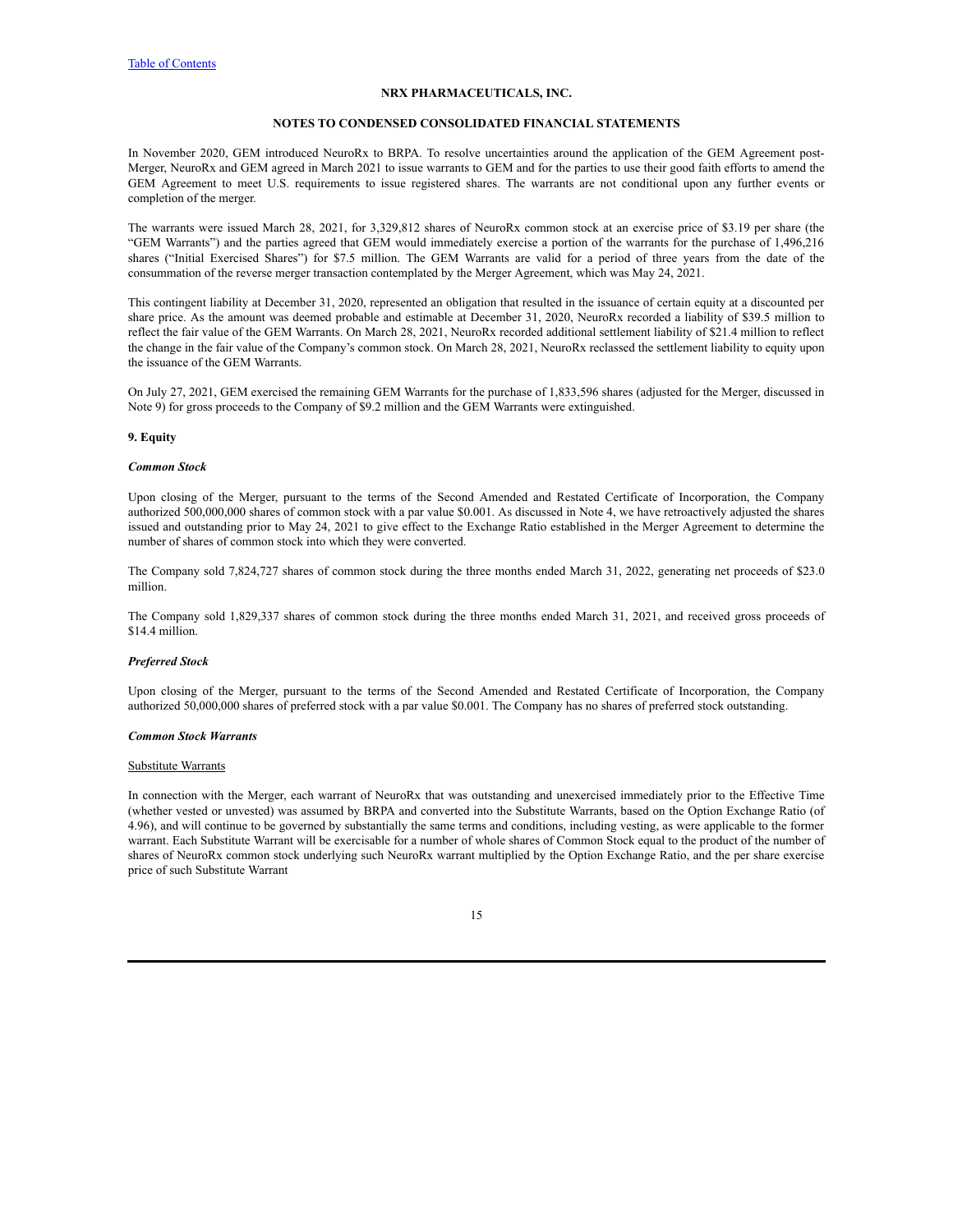#### **NOTES TO CONDENSED CONSOLIDATED FINANCIAL STATEMENTS**

will be equal to the quotient determined by dividing the exercise price per share of NeuroRx common stock by the Option Exchange Ratio. As discussed in Note 4, this ratio incorporates the achievement of the Earnout Shares Milestone and Earnout Cash Milestone. The incremental shares above the Exchange Ratio (of 3.16) upon exercise would be held back pending the outcome of the contingencies and only released if such are achieved. The percentage of total shares of Common Stock subject to each Substitute Warrant that is vested immediately following the Effective Time will equal the percentage of total shares of NeuroRx common stock subject to each NeuroRx warrant that is vested immediately prior to the Effective Time.

In the event that either the Earnout Shares Milestone or the Earnout Cash Milestone does not occur prior to December 31, 2022, each Substitute Warrant will be adjusted such that the number of shares of Common Stock subject to each adjusted Substitute Warrant, the exercise price per share of each adjusted Substitute Warrant and the aggregate intrinsic value of each adjusted Substitute Warrant will equal the respective number of shares, exercise price per share and aggregate intrinsic value that would have resulted following the adjustment of the applicable underlying Substitute Warrant had the conversion of NeuroRx warrants into the Substitute Warrants been applied using the Exchange Ratio (3.16:1) as adjusted accordingly to reflect the impact of the respective milestone not being met. If neither the Earnout Shares Milestone nor the Earnout Cash Milestone occurs, each Substitute Warrant will be adjusted based on the Exchange Ratio.

If any Substitute Warrants are exercised prior to the earlier of (i) the date that both the Earnout Shares Milestone and Earnout Cash Milestone occur and (ii) December 31, 2022, a sufficient number of shares of Common Stock will be held back pending the applicable adjustment to such Substitute Warrants. Following the determination of that adjustment, NRx Pharmaceuticals will retain any shares forfeited by the warrant holder in connection with the adjustment and return any remaining shares to the warrant holder.

Upon the closing of the Merger, the outstanding and unexercised NeuroRx warrants became warrants to purchase an aggregate 4,909,066 shares of the Company's common stock with an average exercise price of \$2.45 per share. The Company accounted for the Substitute Warrants as a modification of the existing warrants. Incremental fair value, measured as the excess, if any, of the fair value of the modified warrants over the fair value of the original warrants immediately before its terms are modified, is measured based on the fair value of the underlying shares and other pertinent factors at the modification date. The fair value of the original NeuroRx warrants and Substitute Warrants was determined using the Black-Scholes option-pricing model with the following assumptions for each:

|                 | <b>Original Warrants</b> | <b>Substitute Warrants</b> |
|-----------------|--------------------------|----------------------------|
| Strike price    | \$7.58-\$15.84           | $$1.53 - $3.19$            |
| Volatility rate | 80.0%                    | 80.0%                      |
| Risk-free rate  | $0.03\% - 0.32\%$        | $0.03\% - 0.32\%$          |
| Expected term   | $0.57 - 4.42$            | $0.57 - 4.42$              |
| Dividend vield  |                          |                            |

With respect to warrants held by certain members of our Board of Directors, the Substitute Warrants were determined to be within the scope of ASC 718 and were fully vested at the Effective Date. Further, the Substitute Warrants were determined to contain both servicebased and performance-based vesting conditions (i.e., the achievement of the Earnout Cash Milestone and/or Earnout Shares Milestone). The Company determined it was not probable that the Earnout Cash Milestone or Earnout Shares Milestone would be met on the Effective Date and at March 31, 2022. Accordingly, the Company will only recognize incremental compensation cost related to the portion of the Substitute Warrants subject to service-based vesting conditions only. The Company will reevaluate the probability of the Earnout Cash Milestone and/or Earnout Shares Milestone being met and recognize any unamortized incremental compensation cost accordingly in the period during which it becomes probable the milestones will be met. The Company recognized incremental compensation in the second quarter of 2021 on the modification date totaling \$2.3 million which was recognized in general and administrative in the Consolidated Statement of Operations. Unamortized compensation costs related to performance-based vesting conditions of the Substitute Warrants as of the modification date was \$23.8 million.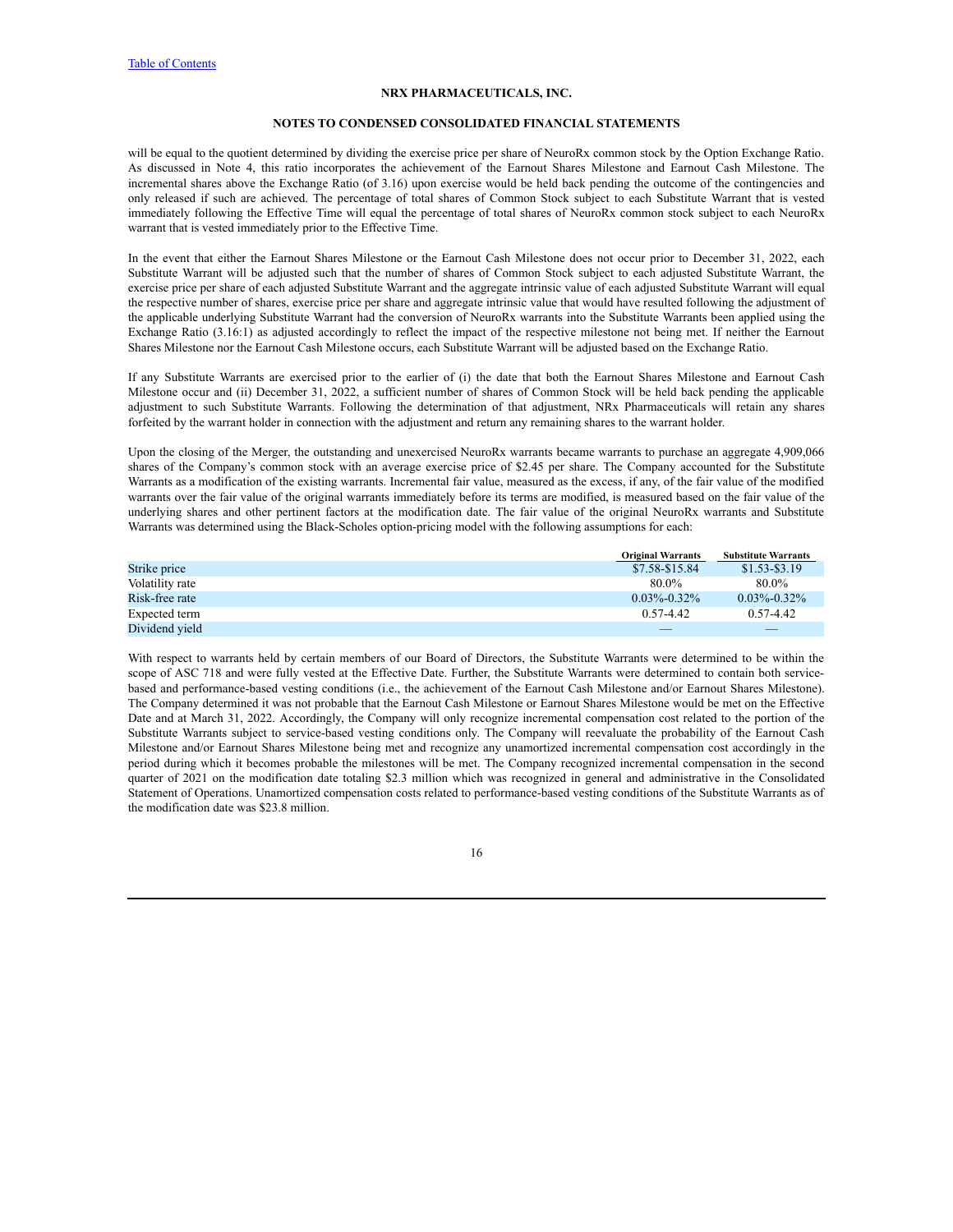# **NOTES TO CONDENSED CONSOLIDATED FINANCIAL STATEMENTS**

In the event the Earnout Shares Milestone and Earnout Cash Milestones are met, the Company will recognize an additional deemed dividend of \$24.4 million and \$3.1 million, respectively, if and when such conditions are met.

# Assumed Public Warrants

Prior to the Merger, the Company had 3,450,000 Public Warrants outstanding. Each Public Warrant entitles the holder to purchase one share of Common Stock at an exercise price of \$11.50 per share. The Public Warrants became exercisable at the Effective Time and expire five years after the Effective Time or earlier upon their redemption or liquidation of the Company.

The Company may redeem the Public Warrants:

- in whole and not in part;
- at a price of \$0.01 per warrant;
- at any time during the exercise period;
- upon a minimum of 30 days' prior written notice of redemption;
- if, and only if, the last sale price of the Company's common stock equals or exceeds \$21.00 per share for any 20 trading days within a 30-trading day period ending on the third business day prior to the date on which the Company sends the notice of redemption to the warrant holders; and
- if, and only if, there is a current registration statement in effect with respect to the shares of common stock underlying such warrants.

Certain of the above conditions have not been met to redeem the Public Warrants. If the Company calls the Public Warrants for redemption, management will have the option to require all holders that wish to exercise the Public Warrants to do so on a "cashless basis," as described in the warrant agreement.

The exercise price and number of shares of common stock issuable upon exercise of the warrants may be adjusted in certain circumstances including in the event of a stock dividend, or recapitalization, reorganization, merger or consolidation. However, the warrants will not be adjusted for issuance of common stock at a price below its exercise price. Additionally, in no event will the Company be required to net cash settle the warrants.

During the three months ended March 31, 2022, no Public Warrants were exercised.

# Assumed Placement Warrants

Prior to the Merger, the Company had outstanding 136,250 Placement Warrants. The Placement Warrants are identical to the Public Warrants except that the Placement Warrants (i) are not redeemable by the Company and (ii) may be exercised for cash or on a cashless basis, so long as they are held by the initial purchaser or any of its permitted transferees. If the Placement Warrants are held by someone other than the initial purchasers or their permitted transferees, the Placement Warrants will be redeemable by the Company and exercisable by such holders on the same basis as the Public Warrants.

The Placement Warrants are not indexed to the Company's common shares in the manner contemplated by ASC 815-40-15 because the holder of the instrument is not an input into the pricing of a fixed-for-fixed option on equity shares. The Company classifies the Placement Warrants as derivative liabilities in its Unaudited Condensed Consolidated Balance Sheet as of March 31, 2022. The Company measures the fair value of the warrants at the end of each reporting period and recognizes changes in the fair value from the prior period in the Company's operating results for the current period.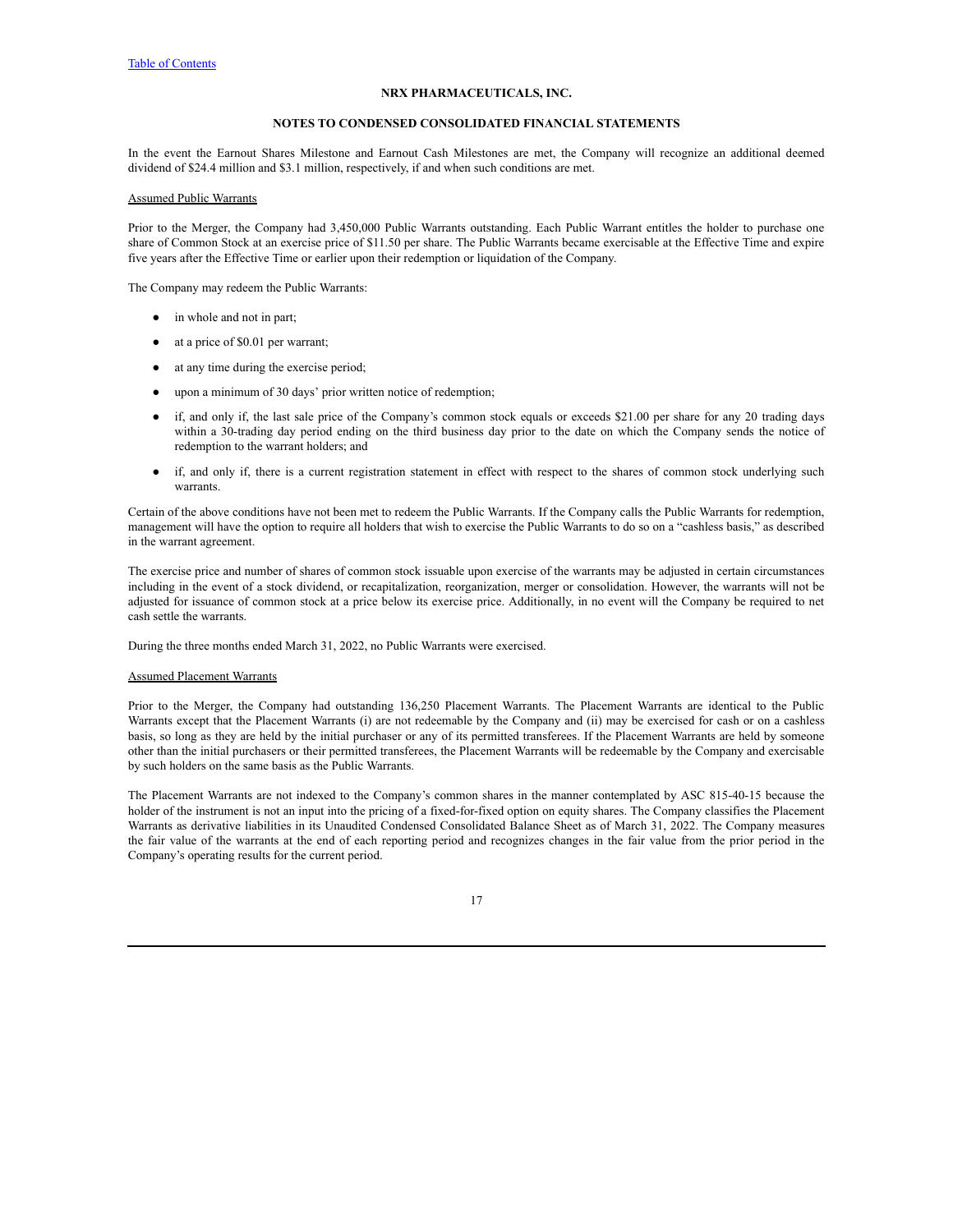### **NOTES TO CONDENSED CONSOLIDATED FINANCIAL STATEMENTS**

The Company recognized a gain on the change in fair value of the Placement Warrants for the three months ended March 31, 2022 of \$0.2 million. Refer to Note 11 for discussion of fair value measurement of the warrant liabilities.

The following table provides the activity for all warrants for the respective periods.

|                                     |                       | Weighted        |                       |                        |
|-------------------------------------|-----------------------|-----------------|-----------------------|------------------------|
|                                     |                       | Average         | Weighted              | Aggregate              |
|                                     |                       | Remaining       | Average               | <b>Intrinsic Value</b> |
|                                     | <b>Total Warrants</b> | Term (in years) | <b>Exercise Price</b> | (in thousands)         |
| Outstanding as of December 31, 2021 | 9,305,790             | 3.62            | 9.09                  | 4.942                  |
| Issued                              | 8.215.963             | 5.50            | 3.11                  |                        |
| Outstanding as of March 31, 2022    | 17,521,753            | 4.29            | 6.29                  |                        |

### *Preferred Investment Options (included in above warrants table)*

On February 2, 2022, the Company completed a private placement and issued 7,824,727 shares of common stock and Preferred Investment Options to purchase up to an aggregate of 7,824,727 shares of common stock. The Preferred Investment Options have an exercise price of \$3.07 per share and may be exercised any time on or after August 2, 2022.

The form of the Preferred Investment Option is a warrant. The measurement of fair value was determined utilizing a Black-Scholes model considering all relevant assumptions current at February 2, 2022, the date of issuance (i.e., share price of \$2.94, exercise price of \$3.07, term of five years beginning August 2, 2022, volatility of 82.8%, risk-free rate of 1.60%, and expected dividend rate of 0%). The grant date fair value of these Preferred Investment Options was estimated to be \$15.5 million on February 2, 2022 and is reflected within additional paid-in capital as of March 31, 2022.

In addition, on February 2, 2022, the Company issued fully vested Preferred Investment Options to the placement agent with an exercise price of \$3.99. As these Preferred Investment Options were issued for services provided in facilitating the private placement, the Company recorded the fair value of such Preferred Investment Options as a cost of capital on the issuance date. The measurement of fair value was determined utilizing a Black-Scholes model considering all relevant assumptions current at February 2, 2022, the date of issuance (i.e., share price of \$2.94, exercise price of \$3.99, term of five years beginning August 2, 2022, volatility of 82.8%, risk-free rate of 1.60%, and expected dividend rate of 0%).

# **10. Stock-Based Compensation**

# *2016 Omnibus Incentive Plan*

Prior to the Merger, NeuroRx maintained its 2016 Omnibus Incentive Plan (the "2016 Plan"), under which NeuroRx granted incentive stock options, restricted stock awards, other stock-based awards, or other cash-based awards to employees, directors, and non-employee consultants. The maximum aggregate shares of common stock that were subject to awards and issuable under the 2016 Plan was 3,472,000.

In connection with the Merger, each option of NeuroRx that was outstanding and unexercised immediately prior to the Effective Time (whether vested or unvested) was assumed by BRPA and converted into an option to acquire an adjusted number of shares of Common Stock at an adjusted exercise price per share (the "Substitute Options"), based on the Option Exchange Ratio (of 4.96), and will continue to be governed by substantially the same terms and conditions, including vesting, as were applicable to the former option. Each Substitute Option will be exercisable for a number of whole shares of Common Stock equal to the product of the number of shares of NeuroRx common stock underlying such NeuroRx option multiplied by the Option Exchange Ratio, and the per share exercise price of such Substitute Option will be equal to the quotient determined by dividing the exercise price per share of NeuroRx common stock by the Option Exchange Ratio. As discussed in Note 4, this ratio incorporates the achievement of the Earnout Shares Milestone and Earnout Cash Milestone. The incremental shares above the Exchange Ratio (of 3.16) upon exercise would be held back pending the outcome of the contingencies and only released if such are achieved. The percentage of total shares of Common Stock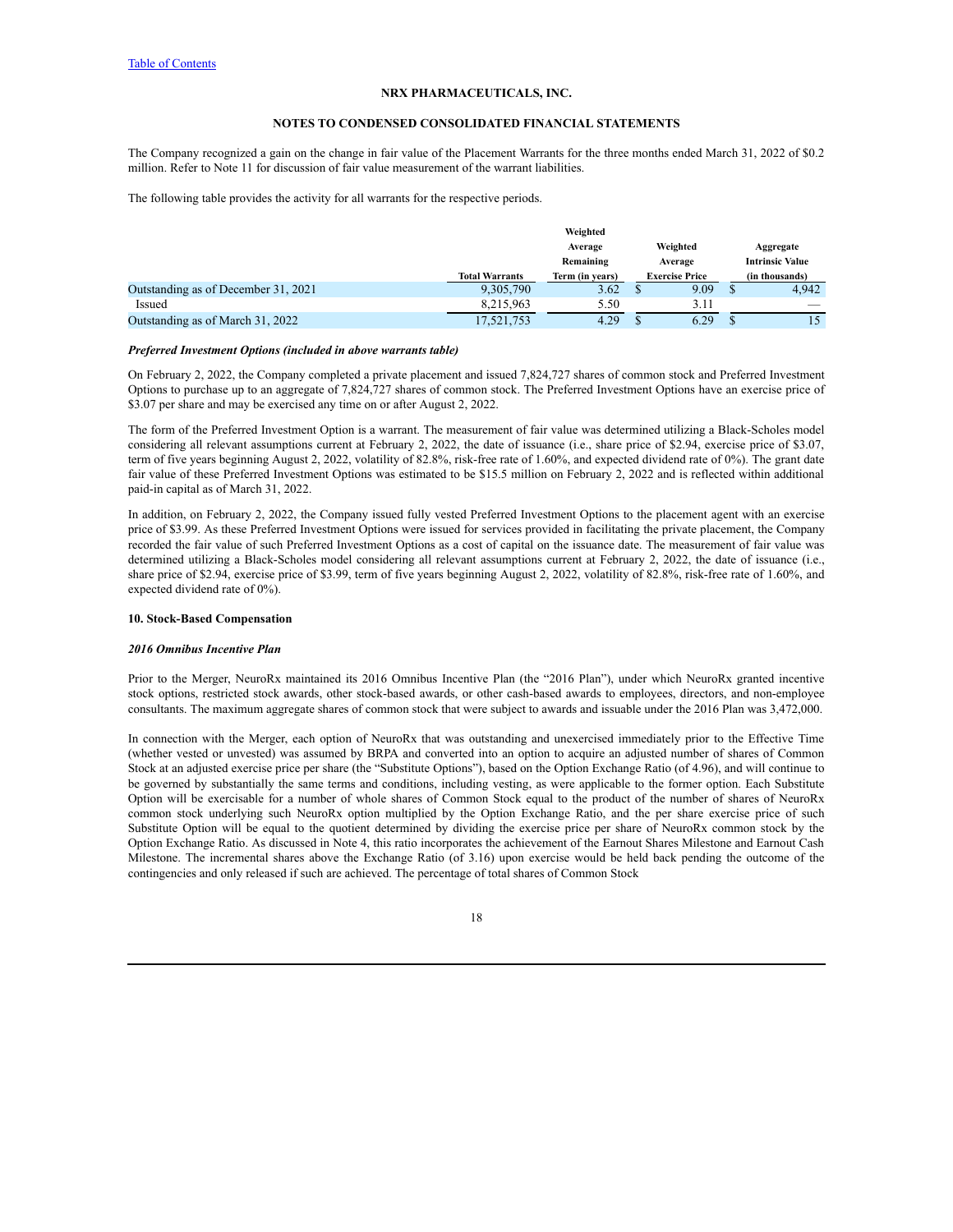#### **NOTES TO CONDENSED CONSOLIDATED FINANCIAL STATEMENTS**

subject to each Substitute Option that is vested immediately following the Effective Time will equal the percentage of total shares of NeuroRx common stock subject to each NeuroRx option that is vested immediately prior to the Effective Time.

In the event that either the Earnout Shares Milestone or the Earnout Cash Milestone does not occur prior to December 31, 2022, each Substitute Option will be adjusted such that the number of shares of Common Stock subject to each adjusted Substitute Option, the exercise price per share of each adjusted Substitute Option and the aggregate intrinsic value of each adjusted Substitute Option will equal the respective number of shares, exercise price per share and aggregate intrinsic value that would have resulted following the adjustment of the applicable underlying Substitute Option had the conversion of NeuroRx options into the Substitute Options been applied using the Exchange Ratio as adjusted accordingly to reflect the impact of the respective milestone not being met. If neither the Earnout Shares Milestone nor the Earnout Cash Milestone occurs, each Substitute Option will be adjusted based on the Exchange Ratio.

As stated in the Merger Agreement, if any Substitute Options are exercised prior to the earlier of (i) the date that both the Earnout Shares Milestone and Earnout Cash Milestone occur and (ii) December 31, 2022, a sufficient number of shares of Common Stock will be held back pending the applicable adjustment to such Substitute Options. Following the determination of that adjustment, NRx Pharmaceuticals will retain any shares forfeited by the option holder in connection with the adjustment and return any remaining shares to the option holder.

Upon the closing of the Merger, the outstanding and unexercised NeuroRx stock options became options to purchase an aggregate 2,895,423 shares of the Company's Common Stock at an average exercise price of \$5.10 per share. The Company accounted for the Substitute Options as a modification of the existing options. Incremental compensation costs, measured as the excess, if any, of the fair value of the modified options over the fair value of the original options immediately before its terms are modified, is measured based on the fair value of the underlying shares and other pertinent factors at the modification date. The fair value of the original NeuroRx options and Substitute Options was determined using the Black-Scholes option-pricing model with the following assumptions for each:

|                 | <b>Original Options</b> | <b>Substitute Options</b> |
|-----------------|-------------------------|---------------------------|
| Strike price    | $$1.00 - $72.30$        | $$0.20-S14.58$            |
| Volatility rate | 80.0%                   | 80.0%                     |
| Risk-free rate  | $0.07\% - 0.79\%$       | $0.07\% - 0.79\%$         |
| Expected term   | $0.18 - 5.99$           | 0.18-5.99                 |
| Dividend vield  |                         |                           |

The Substitute Options contain both service-based and performance-based vesting conditions (i.e., the achievement of the Earnout Cash Milestone and/or Earnout Shares Milestone). The Company determined it was not probable that the Earnout Cash Milestone or Earnout Shares Milestone would be met on the Effective Date and at March 31, 2022. Accordingly, the Company will only recognize incremental compensation cost related to the portion of the Substitute Options subject to service-based vesting conditions only. The Company will reevaluate the probability of the Earnout Cash Milestone and/or Earnout Shares Milestone being met and recognize any unamortized incremental compensation cost accordingly in the period during which it becomes probable the milestones will be met.

For unvested Substitute Options, the Company will recognize incremental compensation over the remaining requisite service period, the sum of the incremental compensation cost and the remaining unrecognized compensation cost for the original award on the modification date, taking into consideration the probability of the achievement of the Earnout Cash Milestone and/or Earnout Shares Milestone. Incremental compensation costs related to unvested Substitute Options as of the modification date was \$25.9 million.

# *2021 Omnibus Incentive Plan*

At the Effective Time, the Company adopted the 2021 Omnibus Incentive Plan (the "2021 Plan"). As of March 31, 2022, 6,049,178 shares of Common Stock are authorized for issuance pursuant to awards under the 2021 Plan. As of January 1,

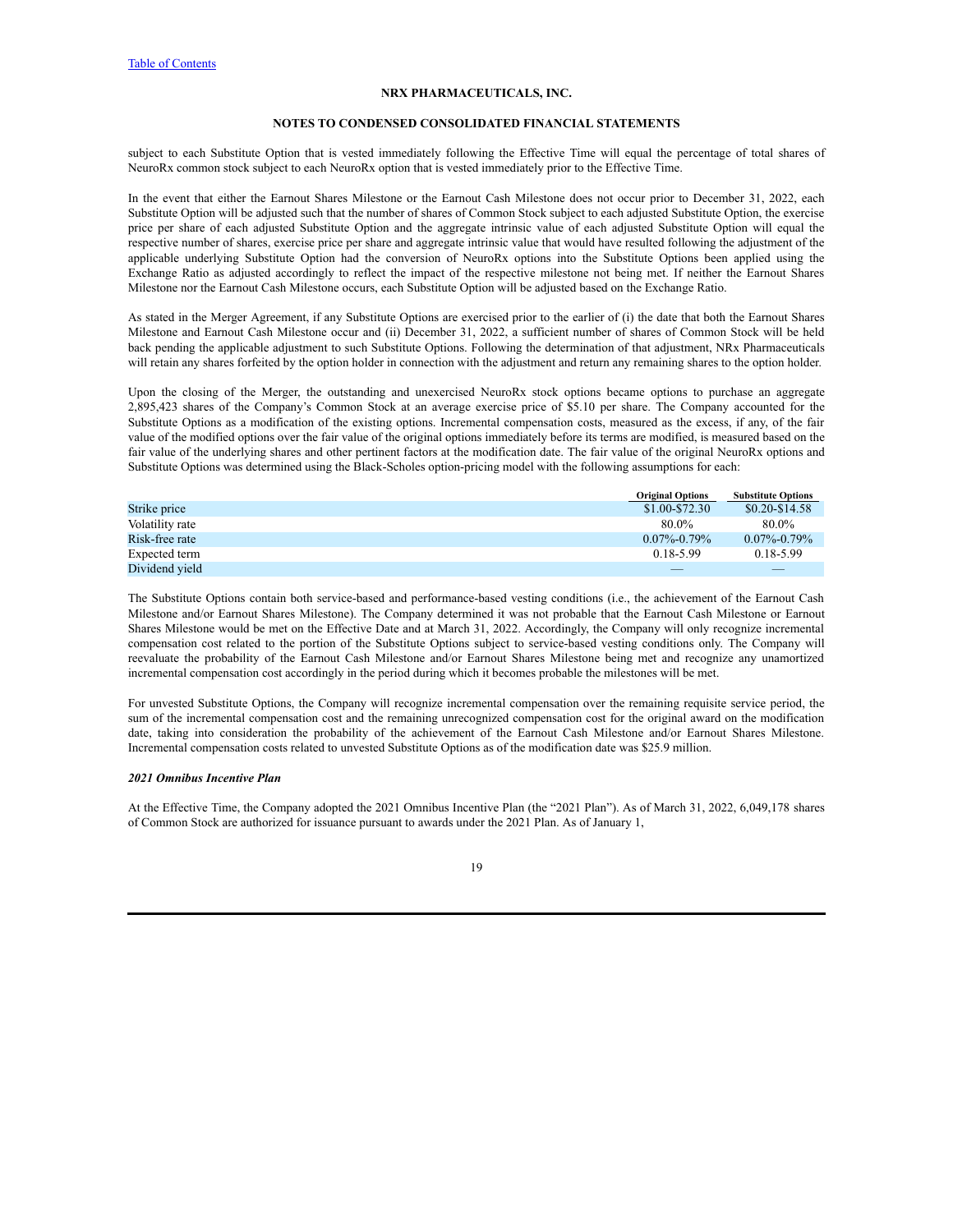#### **NOTES TO CONDENSED CONSOLIDATED FINANCIAL STATEMENTS**

2022, 676,129 shares were added to the 2021 Plan under an evergreen feature that automatically increases the reserve with additional shares of Common Stock for future issuance under the Incentive Plan each calendar year, beginning January 1, 2022 and ending on and including January 1, 2031, equal to the lesser of (A) 1% of the shares of Common Stock outstanding on the final day of the immediately preceding calendar year or (B) a smaller number of shares determined by the Board. The Substitute Options do not reduce the number of shares authorized for grant under the 2021 Plan. As of March 31, 2022, 5,154,123 shares have been awarded and 895,055 shares remain available for issuance under the 2021 Plan. The 2021 Plan permits the granting of incentive stock options, restricted stock awards, other stock-based award or other cash-based awards to employees, directors, and non-employee consultants.

# *Option Awards*

The fair value of each employee and non-employee stock option grant is estimated on the date of grant using the Black-Scholes optionpricing model. The Company is a public company and has limited company-specific historical and implied volatility information. Therefore, it estimates its expected stock volatility based on the limited company-specific historical volatility and implied volatility as well as historical volatility of a publicly traded set of peer companies. The expected term of the Company's stock options for employees has been determined utilizing the "simplified" method for awards. The risk-free interest rate is determined by reference to the U.S. Treasury yield curve. Expected dividend yield is zero based on the fact that the Company has never paid cash dividends and does not expect to pay any cash dividends in the foreseeable future. Additionally, certain options granted contain terms that require all unvested options to immediately vest a) upon the approval of a New Drug Application (NDA) by the FDA for NRX-101, or b) immediately preceding a change in control of the Company, whichever occurs first.

The grant date fair value of employee and non-employee stock option awards is determined using the Black Scholes option-pricing model. The following assumptions were used during the following periods:

|                                 | <b>March 31, 2022</b> | <b>December 31, 2021</b> |
|---------------------------------|-----------------------|--------------------------|
|                                 | (Unaudited)           |                          |
| Exercise price                  | $$2.61 - $3.10$       | \$6.44-\$23.41           |
| Risk-free rate of interest      | $1.80\% - 2.56\%$     | $0.69\% - 1.45\%$        |
| Expected term (years)           | $5.5 - 6.5$           | $5.25 - 6.5$             |
| Expected stock price volatility | 82.8%                 | $80.0\% - 85.9\%$        |
| Dividend vield                  |                       |                          |

The following table summarizes the Company's employee and non-employee stock option activity under the Plan for the following periods:

|                                                     | Number of<br>shares | Weighted<br>average<br>exercise price | Weighted<br>average<br>remaining<br>term (vears) | Aggregate<br>intrinsic<br>value<br>(in thousands) |
|-----------------------------------------------------|---------------------|---------------------------------------|--------------------------------------------------|---------------------------------------------------|
| Outstanding as of December 31, 2021                 | 2,400,315           | 6.28                                  | 7.8                                              | 4,224                                             |
| Granted                                             | 552,000             | 3.00                                  | 10.0                                             |                                                   |
| Forfeited                                           | (45,367)            | (14.05)                               |                                                  |                                                   |
| Outstanding as of March 31, 2022                    | 2.906.948           | 5.54                                  | 8.0                                              | 1.006                                             |
| Options vested and exercisable as of March 31, 2022 | 1,131,708           | 3.09                                  | 6.2                                              | 969                                               |

The weighted average grant date fair value per share for employee stock and non-employee option grants during the three months ended March 31, 2022 was \$2.27. The weighted average grant date fair value per share for employee stock and non-employee option grants during the three months ended March 31, 2021 was \$10.00. At March 31, 2022, the total unrecognized compensation related to unvested employee and non-employee stock option awards granted, including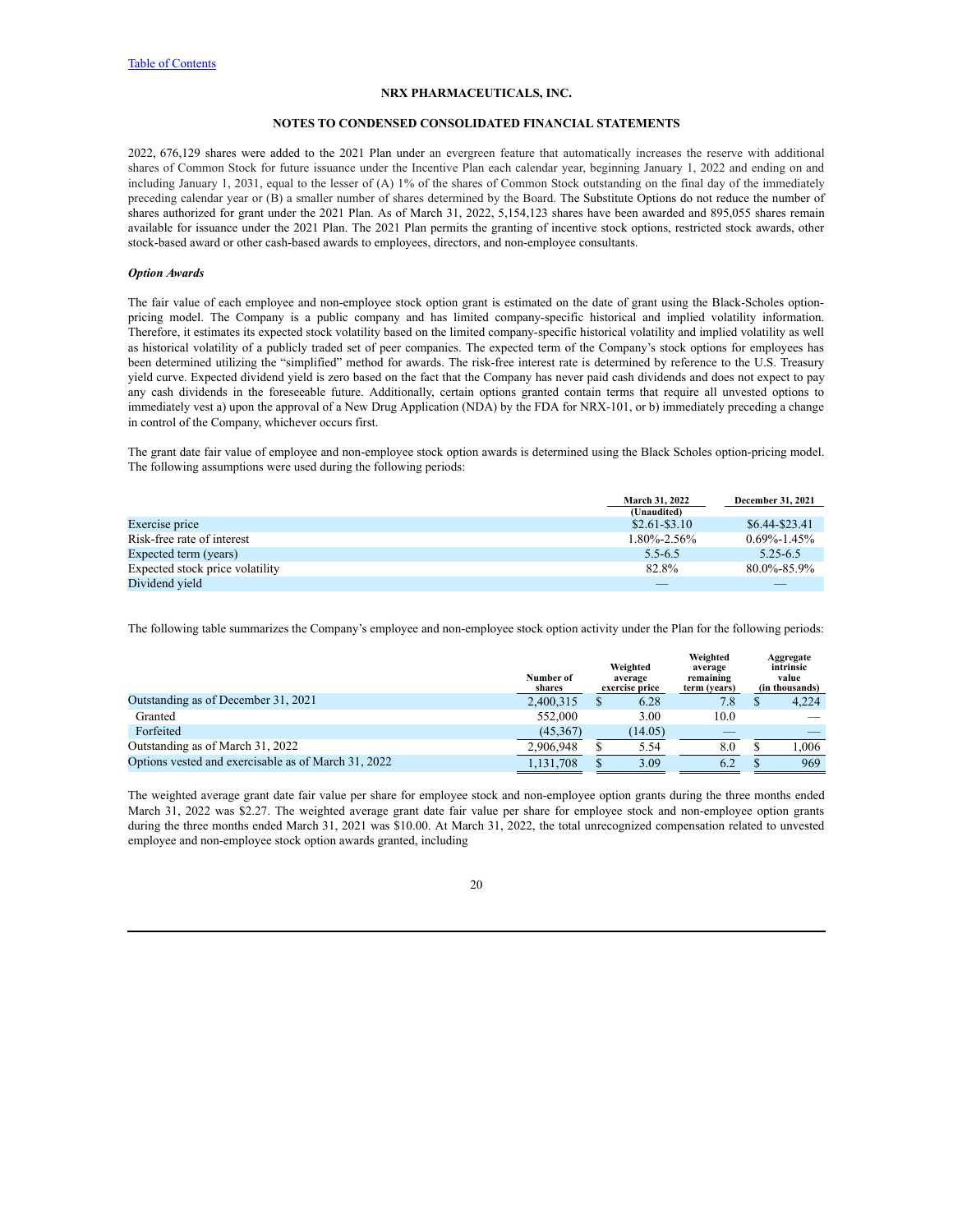### **NOTES TO CONDENSED CONSOLIDATED FINANCIAL STATEMENTS**

unrecognized compensation costs related to Substitute Options of \$25.9 million, was \$30.4 million, of which the Company expects to recognize \$5.9 million over a weighted-average period of approximately 1.87 years.

The following table summarizes the Company's recognition of stock-based compensation for the following periods (in thousands):

|                                        | Three months ended March 31. |       |  |      |  |
|----------------------------------------|------------------------------|-------|--|------|--|
|                                        | 2022                         |       |  | 2021 |  |
| Stock-based compensation expense       |                              |       |  |      |  |
| General and administrative             |                              | 1.116 |  | 344  |  |
| Research and development               |                              | 218   |  | 28   |  |
| Total stock-based compensation expense |                              | 334   |  | 372  |  |

# **11. Fair Value Measurements**

Fair value measurements discussed herein are based upon certain market assumptions and pertinent information available to management as of and during the three months ended March 31, 2022 and the year ended December 31, 2021. The carrying amount of accounts payable approximated fair value as they are short term in nature. The fair value of warrants issued for settlement and services are estimated based on the Black-Scholes model during the three months ended March 31, 2022 and the year ended December 31, 2021. The carrying value of notes payable approximated the estimated fair values due to their recent issuances.

#### *Fair Value on a Recurring Basis*

The Company follows the guidance in ASC 820 for its financial assets and liabilities that are re-measured and reported at fair value at each reporting period, and non-financial assets and liabilities that are re-measured and reported at fair value at least annually. The estimated fair value of the warrant liabilities and Earnout Cash contingent consideration represent Level 3 measurements. The following table presents information about the Company's liabilities that are measured at fair value on a recurring basis at March 31, 2022 and December 31, 2021, and indicates the fair value hierarchy of the valuation inputs the Company utilized to determine such fair value (in thousands):

|                                 |       | March 31    | December 31 |
|---------------------------------|-------|-------------|-------------|
| Description                     | Level | 2022        | 2021        |
|                                 |       | (Unaudited) |             |
| Liabilities:                    |       |             |             |
| Warrant liabilities (Note 10)   |       |             | 292         |
| Earnout Cash liability (Note 4) |       | 2.479       | 4.582       |

# Warrant liabilities

The Company utilizes a Black-Scholes model approach to value the Placement Warrants at each reporting period, with changes in fair value recognized in the statement of operations. The estimated fair value of the warrant liabilities is determined using Level 3 inputs. Inherent in a binomial options pricing model are assumptions related to expected share-price volatility, expected life, risk-free interest rate and dividend yield. The Company estimates the volatility of its common stock based on historical volatility that matches the expected remaining life of the warrants. The risk-free interest rate is based on the U.S. Treasury zero-coupon yield curve on the grant date for a maturity similar to the expected remaining life of the warrants. The expected life of the warrants is assumed to be equivalent to their remaining contractual term. The dividend rate is based on the historical rate, which the Company anticipates to remain at zero.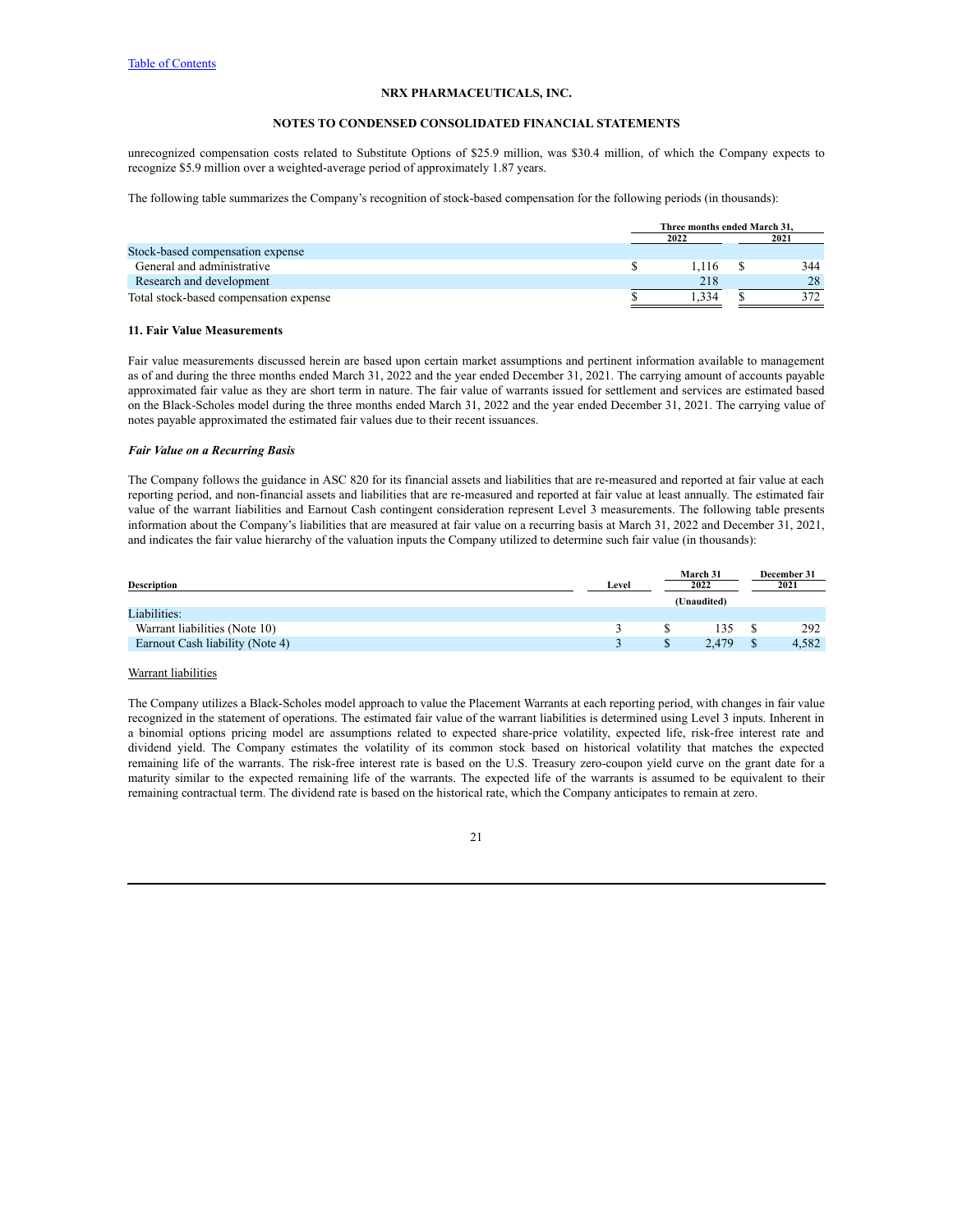# **NOTES TO CONDENSED CONSOLIDATED FINANCIAL STATEMENTS**

The significant unobservable inputs used in the Black-Scholes model to measure the warrant liability that are categorized within Level 3 of the fair value hierarchy are as follows:

|                               |  | <b>March 31, 2022</b> |
|-------------------------------|--|-----------------------|
| Stock price on valuation date |  | 2.45                  |
| Exercise price per share      |  | 11.50                 |
| Expected life                 |  | 4.15                  |
| Volatility                    |  | 94.9%                 |
| Risk-free rate                |  | 2.43%                 |
| Dividend yield                |  | $0.00\%$              |
| Fair value of warrants        |  | 0.99                  |

A reconciliation of warrant liabilities is included below (in thousands):

|                                 | March 31, 2022 |
|---------------------------------|----------------|
| Balance as of December 31, 2021 | 292            |
| Gain upon re-measurement        |                |
| Balance as of March 31, 2022    |                |

# Earnout Cash liability

The fair value of the Earnout Cash liability has been estimated using probability-weighted discounted cash flow models (DCFs) with significant inputs that are not observable in the market and thus represents a Level 3 fair value measurement as defined in ASC 820. The most significant inputs include whether (a) if the Company files an NDA, that the FDA approves the Company's NDA for ZYESAMI and/or NRX-101, (b) if such approval is granted, whether such approval will be received on or before December 31, 2022, and (c) if such approval is granted, whether ZYESAMI and/or NRX-101 will be listed in the FDA's Orange Book on or before December 31, 2022. The DCFs incorporate Level 3 inputs including estimated discount rates that the Company believes market participants would consider relevant in pricing and the projected timing and amount of cash flows, which are estimated and developed, considering the uncertainties associated with the obligations.

A reconciliation of the Earnout Cash liability is included below (in thousands):

|                                 | <b>March 31, 2022</b> |
|---------------------------------|-----------------------|
| Balance as of December 31, 2021 | 4.582                 |
| Gain upon re-measurement        | (2,103)               |
| Balance as of March 31, 2022    | 2.479                 |

#### **12. Income Taxes**

The Company recorded no provision or benefit for income tax expense for the three months ended March 31, 2022 and 2021, respectively.

For all periods presented, the pretax losses incurred by the Company received no corresponding tax benefit because the Company concluded that it is more likely than not that the Company will be unable to realize the value of any resulting deferred tax assets. The Company will continue to assess its position in future periods to determine if it is appropriate to reduce a portion of its valuation allowance in the future.

The Company has no open tax audits with any taxing authority as of March 31, 2022.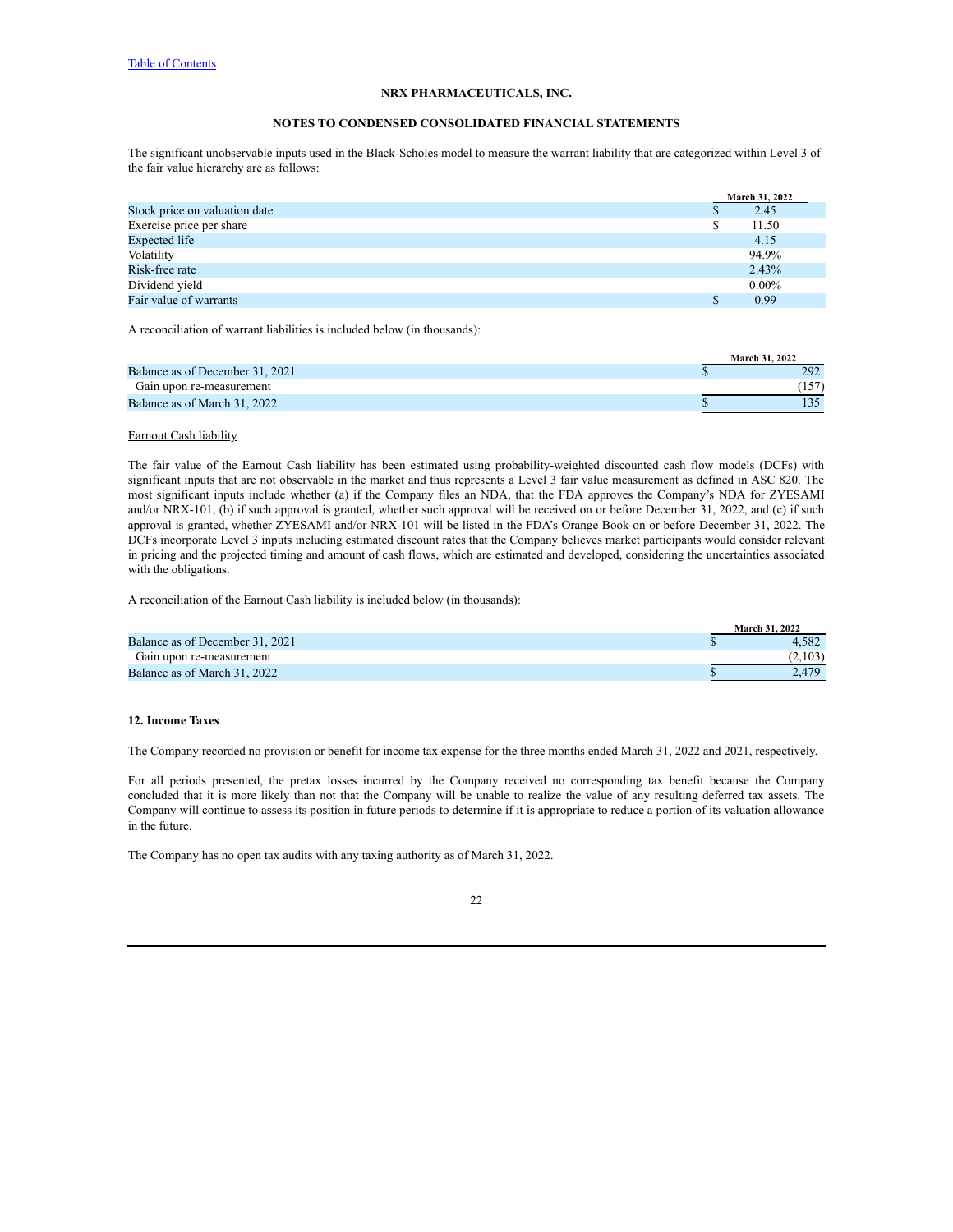# **NOTES TO CONDENSED CONSOLIDATED FINANCIAL STATEMENTS**

# **13. Related Party Transactions**

The Company licenses patents that are owned by Glytech, LLC ("Glytech"), pursuant to a license agreement (the "Glytech Agreement"). Glytech is owned by a co-founder and former Director of the Company. The Glytech Agreement requires that the Company pay Glytech for ongoing scientific support and also reimburse Glytech for expenses of obtaining and maintaining patents that are licensed to NRx Pharmaceuticals. During the three months ended March 31, 2022, the Company paid a co-founder \$0.1 million for continuing technology support services and reimbursed expenses. These support services are ongoing.

The Fourth Amendment to the Glytech Agreement, effective as of December 31, 2020, includes an equity value-triggered transfer of Excluded Technology from Glytech to NRx Pharmaceuticals. The Excluded Technology is defined in the Glytech Agreement as any technology, and any know-how related thereto, covered in the licensed patents that do not recite either D-cycloserine or lurasidone individually or jointly. This definition would cover pharmaceutical formulations, including some that NRx Pharmaceuticals considers "pipeline" or "future product" opportunities, that contain a combination of pharmaceutical components different from those contained in NRX-100 and NRX-101. The Excluded Technology will transfer to the Company for no additional consideration if aggregate the value of NRx Pharmaceuticals equity held by Glytech exceeds \$50.0 million on any date prior to August 6, 2022, based on the average daily value of the equity held by Glytech during a period of 20 consecutive days prior to such date. The Company believes the criteria have been met pending the registration of Glytech shares.

The Chief Scientist of the Company, Dr. Jonathan Javitt, is a major shareholder in the Company and a member of the Board of Directors. Therefore, his services are deemed to be a related party transaction. He served the Company on a full-time basis as CEO under an employment agreement with the Company until March 8, 2022 and currently serves under a Consulting Agreement with the Company as Chief Scientist thereafter and received compensation of \$0.4 million and \$0.1 million during the three months ended March 31, 2022 and 2021, respectively. These services are ongoing.

Zachary Javitt is the son of Dr. Jonathan Javitt. Zachary Javitt provides services related to website, IT, and marketing support under the supervision of the Company's Interim CEO and the Company's Senior Director of Global Communications, who are responsible for assuring that the services are provided on financial terms that are at market. The Company paid this family member a total of \$0.1 million during the three months ended March 31, 2022. These services are ongoing.

In addition, the Company pays PillTracker for digital health product development required to track the use of Aviptadil in clinical trials. FDA guidance recommends such solutions. Zachary Javitt and Jonathan Javitt are the chief executive officer and board chairman, respectively, of PillTracker. PillTracker agreements and transactions are submitted to the General Counsel of the Company and the Chair of the Audit Committee for approval in accordance with the terms of the Company's Related Person Transactions Policy.

On July 26, 2021, the Company and PillTracker entered into a statement of work ("SOW") under the Master Service Agreement dated April 1, 2020 ("MSA"). Under this SOW, PillTracker provides support for the inhaled ZYESAMI Phase 2/3 clinical trials by monitoring SP02 and Heart Rate in patients in a sub-study of the AVICOVID-2 clinical trial in the U.S. to determine the physiological effects of ZYESAMI vs. a placebo. PillTracker's responsibilities include set-up, patient monitoring, and the provision of tablets and other necessary hardware. The total cost under the SOW is \$0.2 million. The work under this SOW has been suspended by mutual agreement pending the Company's review of its inhaled trial.

On November 15, 2021, NRx Pharmaceuticals and Pill Tracker entered into a Supplemental Task Order ("STO") amending SOW No. 1, under the MSA. The additional work under the STO focuses on study preparation and custom, software interface buildout of a connected medication adherence and patient-monitoring platform to support participants of the AVICOVID-2 clinical trial of inhaled ZYESAMI in the U.S., and future studies of ZYESAMI with compatible protocol designs. The expected cost of the STO is \$0.4 million. The STO has been suspended by mutual agreement pending the Company's review of its inhaled trial.

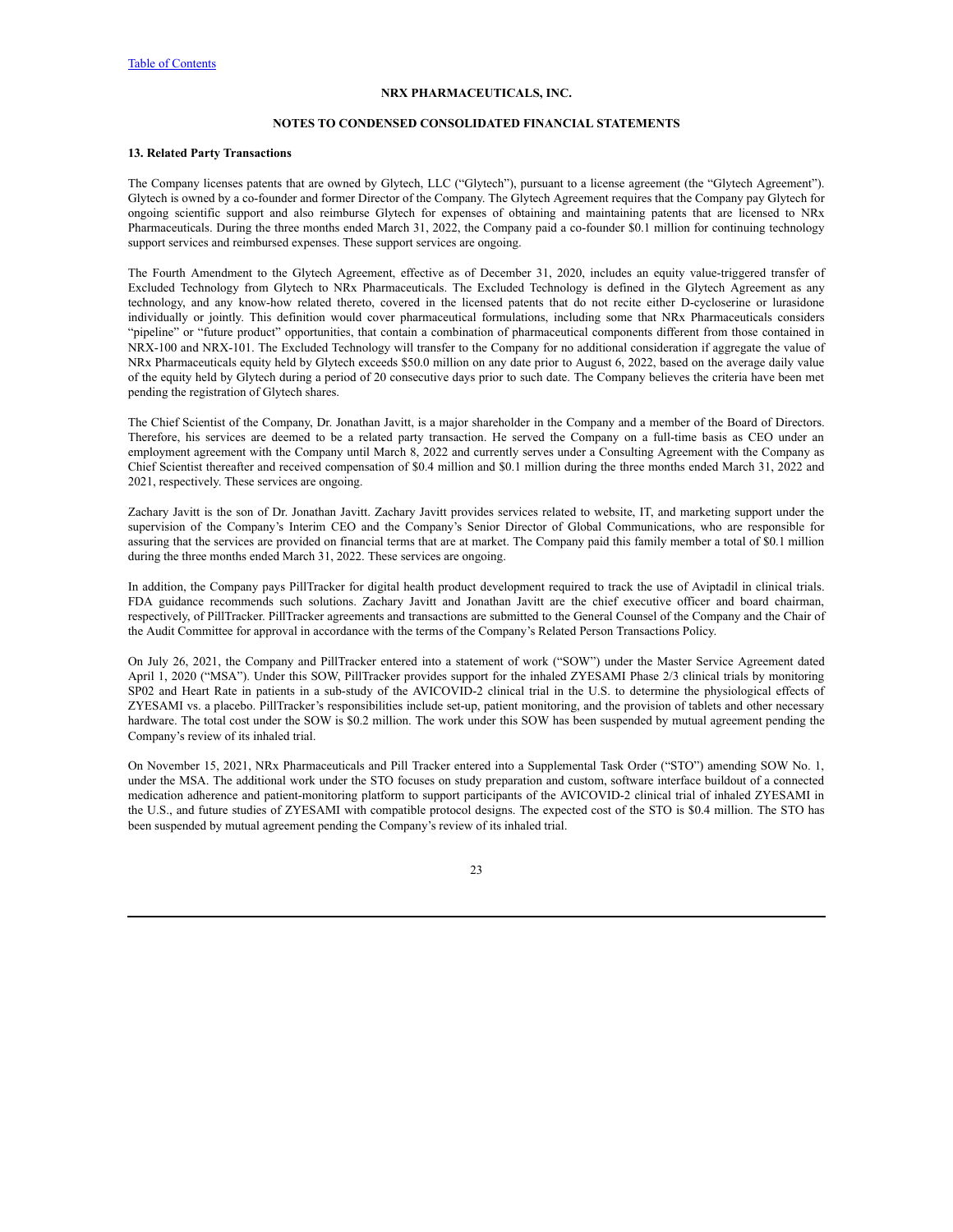# **NOTES TO CONDENSED CONSOLIDATED FINANCIAL STATEMENTS**

NRx Pharmaceuticals paid PillTracker \$0.2 million and \$0.1 million during the three months ended March 31, 2022 and 2021, respectively.

Included in accounts payable were less than \$0.1 million and \$0.1 million due to the above related parties as of March 31, 2022 and December 31, 2021, respectively.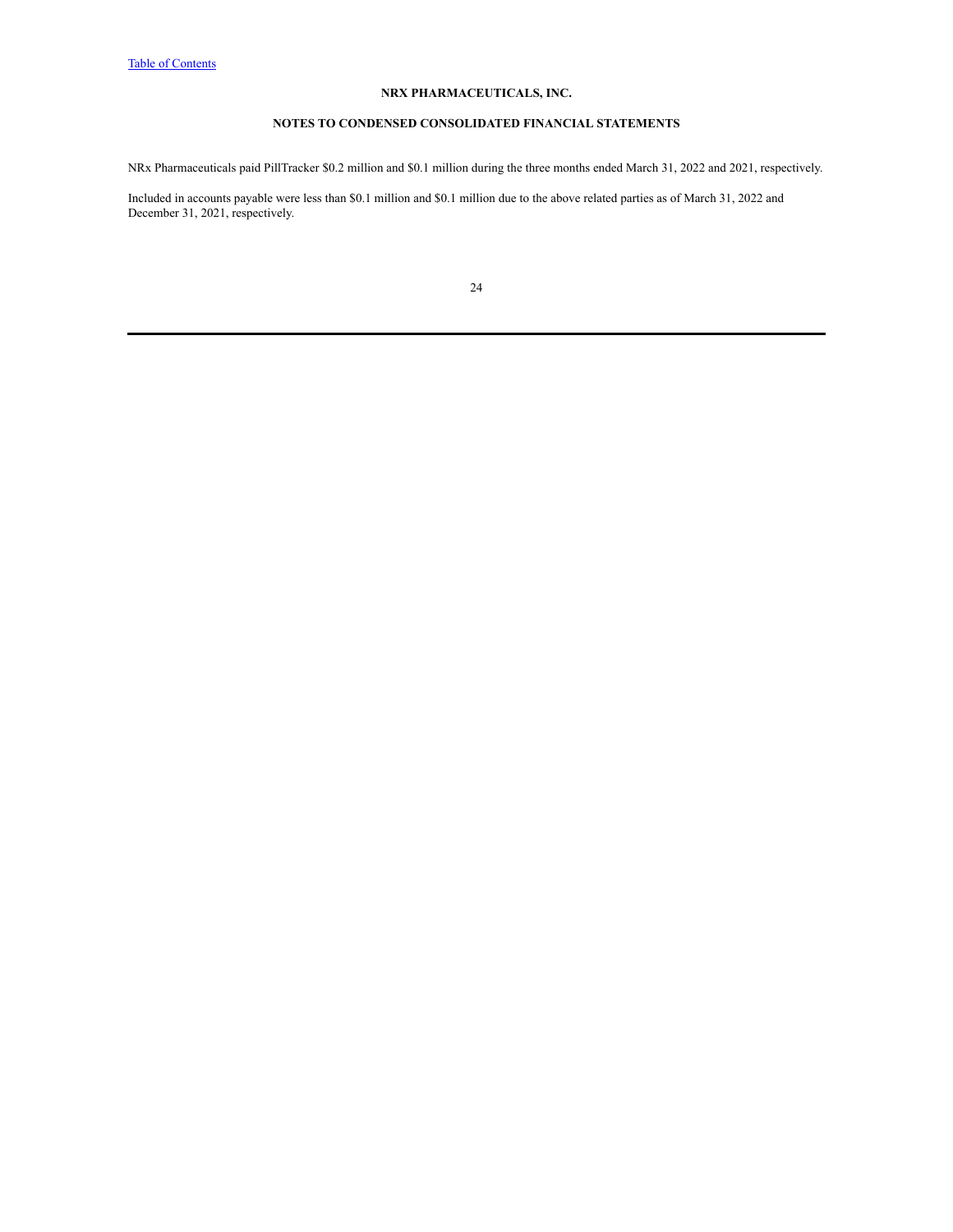# <span id="page-24-0"></span>**Item 2. Management's Discussion and Analysis of Financial Condition and Results of Operations**

You should read the following discussion and analysis of NRx Pharmaceuticals' financial condition and plan of operations together with NRx Pharmaceuticals' unaudited, condensed consolidated financial statements and the related notes appearing elsewhere herein. In addition to historical information, this discussion and analysis contains forward looking statements that involve risks, uncertainties and assumptions. NRx Pharmaceuticals' actual results may differ materially from those discussed below. Factors that could cause or contribute to such differences include, but are not limited to, those identified below, and those discussed in the section entitled "Risk Factors" *included elsewhere herein.*

#### **Overview**

On May 24, 2021, Big Rock Partners Acquisition Group ("BRPA"), a special purpose acquisition company, consummated the Agreement and Plan of Merger (as amended, the "Merger Agreement") with NeuroRx, Inc., a Delaware corporation ("NeuroRx"), and Big Rock Merger Corp., a Delaware corporation and wholly-owned, direct subsidiary of BRPA ("Merger Sub"). Pursuant to the Merger Agreement, on May 24, 2021 (the "Closing Date"), which has been accounted for as a reverse recapitalization, Merger Sub was merged with and into NeuroRx, with NeuroRx surviving the merger (the "Merger" and, together with the other transactions contemplated by the Merger Agreement, the "Business Combination"). On the Closing Date, BRPA changed its name to NRX Pharmaceuticals, Inc. ("NRx Pharmaceuticals" or the "Company").

NRx Pharmaceuticals is a clinical stage pharmaceutical company that is developing, through its wholly-owned operating subsidiary, NeuroRx, NRX-100 and NRX-101, the first oral therapeutic for the treatment of Bipolar Depression in patients with Acute Suicidal Ideation and Behavior (ASIB) and Sub-Acute Suicidal Ideation and Behavior ("SSIB"), and ZYESAMI® (aviptadil), an intravenous and inhaled drug to treat respiratory failure in COVID-19 and potentially other respiratory disorders.

NRX-100 and NRX-101 were developed based upon 30 years of basic science and clinical expertise contributed by Dr. Daniel Javitt, MD, PhD, related to the role of the brain's N-methyl-D-aspartate ("NMDA") receptor in regulating human thought processes in general and in regulating depression and suicidality. The NRX-100 and NRX-101 therapy begins with a single dose of ketamine (NRX-100), a Food & Drug Administration ("FDA") approved anesthetic, followed by approximately six weeks of daily oral NRX-101. NRX-101 is being developed as a rapid-onset and sustained treatment for bipolar depression with ASIB and SSIB. NRX-101 combines d-Cycloserine, a NMDA receptor modulator, and lurasidone, a 5-HT2a receptor antagonist.

NRX-101 has been awarded Fast Track designation, Breakthrough Therapy designation, a Biomarker Letter of Support, and a Special Protocol Agreement by the FDA. Peer-reviewed and published results from Phase II clinical studies demonstrate a significant decline and stabilization in symptoms of depression and suicidality following administration of DCS. Findings from one of these studies found that bipolar patients who were already receiving a 5-HT2a antagonist demonstrated more than a 50% reduction in symptoms of depression and a 75% reduction in suicidal ideation when ketamine and DCS were added to their treatment regimen. Side effects for patients in a P2a combination study of DCS and 5HT2a included mild sedation, headaches and hypomania. Breakthrough Therapy designation was awarded based on data from the STABIL-B study (NCT02974010) that demonstrated a statistically significant advantage of NRX-101 vs. lurasidone (the current standard of care) in maintaining remission from depression and suicidality following a single stabilizing dose of ketamine. NRx Pharmaceuticals initiated a Phase II SSIB clinical study in the second quarter of 2022 for which enrollment has begun. The Company plans to initiate a Phase III registrational ASIB study in the second half of 2022.

In March 2020, NRx Pharmaceuticals initiated development of RLF-100 (aviptadil acetate) (now reformulated as ZYESAMI by NRx Pharmaceuticals) in partnership with Relief Therapeutics Holding AG ("Relief Therapeutics"). ZYESAMI is based on 50 years of research, pioneered by Professor Sami Said, on the role of Vasoactive Intestinal Peptide/Aviptadil in preventing and treating acute lung injury by protecting the Type II cell in the lung. The rights to Professor Said's scientific work are licensed by the Company from the Research Foundation for the State University of New York.

NRx Pharmaceuticals and Relief Therapeutics entered into a collaboration agreement on September 18, 2020 (the "Collaboration Agreement") for the clinical development and, if approved, the sale of Aviptadil. The Collaboration Agreement provided for funding by Relief Therapeutics of certain clinical trials, formulation and manufacturing of Aviptadil, as well as established sales territories for each party and share of the profits in those territories for "Product" as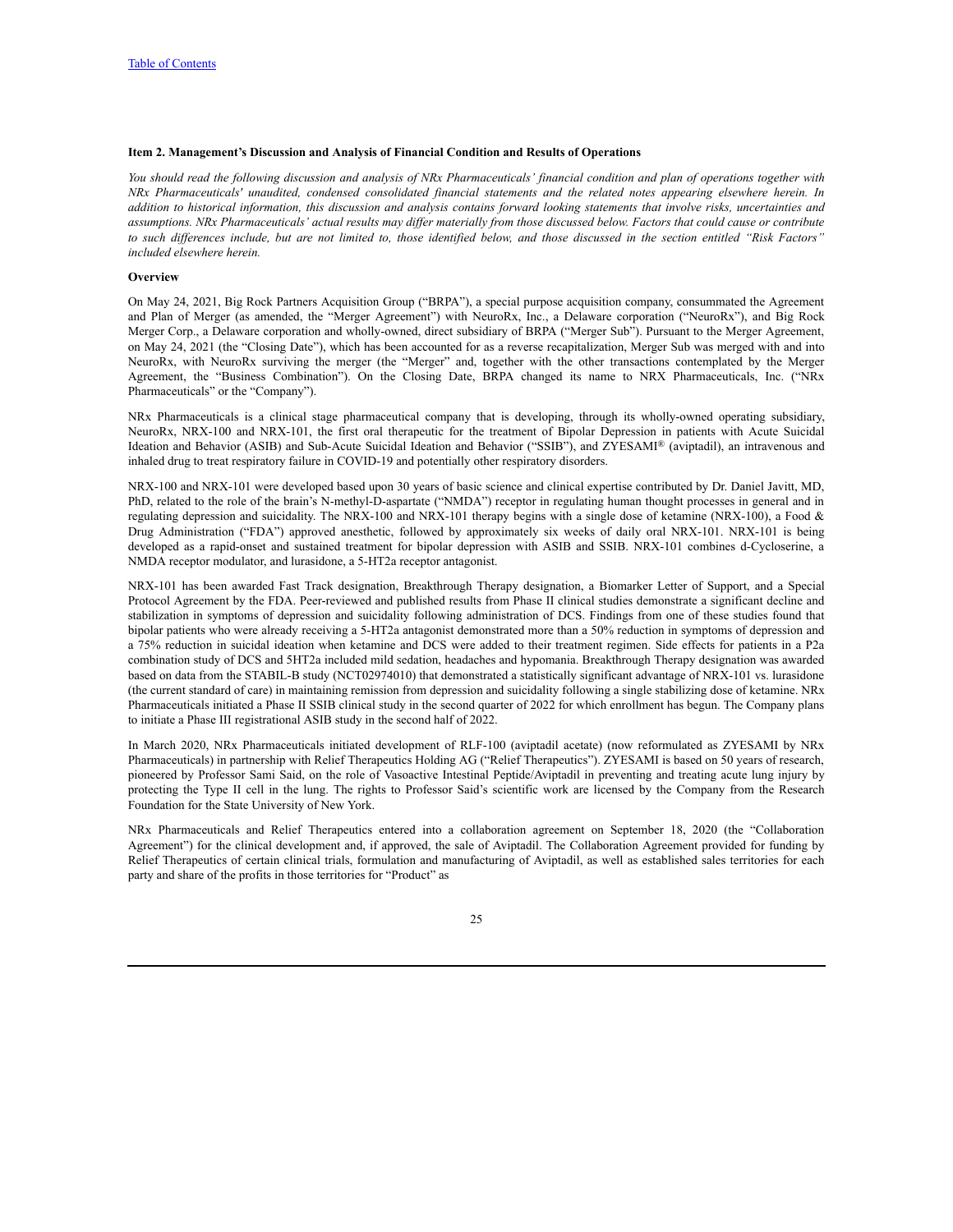defined in the Collaboration Agreement. Relief Therapeutics has reimbursed the Company approximately \$10.9 million but has subsequently declined to reimburse the Company for additional costs.

On October 6, 2021, Relief Therapeutics filed a complaint in New York State Court, claiming that the Company failed to honor its obligations under the Collaboration Agreement. Relief Therapeutics' complaint seeks several remedies, including damages for alleged breaches of the terms of the Collaboration Agreement. The Company believes that the claims are baseless and without merit. On January 10, 2022, the Company filed a complaint in New York State Court, claiming Relief Therapeutics breached and repudiated the Collaboration Agreement. The Company's complaint seeks damages of at least \$185.0 million. The parties to the lawsuits agreed to engage in mediation in an effort to amicably resolve the litigation. If the mediation does not resolve the dispute, the Company intends to defend itself vigorously and to prosecute its claims against Relief Therapeutics.

In an open-label, single center trial at Houston Methodist Hospital, ZYESAMI demonstrated a statistically significant 9-fold advantage in probability of survival and recovery from respiratory failure compared to the standard of care among patients with COVID-19 respiratory failure

On March 29, 2021, NRx Pharmaceuticals reported top-line Phase IIb/III study results of ZYESAMI in patients with respiratory failure due to Critical COVID-19. Though it did not meet statistical significance for the pre-specified primary endpoint of "alive and free of respiratory failure" ( $P=.08$ ), the study identified a two-fold statistically significant odds of survival at day 60 ( $P=.03$ ), and significant advantages on secondary endpoints, for those treated with ZYESAMI compared to those treated with placebo.

On the basis of these results, the National Institute for Allergy and Infectious Diseases selected NRx Pharmaceuticals as an industry partner for participation in the ACTIV3b/TESICO trial (NCT 04843761) in which patients with Critical COVID-19 are randomized to aviptadil, remdesivir, and placebo. NRx Pharmaceuticals provides doses of aviptadil as the industry partner and the U.S. Government funds all other costs of research. As of March 2022, approximately 465 patients with Critical COVID-19 were enrolled and treated with either aviptadil or placebo. The endpoint of the trial is superiority on an ordinal scale that includes survival and recovery from respiratory failure at 90 days. As of the February 25, 2022 the Data Safety and Monitoring Board ("DSMB") meeting, no unexpected adverse events were identified in association with ZYESAMI and the trial was cleared to continue enrolling. To date, the DSMB has not declared futility of the aviptadil arm of the ACTIV-3b trial, although futility has been declared for all other investigational products selected in the ACTIV-3b trial studying Critical COVID-19 patients. The DSMB is scheduled to review the data again on May 25, 2022. A previously targeted DSMB meeting for end of April was moved to this new date to allow for the vast majority of enrolled patients to have reached 90 days.

NRx Pharmaceuticals applied for FDA Emergency Use Authorization ("EUA") on May 31, 2021. In November 2021, the FDA notified us that it was unable to issue the EUA at that time due to insufficient data regarding the known and potential benefits of ZYESAMI and the known and potential risks of ZYESAMI in patients suffering from critical COVID-19 with respiratory failure. In November 2021, the FDA also declined a request for Breakthrough Therapy designation, mentioning in its reply that the request did not adequately compare the safety and efficacy of aviptadil to existing therapies in Critical COVID-19 patients, such as remdesivir. In response, in February 2022, the Company filed a new request for EUA in patients with COVID-19 respiratory failure who are at immediate risk of death despite treatment with remdesivir and other approved therapies. This new request is based on a post-hoc analysis of the approximately 70% of patients in the randomized study that were also treated with remdesivir and included safety data on approximately 750 patients treated with ZYESAMI in our clinical trials, our Expanded Access Programs, our Right To Try Program and the ACTIV-3b trial. On April 20, 2022, the Company submitted a new Breakthrough Therapy designation request focused on this narrower population of patients that are at immediate risk of death despite treatment with remdesivir. As of the date hereof, these requests are still pending.

Should an EUA be granted, this would provide NRx Pharmaceuticals with a one-year period during which ZYESAMI could be marketed for the treatment of COVID-19 in the United States in advance of the filing a new drug application ("NDA") with the FDA for formal approval of ZYESAMI for the treatment of COVID-19. If authorized for use, we believe ZYESAMI would fill a high unmet need for COVID-19 patients who are critically ill with respiratory failure, as current options have only limited applicability in this patient segment.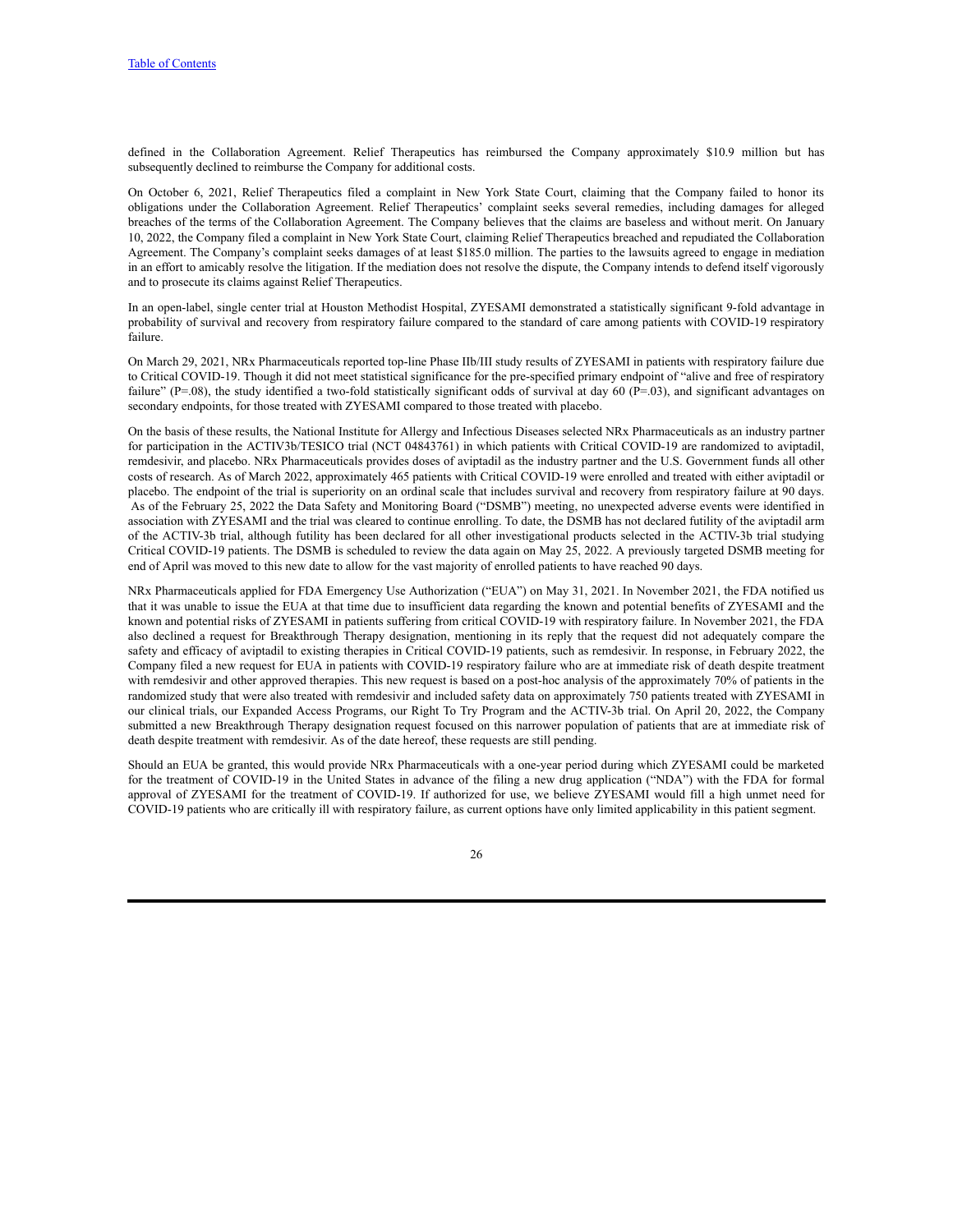Manufacturing and scalability of ZYESAMI are a major focus of the Company. Working with its manufacturing partners, the Company has the capability to produce batch sizes of 1.5kg and potentially larger of the active pharmaceutical ingredient (API) of ZYESAMI. In addition to producing ZYESAMI API at a scale suitable for commercial quantities, the Company has gained insights into how to address the chemical basis for the instability of the formulated drug product ZYESAMI in solution. The Company has now demonstrated a formulation of ZYESAMI with refrigerated stability of up to 8 months and expected multi-year frozen stability (-20°C). In January 2022, the Company filed a Composition of Matter patent application that describes this extended stability form of aviptadil. In the process, the Company has identified specific aspects of the manufacturing process that it believes are key to preserving the stability of aviptadil for stockpiling and commercial supply chain purposes.

On October 8, 2021, the Company submitted an updated manufacturing module to its FDA Investigational New Drug file documenting this change in manufacture and stability. On November 8, 2021, the FDA communicated with the Company that the manufacturing update had been reviewed and that no "clinical hold" items had been identified (this is the regulatory language that allows an investigational product to be given to patients). The Company initiated a parallel manufacturing process to conform to EU and UK standards. In October 2021, the Company announced that a European Qualified Person audit was conducted, and no major deficiencies were identified, thus clearing ZYESAMI's use in EU investigational programs.

Since inception, NRx Pharmaceuticals has incurred significant operating losses. For the three months ended March 31, 2022 and 2021, NRx Pharmaceuticals' net loss was \$13.4 million and \$25.5 million, respectively. As of March 31, 2022, NRx Pharmaceuticals had an accumulated deficit of \$196.7 million.

# **Components of Results of Operations**

# *Operating expenses*

#### *Research and development expenses*

NRx Pharmaceuticals' research and development expenses consist primarily of costs associated with NRx Pharmaceuticals' clinical trials, salaries, payroll taxes, employee benefits, and equity-based compensation charges for those individuals involved in ongoing research and development efforts. Research and development costs are expensed as incurred. Advance payments for goods and services that will be used in future research and development activities are expensed when the activity has been performed or when the goods have been received.

#### *General and administrative expenses*

General and administrative expense consists primarily of salaries, stock-based compensation, consultant fees, and professional fees for legal and accounting services.

# *Settlement Expense*

Settlement expense consists primarily of settlement expenses related to the GEM Warrant. See Note 8 "Commitments and Contingencies – Share Subscription Facility Agreement – GEM" of the notes to the Company's unaudited condensed consolidated financial statements included elsewhere in this report for further information.

# *Reimbursement of expenses from Relief Therapeutics*

Reimbursement of expenses from Relief Therapeutics consists of reimbursable expenses as part of the Collaboration Agreement. See Note 8 "Commitments and Contingencies – Relief Therapeutics Collaboration Agreement" of the notes to the Company's unaudited condensed consolidated financial statements included elsewhere in this report for further information.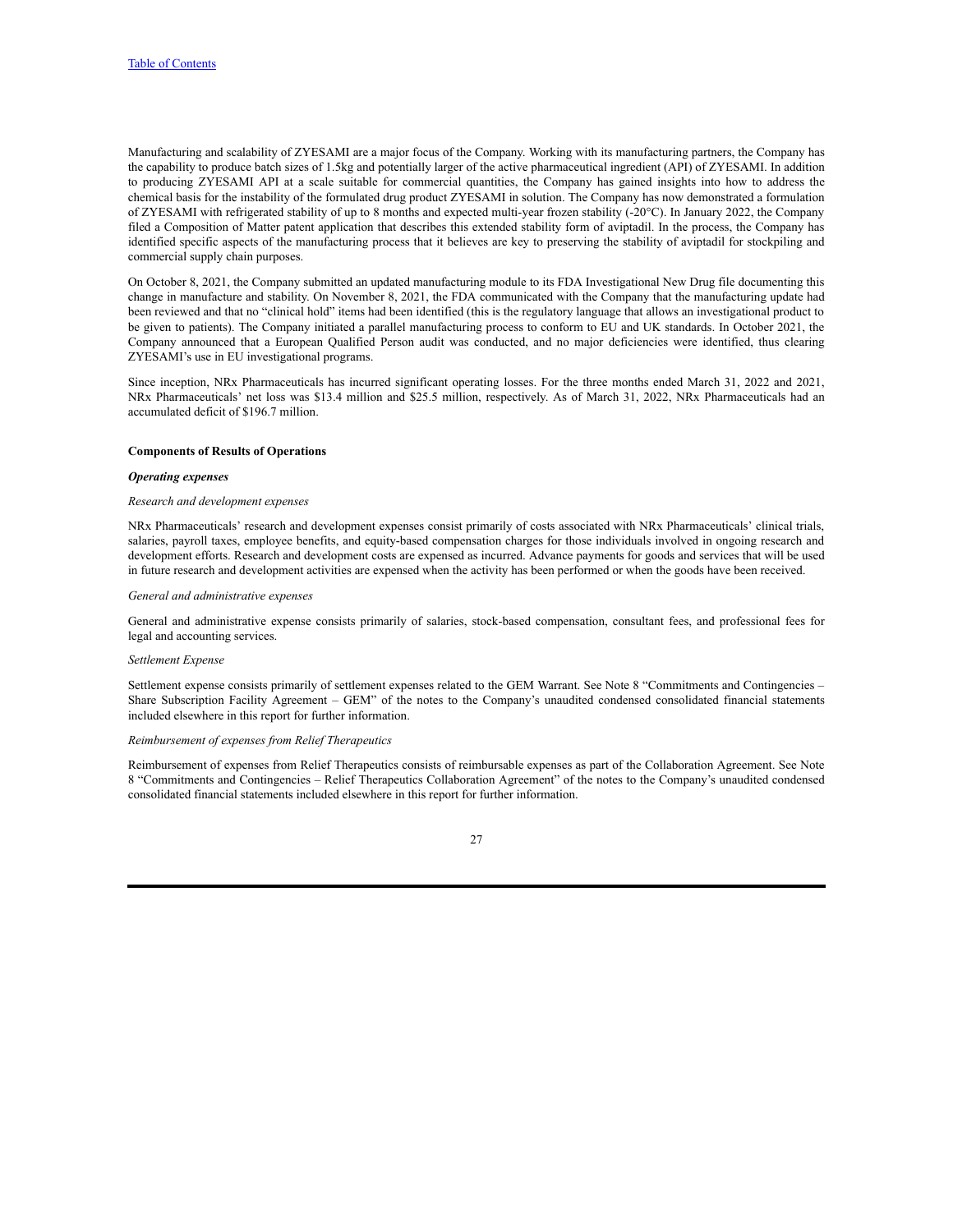# **Results of operations for the three months ended March 31, 2022 and 2021**

The following table sets forth NRx Pharmaceuticals' selected statements of operations data for the following periods (in thousands):

|                                                    | Three months ended March 31. |                     |     |           | Change |                |
|----------------------------------------------------|------------------------------|---------------------|-----|-----------|--------|----------------|
|                                                    |                              | 2022<br>(Unaudited) |     | 2021      |        | <b>Dollars</b> |
| Operating expenses:                                |                              |                     |     |           |        |                |
| Research and development                           | \$                           | 5,483               | \$. | 2,909     | S      | 2,574          |
| General and administrative                         |                              | 10.222              |     | 2,101     | S.     | 8,121          |
| Settlement expense                                 |                              |                     |     | 21,366    | S      | (21,366)       |
| Reimbursement of expenses from Relief Therapeutics |                              |                     |     | (771)     | S      | 771            |
| Total operating expenses                           |                              | 15,705              |     | 25,605    |        | (9,900)        |
| Loss from operations                               |                              | (15,705)            |     | (25,605)  |        | 9,900          |
|                                                    |                              |                     |     |           |        |                |
| Other (income) expenses:                           |                              |                     |     |           |        |                |
| Gain on extinguishment of debt                     |                              |                     |     | (121)     |        | 121            |
| Interest expense                                   |                              | 3                   |     |           |        | (2)            |
| Change in fair value of warrant liability          |                              | (157)               |     |           | S      | (157)          |
| Change in fair value of Earnout Cash liability     |                              | (2,103)             |     |           | S      | (2,103)        |
| Total other (income) expenses                      |                              | (2,257)             |     | (116)     |        | (2,141)        |
| Net loss                                           |                              | (13, 448)           |     | (25, 489) |        | 12,041         |
|                                                    |                              |                     |     |           |        |                |

# *Operating expenses*

# *Research and development expenses*

For the three months ended March 31, 2022, NRx Pharmaceuticals recorded \$5.5 million of research and development expenses compared to \$2.9 million for the three months ended March 31, 2021. The increase of \$2.6 million related primarily to an increase of \$2.1 million in clinical trials and development expenses related to ZYESAMI, an increase of \$0.2 million in stock-based compensation expense, and an increase of \$0.3 million in other regulatory and process development expenses. The \$5.5 million and \$2.9 million of research and development expenses for the three months ended March 31, 2022 and 2021, respectively, include \$0.2 million and less than \$0.1 million, respectively, of non-cash stock-based compensation.

#### *General and administrative expenses*

For the three months ended March 31, 2022, NRx Pharmaceuticals recorded \$10.2 million of general and administrative expenses compared to \$2.1 million for the three months ended March 31, 2021. The increase of \$8.1 million was primarily, related to an increase of \$4.4 million in legal, professional and accounting fees, an increase of \$2.2 million in insurance expense, an increase of \$0.8 million in stock-based compensation expense, and an increase of \$0.7 million in other general and administrative expense. The \$10.2 million and \$2.1 million of general and administrative expenses for the three months ended March 31, 2022 and 2021, respectively, include \$1.1 million and \$0.3 million, respectively, of non-cash stock-based compensation.

# *Reimbursement of expenses from Relief Therapeutics*

For the three months ended March 31, 2022, NRx Pharmaceuticals recorded no reimbursement of expenses from Relief Therapeutics compared to \$0.8 million of reimbursement of expenses from Relief Therapeutics for the three months ended March 31, 2021.

# *Other (income) expenses*

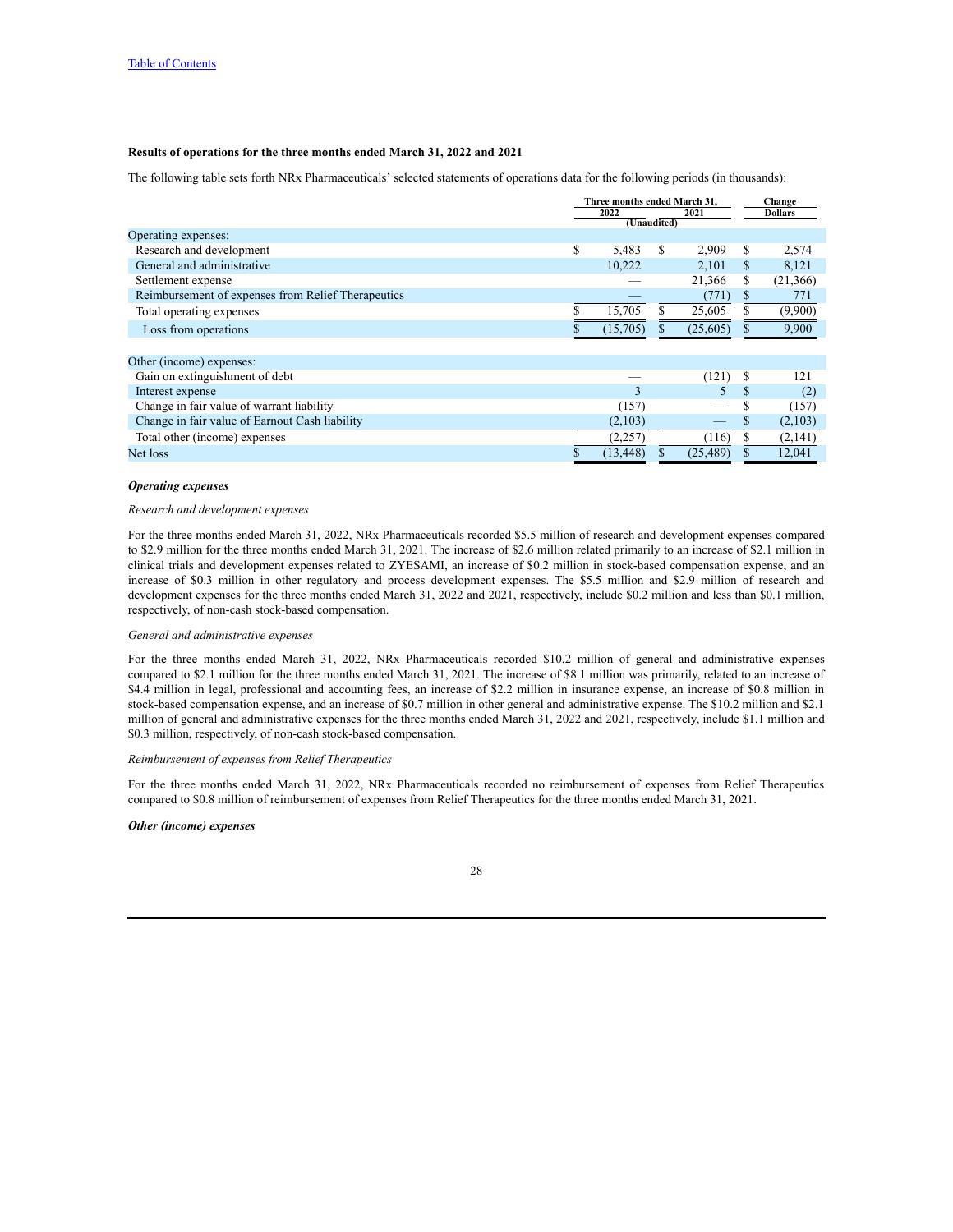# *Gain on extinguishment of debt*

For the three months ended March 31, 2022, NRx Pharmaceuticals recorded no gain on extinguishment of debt compared to \$0.1 million for the three months ended March 31, 2021. The decrease of \$0.1 million related to the forgiveness of the PPP Loan which resulted in a gain on extinguishment for the outstanding principal and accrued and unpaid interest for the three months ended March 31, 2021.

#### *Change in fair value of warrant liability*

For the three months ended March 31, 2022, NRx Pharmaceuticals recorded a gain of \$0.2 million related to the change in fair value of the warrant liability. The gain of \$0.2 million related to the decrease in the fair value of the Placement Warrants assumed pursuant to the Merger Agreement.

#### *Change in fair value of Earnout Cash liability*

For the three months ended March 31, 2022, NRx Pharmaceuticals recorded a gain of \$2.1 million related to the change in fair value of the Earnout Cash liability. The gain related to the decrease in the fair value of the Earnout Cash liability pursuant to the Merger Agreement.

# **Liquidity and Capital Resources**

NRx Pharmaceuticals has generated no revenues, has incurred operating losses since inception, and expects to continue to incur significant operating losses for the foreseeable future and may never become profitable. Until such time as NRx Pharmaceuticals is able to establish a revenue stream from the sale of its therapeutic products, NRx Pharmaceuticals is dependent upon obtaining necessary equity and/or debt financing to continue operations. NRx Pharmaceuticals cannot make any assurances that sales of ZYESAMI will commence in the near term or that additional financings will be available to it and, if available, on acceptable terms or at all. This could negatively impact NRx Pharmaceuticals' business and operations and could also lead to the reduction of NRx Pharmaceuticals' operations.

NRx Pharmaceuticals believes that it currently has sufficient funds and, if necessary, the ability to reduce expenditures, to support operations through at least the next twelve months from the date hereof. NRx Pharmaceuticals is dependent upon obtaining necessary equity and/or debt financing to continue operating. NRx Pharmaceuticals cannot make any assurances that additional financing will be available to it and, if available, on acceptable terms or at all. This could negatively affect the Company's business and operations and could also lead to the reduction of the Company's operations.

#### *Private Placement*

On February 2, 2022, the Company sold 7,824,727 shares of common stock and preferred investment options to purchase up to an aggregate of 7,824,727 shares of common stock, and received net proceeds of \$23.0 million.

# *Reverse Recapitalization Merger and Subsequent Equity Issuances*

Pursuant to the terms of the Merger Agreement, NeuroRx's securityholders (including option holders and warrant holders) who own NeuroRx securities immediately prior to the Effective Time will have the contingent right to receive their pro rata portion of (i) an aggregate of 25,000,000 shares of Common Stock ("Earnout Shares") if, prior to December 31, 2022, the NeuroRx COVID-19 Drug (i.e., ZYESAMI) receives emergency use authorization by the Food and Drug Administration ("FDA") and NeuroRx submits and the FDA files for review a new drug application for the NeuroRx COVID-19 Drug (i.e., ZYESAMI) (the occurrence of the foregoing, the "Earnout Shares Milestone"), and (ii) an aggregate of  $$100.0$  million in cash ("Earnout Cash") upon the earlier to occur of (x) FDA approval of the NeuroRx COVID-19 Drug (i.e., ZYESAMI) and the listing of the NeuroRx COVID-19 Drug in the FDA's "Orange Book" and (y) FDA approval of the NeuroRx Antidepressant Drug Regimen (i.e., NRX-100/101) and the listing of the NeuroRx Antidepressant Drug Regimen (i.e., NRX-100/101) in the FDA's "Orange Book," in each case prior to December 31, 2022 (the occurrence of either of clauses  $(x)$  or  $(y)$ , the "Earnout Cash Milestone"). If the Earnout Shares Milestone is achieved, the Earnout Shares will be issued within five (5) Business Days after the occurrence of the Earnout Shares Milestone. If the Earnout Cash Milestone is achieved, the Merger Agreement does not require the Earnout Cash to be delivered to NeuroRx securityholders within any specified period of time, and the board of directors of NRx Pharmaceuticals will use its good faith judgment to determine the date to pay the Earnout Cash. At March 31, 2022, the fair value of the Earnout Cash liability has been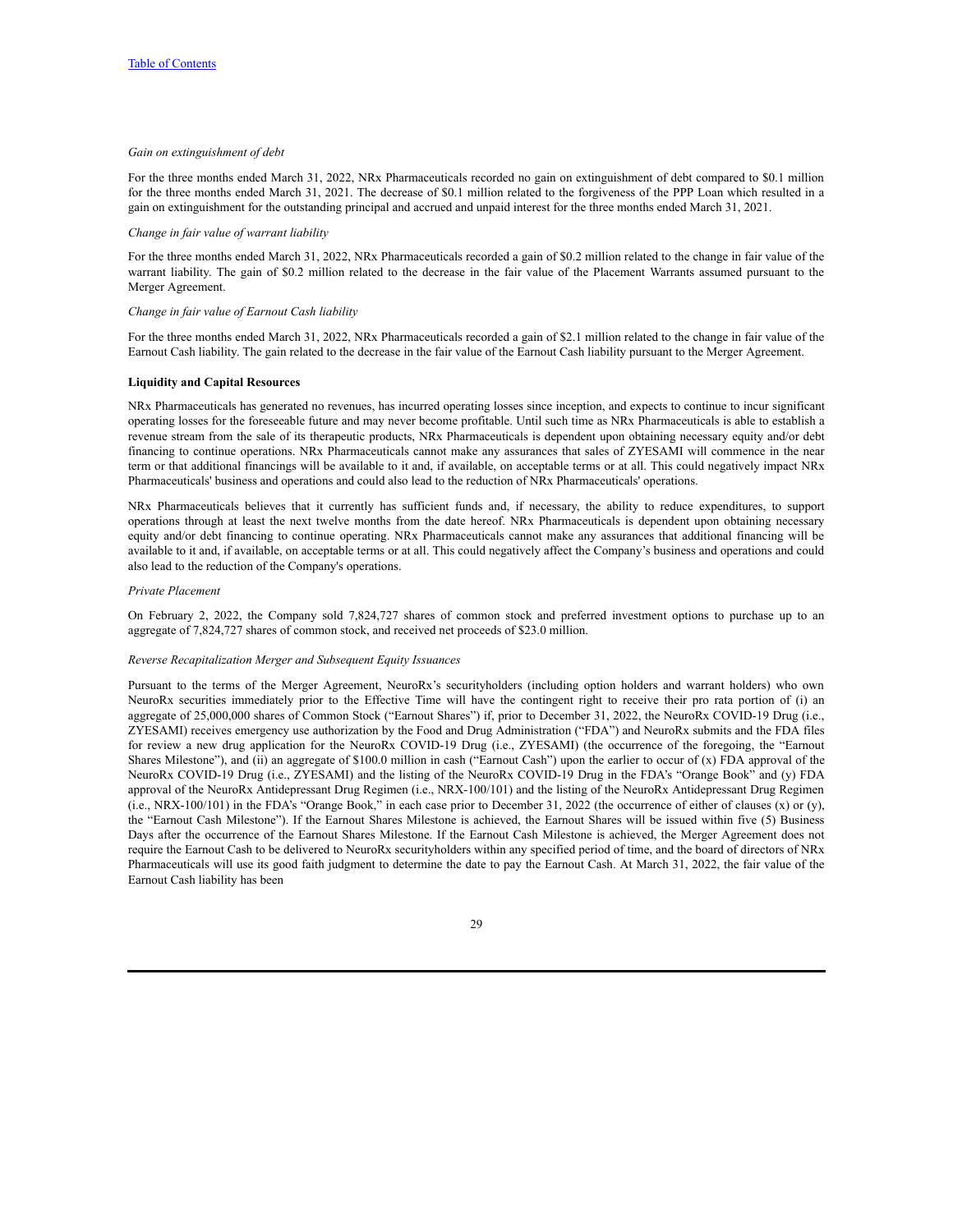estimated to be \$2.5 million. Upon closing of the Merger, the estimated fair value of the Earnout Shares was \$253.1 million with such amount recognized as a deemed dividend. As the Company is in an accumulated deficit position as of the measurement date, the resulting deemed dividend is recorded as a reduction of additional paid-in capital with a corresponding offset recorded to additional paid-in capital (i.e., net impact to additional paid-in capital of \$0). The benefit of the contingent right to receive Earnout Cash for option and warrant holders occurs through the Option Exchange Ratio and therefore the amount of Earnout Cash for common stockholders is approximately \$88.8 million.

In connection with the Merger, a number of subscribers (each, a "Subscriber") purchased from the Company an aggregate of 1,000,000 shares of Common Stock (the "PIPE"), for a purchase price of \$10.00 per share and an aggregate purchase price of \$10.0 million (the "PIPE Shares"), pursuant to separate subscription agreements (each, a "Subscription Agreement") entered into prior to the Closing Date. The Company received \$8.1 million in net proceeds after transaction costs from the sale of PIPE Shares.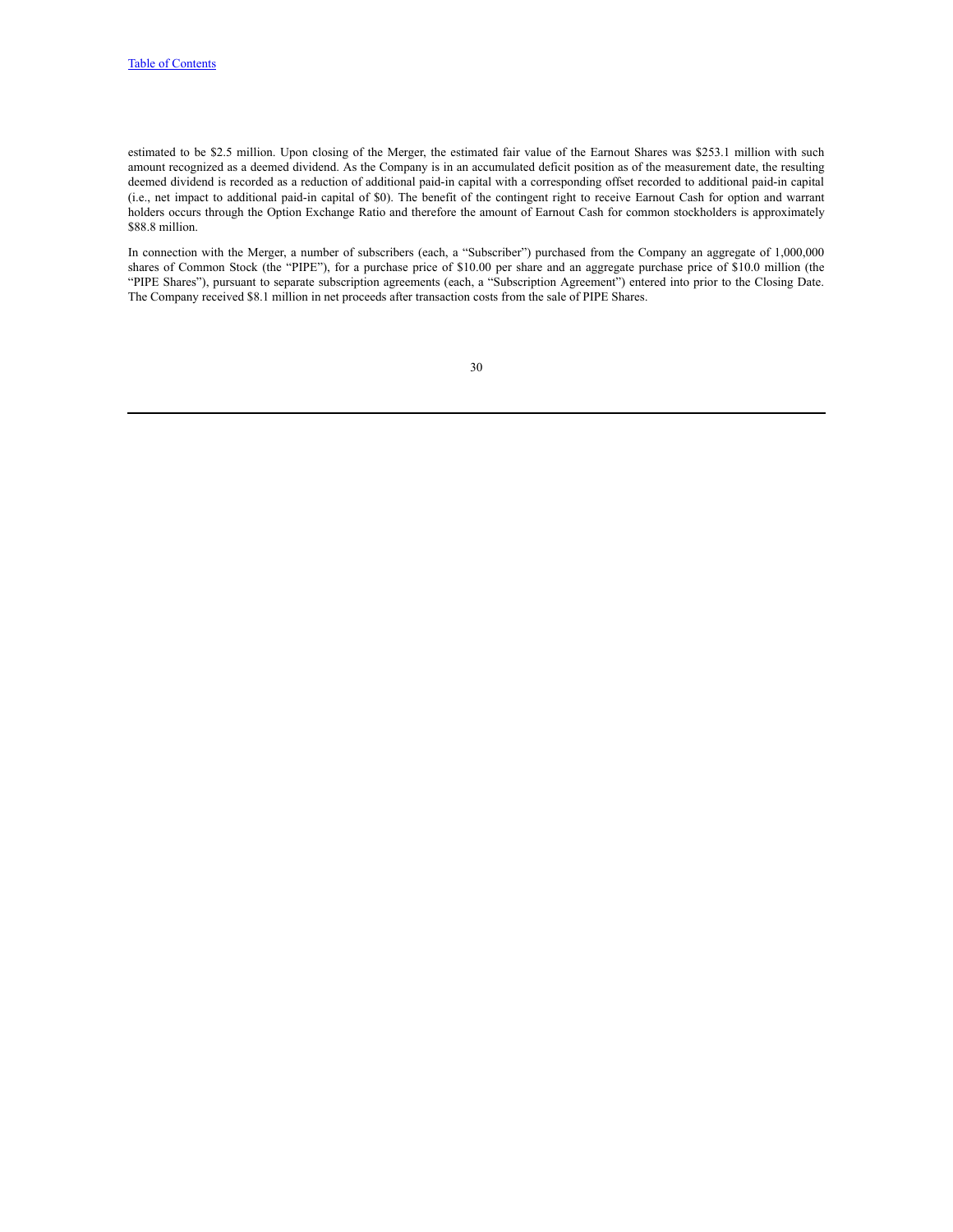The following table presents selected financial information and statistics for each of the periods shown below:

|                                      | <b>March 31, 2022</b> |  | <b>December 31, 2021</b> |
|--------------------------------------|-----------------------|--|--------------------------|
|                                      | (Unaudited)           |  |                          |
| <b>Balance Sheet Data:</b>           |                       |  |                          |
| Cash                                 | 40,202                |  | 27,605                   |
| Total assets                         | 43,601                |  | 32,729                   |
| Earnout cash liability               | 2.479                 |  | 4,582                    |
| Total liabilities                    | 11,912                |  | 11.923                   |
| Total stockholders' equity (deficit) | 31,689                |  | 20.806                   |

|                                           | March 31,   |   |         |  |  |
|-------------------------------------------|-------------|---|---------|--|--|
|                                           | 2022        |   | 2021    |  |  |
|                                           | (Unaudited) |   |         |  |  |
| <b>Statement of Cash Flow Data:</b>       |             |   |         |  |  |
| Net cash used in operating activities     | (10, 380)   | S | (3,015) |  |  |
| Net cash used in investing activities     | (3)         |   |         |  |  |
| Net cash provided by financing activities | 22,980      |   | 14.427  |  |  |
| Net increase in cash                      | 12.597      |   | 11.412  |  |  |

### *Operating activities*

During the three months ended March 31, 2022, operating activities used \$10.4 million of cash, primarily resulting from a net loss of \$13.4 million, increased by net non-cash gains of \$1.0 million, including \$2.1 million of gain from the change in fair value of earn out liability and \$0.2 million of gain from the changes in fair value of warrant liability, partially offset by \$1.3 million of stock-based compensation expense, and an increase in net operating assets of \$4.0 million.

During the three months ended March 31, 2021, operating activities used \$3.0 million of cash, primarily resulting from a net loss of \$25.5 million, reduced by non-cash charges of \$21.6 million, including \$21.4 million of non-cash settlement expense related to the GEM Warrant, \$0.4 million of stock-based compensation expense, partially offset by a gain on extinguishment of debt of \$0.1 million; and an increase in net operating assets of \$0.9 million.

#### *Financing activities*

During the three months ended March 31, 2022, financing activities provided \$23.0 million of cash resulting from the net proceeds received by the Company from the issuance of common stock and preferred investment options in a private placement.

During the three months ended March 31, 2021, financing activities provided \$14.4 million of cash, primarily resulting from \$6.9 million of proceeds from the issuance of shares of NeuroRx common stock and \$7.5 million of the issuance of NeuroRx common stock for the exercise of the GEM Warrants.

# **Contractual Obligations and Commitments**

See Note 8, Commitments and Contingencies, of the notes to NRx Pharmaceuticals' unaudited condensed consolidated financial statements as of and for the three months ended months ended March 31, 2022 included elsewhere in this report for further discussion of NRx Pharmaceuticals' commitments and contingencies.

#### *Milestone Payments*

Pursuant to the legal settlement with Sarah Herzog Memorial Hospital Ezrat Nashim ("SHMH") in September 2018, which included the license of intellectual property rights from SHMH, an ongoing royalty of 1% to 2.5% of NRX-101 gross sales is due to SHMH, together with milestone payments of \$0.3 million, upon completion of phase 3 trials and commercial sale of NRX-101. The milestone payments for developmental and commercial milestones range from \$0.1 million to \$0.8 million. Annual maintenance fees are up to \$0.2 million.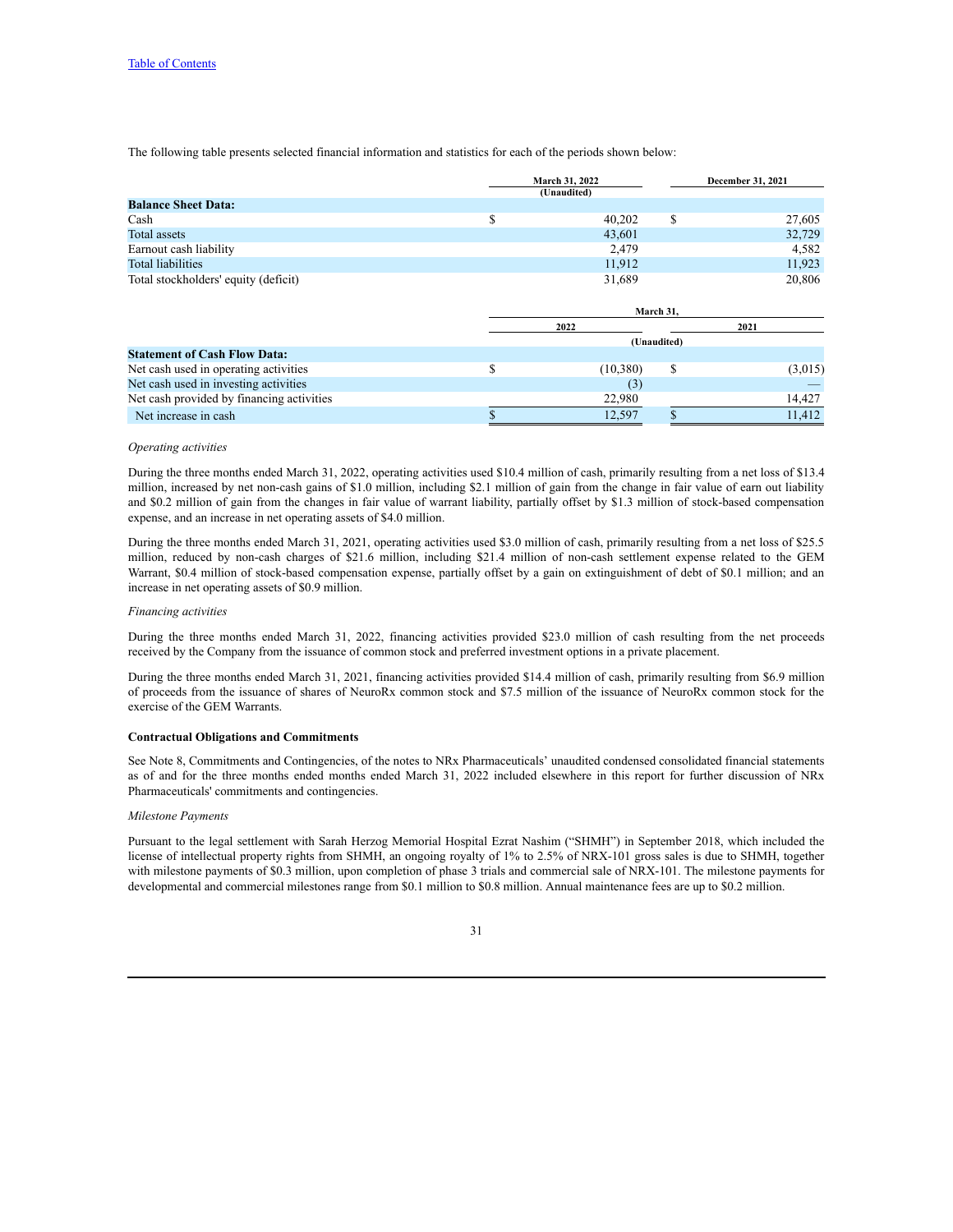# **Off-Balance Sheet Arrangements**

NRx Pharmaceuticals is not party to any off-balance sheet transactions. NRx Pharmaceuticals has no guarantees or obligations other than those which arise out of normal business operations.

#### **Critical Accounting Policies and Significant Judgments and Estimates**

NRx Pharmaceuticals' management's discussion and analysis of its financial condition and results of operations is based on its financial statements, which have been prepared in accordance with GAAP. The preparation of these financial statements requires NRx Pharmaceuticals to make estimates, judgments and assumptions that affect the reported amounts of assets and liabilities, disclosure of contingent assets and liabilities as of the date of the balance sheet and the reported amounts of expenses during the reporting period. In accordance with GAAP, NRx Pharmaceuticals evaluates its estimates and judgments on an ongoing basis. The most significant estimates relate to the Earnout Cash Liability, stock-based compensation, and the valuation of warrants. NRx Pharmaceuticals bases its estimates and assumptions on current facts, historical experiences, and various other factors that NRx Pharmaceuticals believes are reasonable under the circumstances, the results of which form the basis for making judgments about the carrying value of assets and liabilities that are not readily apparent from other sources. Actual results may differ from these estimates under different assumptions or conditions.

NRx Pharmaceuticals defines its critical accounting policies as those accounting principles that require it to make subjective estimates and judgments about matters that are uncertain and are likely to have a material impact on its financial condition and results of operations, as well as the specific manner in which NRx Pharmaceuticals applies those principles. While its significant accounting policies are more fully described in Note 2 to its financial statements, NRx Pharmaceuticals believes the following are the critical accounting policies used in the preparation of its financial statements that require significant estimates and judgments.

# *Earnout Cash Liability*

The fair value of the Earnout Cash liability has been estimated using probability-weighted discounted cash flow models (DCFs) with significant inputs that are not observable in the market and thus represents a Level 3 fair value measurement as defined in ASC 820. The most significant inputs include whether (a) the FDA approves the Company's NDAs for ZYESAMI and/or NRX-101, (b) if such approval is granted, whether such approval will be received on or before December 31, 2022, and (c) if such approval is granted, whether ZYESAMI and/or NRX-101 will be listed in the FDA's Orange Book on or before December 31, 2022. The DCFs incorporate Level 3 inputs including estimated discount rates that we believe market participants would consider relevant in pricing and the projected timing and amount of cash flows, which are estimated and developed in consideration of the uncertainties associated with the obligations. Changes in the estimated fair value of the Earnout Cash Liability are recognized as a gain or loss in the statements of operations.

#### *Fair value of common and preferred stock*

Prior to the Merger, in order to determine the fair value of shares of its common stock, the Company's board of directors considered, among other things, contemporaneous valuations of its common stock and preferred stock based on arms-length transactions with third party investors. Subsequent to the Merger, the Board determines the fair value of the Common Stock based on the closing market price on the date of grant.

#### *Stock-based compensation*

We measure stock option awards granted to employees and directors based on the fair value of the award on the date of the grant and recognize compensation expense of those awards over the requisite service period, which is generally the vesting period of the respective award. The straight-line method of expense recognition is applied to awards with service-only conditions. We account for forfeitures as they occur.

We estimate the fair value of each stock option award using the Black-Scholes option-pricing model, which uses as inputs the fair value of our common stock and assumptions we make for the volatility of our common stock, the expected term of our stock-based awards, the riskfree interest rate for a period that approximates the expected term of our stock-based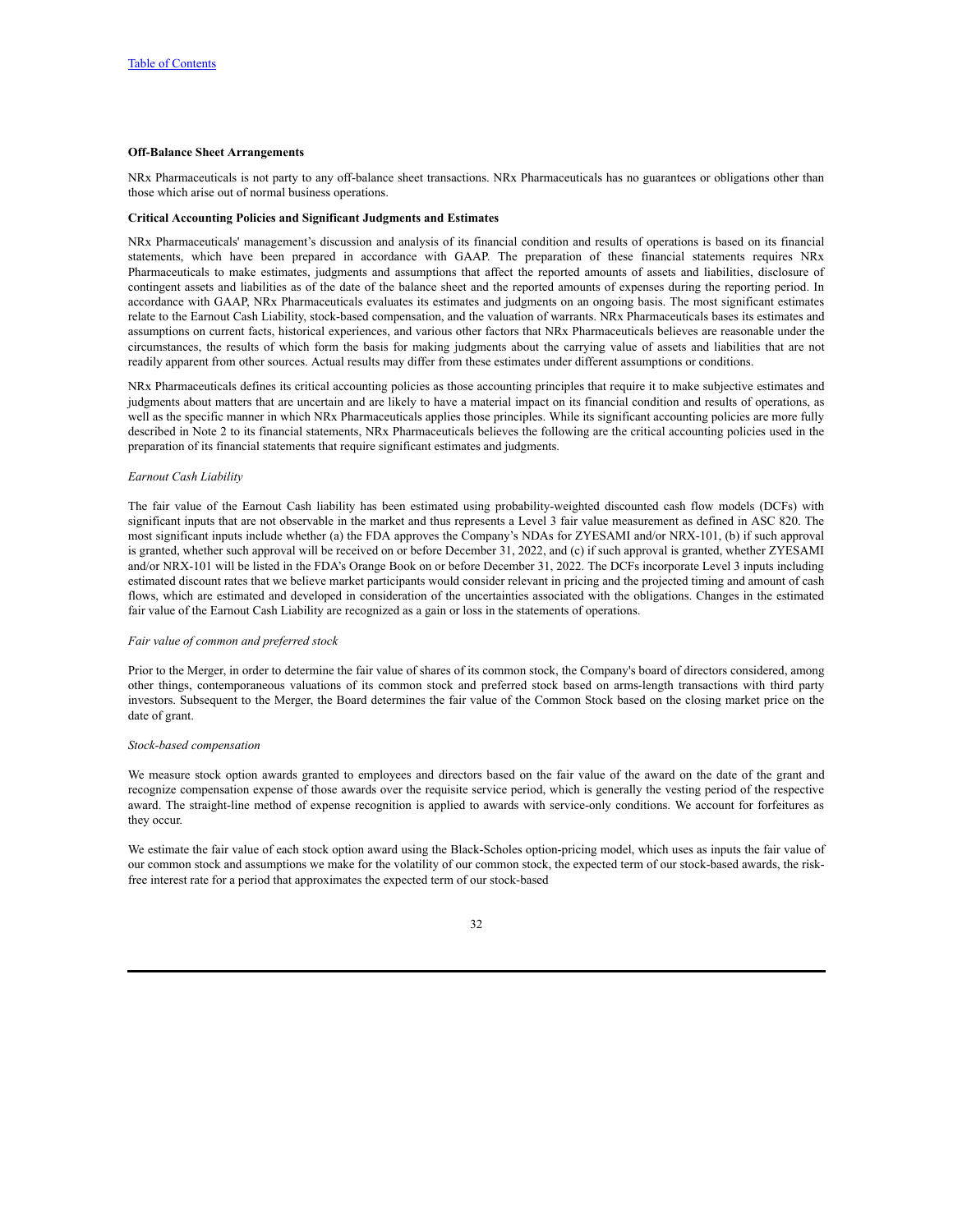awards, and our expected dividend yield. Therefore, we estimate our expected volatility based on the implied volatility of publicly traded warrants on our common stock and historical volatility of a set of our publicly traded peer companies. We estimate the expected term of our options using the "simplified" method for awards that qualify as "plain-vanilla" options. The risk-free interest rate is determined by reference to the U.S. Treasury yield curve in effect at the time of grant of the award for time periods approximately equal to the expected term of the award. Expected dividend yield is based on the fact that we have never paid cash dividends on common stock and do not expect to pay any cash dividends in the foreseeable future.

The assumptions used in determining the fair value of stock-based awards represent reasonable estimates, but the estimates involve inherent uncertainties and the application of our judgment. As a result, if factors change and we use significantly different assumptions or estimates, our stock-based compensation expense could be materially different in the future.

# *Warrant liability*

We account for warrants as either equity-classified or liability-classified instruments based on an assessment of the warrant's specific terms and applicable authoritative guidance in ASC 480, Distinguishing Liabilities from Equity ("ASC 480") and ASC 815, Derivatives and Hedging ("ASC 815"). The assessment considers whether the warrants are freestanding financial instruments pursuant to ASC 480, meet the definition of a liability pursuant to ASC 480, and whether the warrants meet all of the requirements for equity classification under ASC 815, including whether the warrants are indexed to the Company's own common stock and whether the warrant holders could potentially require "net cash settlement" in a circumstance outside of the Company's control, among other conditions for equity classification. This assessment, which requires the use of professional judgment, is conducted at the time of warrant issuance and as of each subsequent quarterly period end date while the warrants are outstanding.

For issued or modified warrants that meet all of the criteria for equity classification, the warrants are required to be recorded as a component of additional paid-in capital at the time of issuance. For issued or modified warrants that do not meet all the criteria for equity classification, the warrants are required to be recorded at their initial fair value on the date of issuance, and each balance sheet date thereafter. Changes in the estimated fair value of the warrants are recognized as a non-cash gain or loss on the statements of operations. The fair value of the Placement Warrants was estimated using a Black Scholes valuation approach.

### <span id="page-32-0"></span>**Item 3. Quantitative and Qualitative Disclosures About Market Risk.**

As a smaller reporting company, we are not required to provide the information required by this Item.

#### <span id="page-32-1"></span>**Item 4. Controls and Procedures.**

# (a) Evaluation of Disclosure Controls and Procedures

Disclosure controls and procedures are designed to ensure that information required to be disclosed by us in our Exchange Act reports is recorded, processed, summarized, and reported within the time periods specified in the SEC's rules and forms, and that such information is accumulated and communicated to our management, including our Interim Chief Executive Officer and Chief Financial Officer or persons performing similar functions, as appropriate to allow timely decisions regarding required disclosure.

Under the supervision and with the participation of our management, including our Interim Chief Executive Officer and Chief Financial Officer, we conducted an evaluation of the effectiveness of our disclosure controls and procedures as of the end of the fiscal quarter ended March 31, 2022, as such term is defined in Rules 13a-15(e) and 15d-15(e) under the Exchange Act. Based on this evaluation, as a result of the material weakness in internal control over financial reporting described below, our Interim Chief Executive Officer and Chief Financial Officer have concluded that during the period covered by this report, our disclosure controls and procedures were not effective as of March 31, 2022.

A material weakness is a deficiency, or a combination of deficiencies, in internal control over financial reporting, such that there is a reasonable possibility that a material misstatement of our annual or interim financial statements would not be prevented or detected on a timely basis. As previously reported in Part II, Item 9A of our Annual Report on Form 10-K for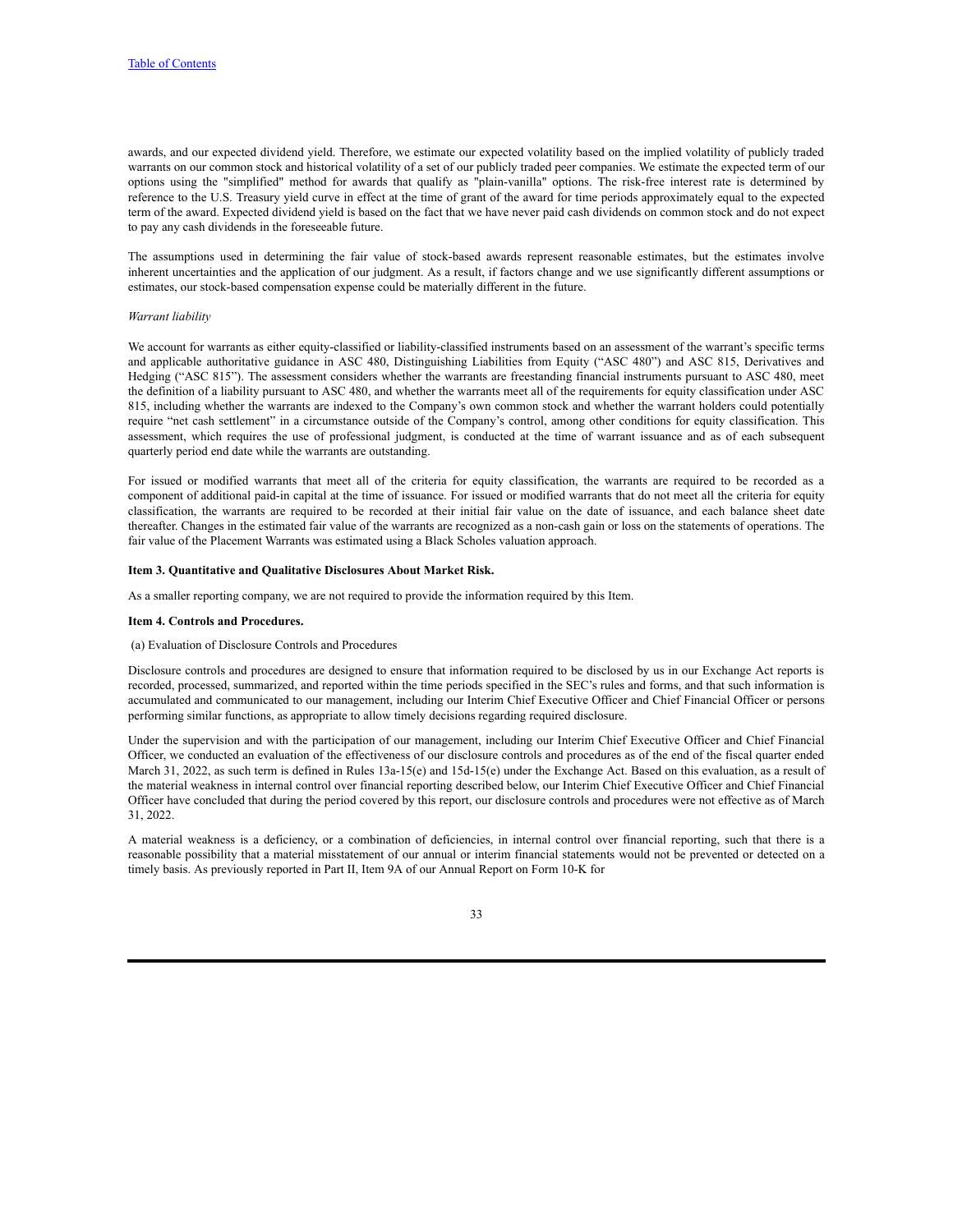the year ended December 31, 2021, management identified the lack of segregation of duties in preparing and approving disclosures as a material weakness in our internal control over financial reporting as of December 31, 2021.

We are committed to continuing to improve our internal control over financial reporting. In response to the identified material weakness, our management, with the oversight of the Audit Committee, developed a remediation plan that includes implementation of a Disclosure Committee. On March 30, 2022 the Board of Directors approved the Disclosure Committee Charter. Subsequent to March 31, 2022, and prior to the date hereof, the Disclosure Committee met for the first time. We plan to evaluate the design and operating effectiveness of the Disclosure Committee, and other improvements to the internal control structure, during the remainder of 2022.

#### **(b) Changes in Internal Control Over Financial Reporting**

Other than those changes described above, there have been no material changes in internal control over financial reporting since December 31, 2021.

# **PART II – OTHER INFORMATION**

# <span id="page-33-2"></span><span id="page-33-0"></span>**Item 1. Legal Proceedings.**

On October 6, 2021, Relief Therapeutics Holding AG ("Relief Therapeutics") filed a complaint (the "Complaint") in New York State Court (the "NYS Court"), claiming that the Company failed to honor its obligations under the collaboration agreement dated September 18, 2020 (the "Collaboration Agreement"). The Complaint seeks several remedies, including damages for alleged breaches of the terms of the Collaboration Agreement. The Company believes that the claims are baseless and without merit. On January 10, 2022, the Company filed a complaint in NYS Court, claiming Relief Therapeutics breached and repudiated the Collaboration Agreement. The Company's complaint seeks damages of at least \$185 million. The parties to the lawsuits agreed to engage in mediation in an effort to amicably resolve the litigation. If the mediation does not resolve the dispute, the Company intends to defend itself vigorously and to prosecute its claims against Relief Therapeutics. There can be no assurance, however, that we will be able to successfully resolve the dispute through mediation or that, in the event the dispute continues in litigation, we will be successful in our claims or in our opposition to Relief Therapeutics' claims.

On January 18, 2022, a federal securities class action complaint was filed against the Company, its Chief Executive Officer at the time, Jonathan Javitt, and its former Chief Financial Officer, William Fricker, by purported stockholder Cristian Dal Bosco (the "Dal Bosco Complaint"). The Dal Bosco Complaint alleges that the Company made false or misleading statements or otherwise failed to disclose that the Company's EUA application contained insufficient data regarding the potential benefits and risks of ZYESAMI and, accordingly, the FDA was unlikely to approve it. The Company believes the Dal Bosco Complaint is baseless and without merit and intends to defend itself vigorously. There can be no assurance, however, that the Company will be successful. The Dal Bosco Complaint has led to the filing, and threatened filing, of almost verbatim class action complaints.

In addition to the matters described above, we may become involved in various legal actions incidental to our business. As of the date hereof, we are not involved in any other legal proceedings that we believe could have a material adverse effect on our financial position or results of operations, but regardless of the outcome, litigation can have an adverse impact on the Company because of defense and settlement costs, and diversion of management resources.

# <span id="page-33-1"></span>**Item 1A. Risk Factors.**

We have disclosed the risk factors that materially affect our business, financial condition or results of operations under the heading "Risk Factors" in our Annual Report on Form 10-K for the year ended December 31, 2021 filed with the SEC on March 31, 2022 (the "Annual Report on Form 10-K"). There have been no material changes from the risk factors previously disclosed. You should carefully consider the risk factors set forth in the Annual Report on Form 10-K and other information set forth elsewhere in this Quarterly Report on Form 10-Q. You should be aware that these risk factors and other information may not describe every risk that we face. Additional risks and uncertainties not currently known to us, or that we currently deem to be immaterial, or may not be able to assess, also may materially adversely affect our business, financial condition and/or operating results.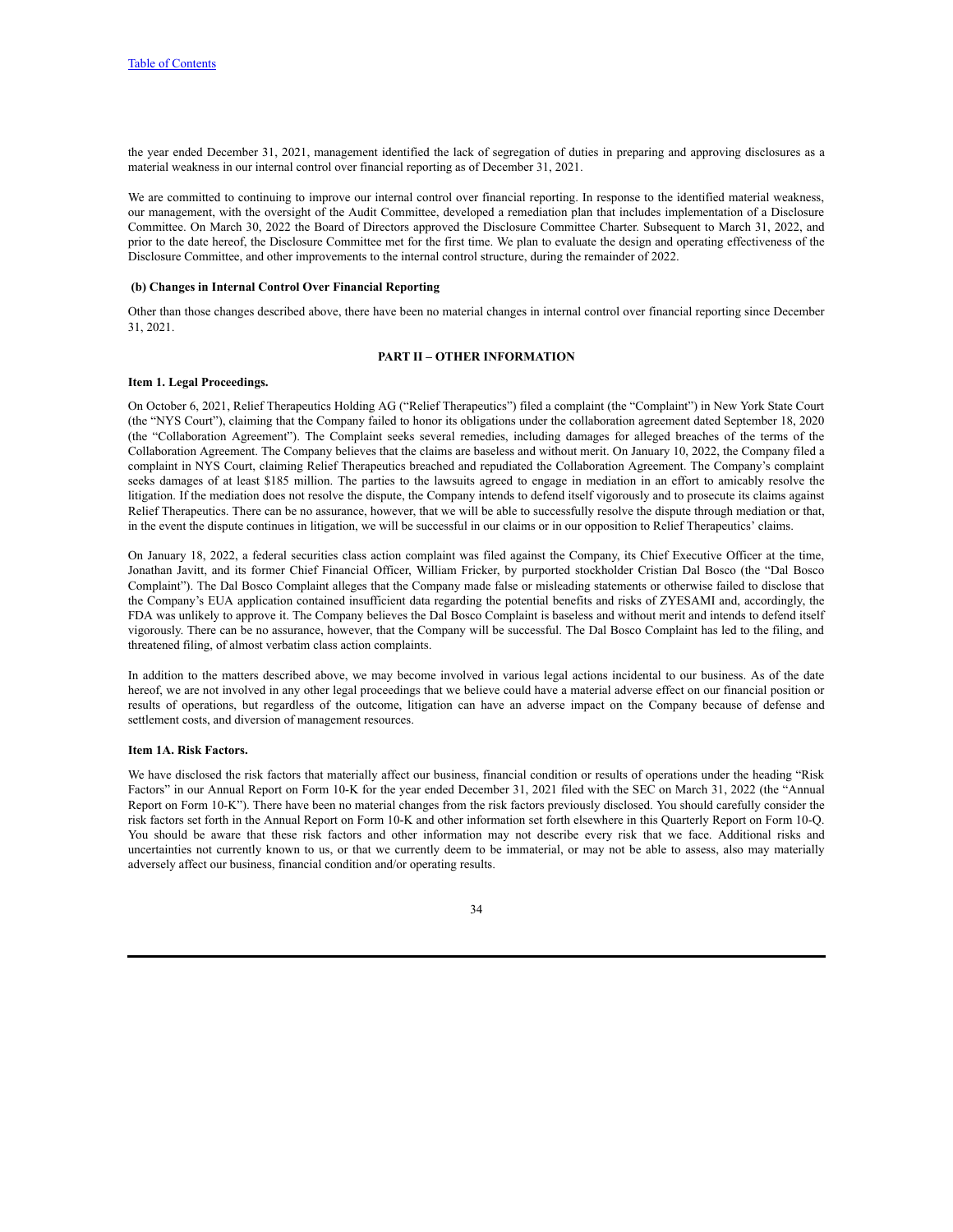# <span id="page-34-0"></span>**Item 2. Unregistered Sales of Equity Securities and Use of Proceeds.**

# **(b) Use of Proceeds from Public Offering of Common Stock**

On February 2, 2022, the Company completed a Private Placement and issued 7,824,727 shares of Common Stock for a purchase price of \$3.195 per share and the Preferred Investment Options to purchase up to an aggregate of 7,824,727 shares of common stock for a purchase price of \$3.07 per share from August 2, 2022 through August 2, 2027 (collectively, the "Additional Securities"). The aggregate gross proceeds to the Company from the Private Placement were approximately \$25.0 million, before deducting placement agent fees and other offering expenses. In connection with this Private Placement, the Company entered into a Registration Rights Agreement with the purchasers of the Additional Securities. The Company's registration statement on Form S-1 to register the Additional Securities was declared effective on April 19, 2022.

<span id="page-34-1"></span>**Item 3. Defaults Upon Senior Securities.**

None.

<span id="page-34-2"></span>**Item 4. Mine Safety Disclosures.**

None.

<span id="page-34-3"></span>**Item 5. Other Information.**

None.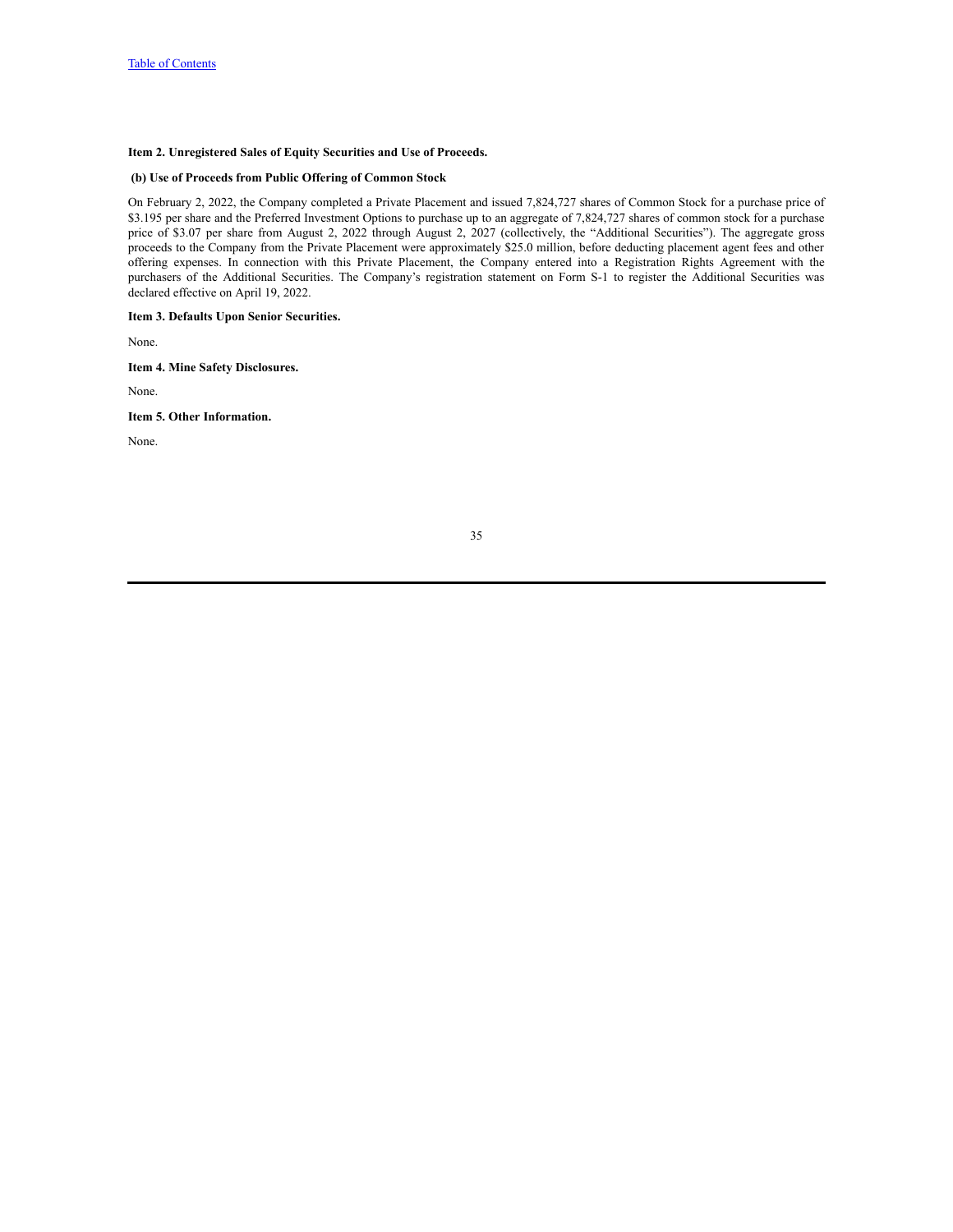# <span id="page-35-0"></span>**Item 6. Exhibits.**

| <b>Exhibit</b><br><b>Number</b> | <b>Description</b>                                                                                                                                                                                                                                                                                                                                                                                                                                                                                                                                                                                                                                |
|---------------------------------|---------------------------------------------------------------------------------------------------------------------------------------------------------------------------------------------------------------------------------------------------------------------------------------------------------------------------------------------------------------------------------------------------------------------------------------------------------------------------------------------------------------------------------------------------------------------------------------------------------------------------------------------------|
| $10.1+$                         | Executive Employment Agreement, dated March 15, 2022, between NRx Pharmaceuticals, Inc. and Ira Strassberg.                                                                                                                                                                                                                                                                                                                                                                                                                                                                                                                                       |
| 10.2                            | <u>Consulting Agreement by and between NRx Pharmaceuticals, Inc. and Jonathan C. Javitt, dated as of March 8, 2022</u><br>(incorporated by reference to Exhibit 10.1 to the Company's Current Report on Form 8-K filed with the SEC on March<br>$9, 2022$ ).                                                                                                                                                                                                                                                                                                                                                                                      |
| 10.3                            | Letter Agreement by and between NeuroRx, Inc. and REBes Consulting LLC-Robert Besthof, dated as of March 9,<br>2022 (incorporated by reference to Exhibit 10.2 to the Company's Current Report on Form 8-K filed with the SEC on<br>March 9, 2022).                                                                                                                                                                                                                                                                                                                                                                                               |
| $31.1+$                         | Certification of Principal Executive Officer pursuant to Section 302 of the Sarbanes-Oxley Act of 2002.                                                                                                                                                                                                                                                                                                                                                                                                                                                                                                                                           |
| $31.2+$                         | Certification of Principal Financial Officer pursuant to Section 302 of the Sarbanes-Oxley Act of 2002.                                                                                                                                                                                                                                                                                                                                                                                                                                                                                                                                           |
| $32.1 +$ †                      | Certification of Principal Executive Officer pursuant to Section 906 of the Sarbanes-Oxley Act of 2002.                                                                                                                                                                                                                                                                                                                                                                                                                                                                                                                                           |
| $32.2 +$ †                      | Certification of Principal Financial Officer pursuant to Section 906 of the Sarbanes-Oxley Act of 2002.                                                                                                                                                                                                                                                                                                                                                                                                                                                                                                                                           |
| $101*$                          | Interactive data files pursuant to Rule 405 of Regulation S-T formatted in Inline XBRL: (i) Condensed Consolidated<br>Balance Sheets as of March 31, 2022 (Unaudited) and December 31, 2021; (ii) Unaudited Condensed Consolidated<br>Statements of Operations for the three months ended March 31, 2022 and 2021; (iii) Unaudited Condensed Consolidated<br>Statements of Changes in Stockholders' Equity (Deficit) for the three months ended March 31, 2022 and 2021;<br>(iv) Unaudited Condensed Consolidated Statements of Cash Flows for the three months ended March 31, 2022 and 2021;<br>and (v) Notes to Unaudited Financial Statements |
| 104                             | Cover Page Interactive Data File (formatted in <i>iXBRL</i> and contained in Exhibit 101)                                                                                                                                                                                                                                                                                                                                                                                                                                                                                                                                                         |

+ Filed herewith.

† This certification is being furnished solely to accompany this Quarterly Report pursuant to 18 U.S.C. Section 1350, and is not being filed for purposes of Section 18 of the Securities Exchange Act of 1934, as amended, and is not to be incorporated by reference into any filing of the registrant, whether made before or after the date hereof, regardless of any general incorporation language in such filing. \* In accordance with Rule 406T of Regulation S-T, the XBRL-related information in Exhibit 101 to this Quarterly Report on Form 10-Q is deemed not filed or part of a registration statement or prospectus for purposes of sections 11 or 12 of the Securities Act, is deemed not filed

for purposes of section 18 of the Exchange Act, and otherwise is not subject to liability under these sections.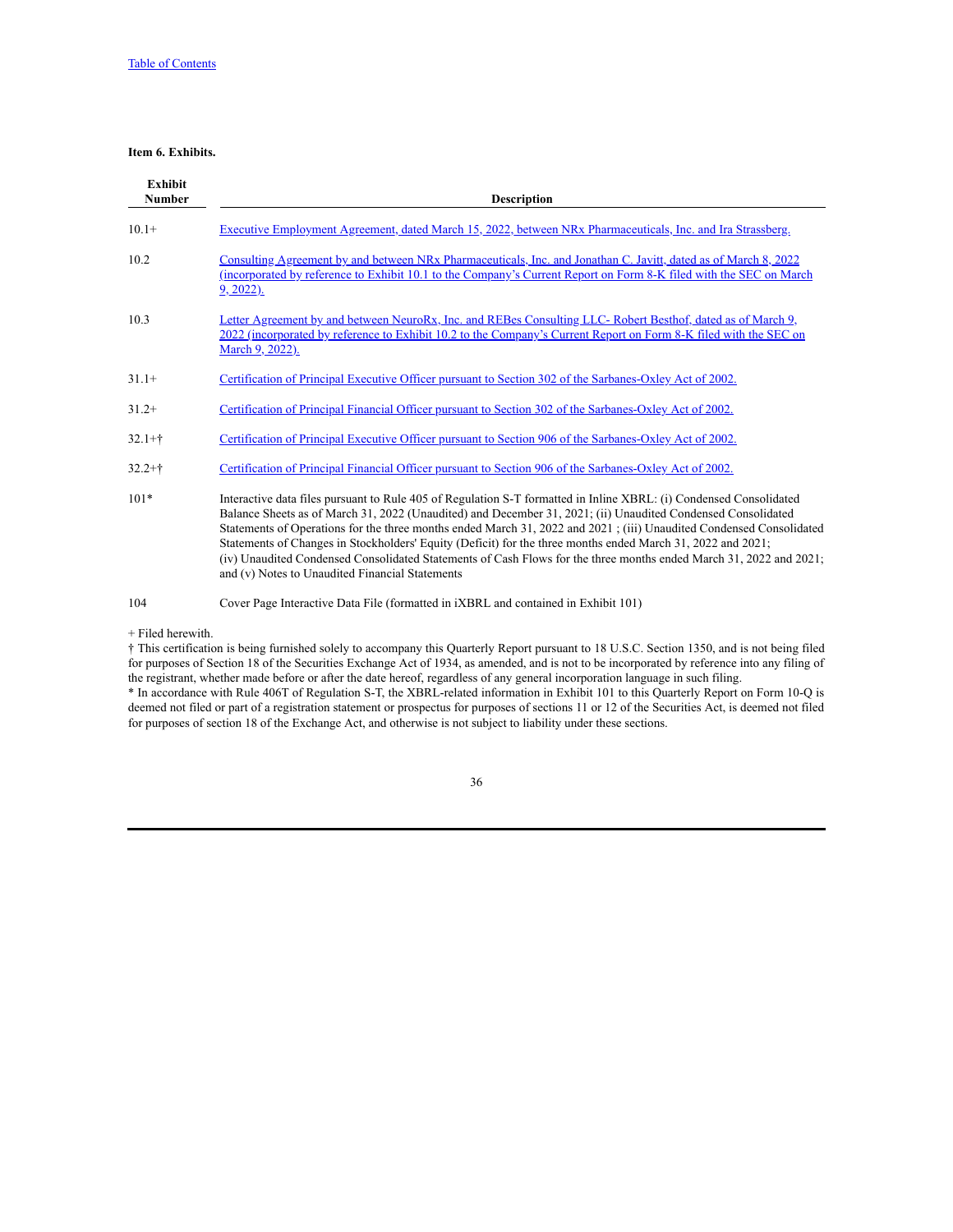# **SIGNATURES**

<span id="page-36-0"></span>Pursuant to the requirements of the Securities Exchange Act of 1934, the Registrant has duly caused this report to be signed on its behalf by the undersigned, thereunto duly authorized.

NRX PHARMACEUTICALS, INC.

Date: May 16, 2022 By: /s/ Ira Strassberg

Name: Ira Strassberg Title: Chief Financial Officer (Principal Financial Officer)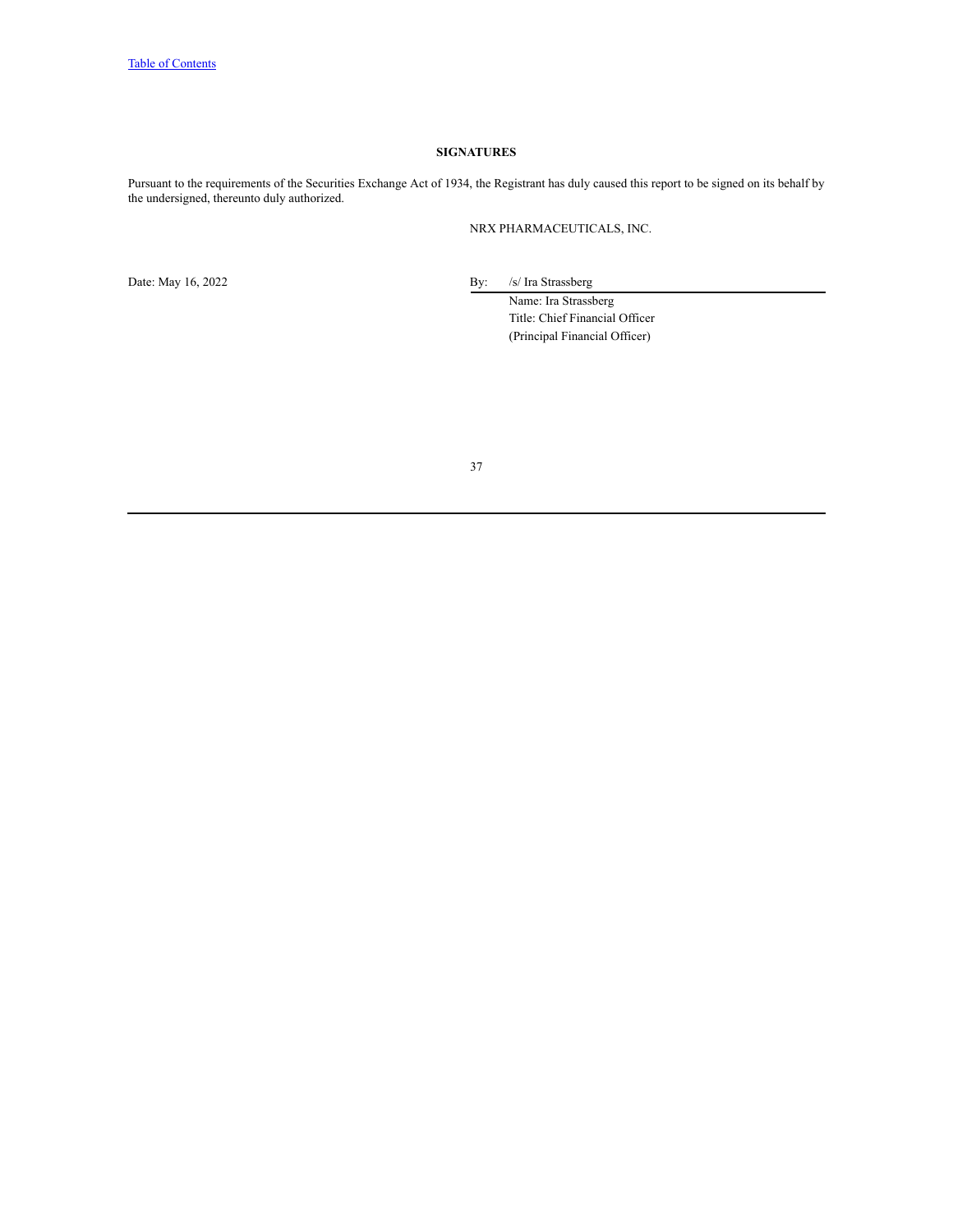# **EXECUTIVE EMPLOYMENT AGREEMENT**

This Executive Employment Agreement (this "Agreement") is made and entered into by and between NRx Pharmaceuticals, Inc., a Delaware corporation (the "Company") and Ira Strassberg ("Executive") effective as of March 15, 2022.

# **RECITALS**:

**WHEREAS**, subject to the terms and conditions hereinafter set forth, the Company wishes to employ Executive as its Chief Financial Officer and Treasurer and Executive wishes to accept such employment;

**NOW, THEREFORE**, in consideration of the foregoing premises and the mutual promises, terms, provisions and conditions set forth in this Agreement, the parties hereby agree:

1. **Employment**. Subject to the terms and conditions set forth in this Agreement, the Company hereby offers, and Executive hereby accepts, employment by the Company as the Company's Chief Financial Officer and Treasurer on the terms and conditions set forth in this Agreement. Executive's primary workplace, as assigned by the Company and per the requirements of the Company, shall be his home in Great Falls, Virginia, and Executive may conduct business from home, including confidential tele/videoconferences and safekeeping of confidential documents. Executive confirms that he is able to do so and that the Company is not liable for any expenses for the maintenance of such home office. Executive is also solely responsible for compliance with local ordinances and payment of any fees that may arise from home office-based work.

2. **Term**. Subject to earlier termination as hereafter provided, this Agreement shall have an original term of Two (2) years commencing on March 15, 2022 (the "Effective Date") and shall be automatically extended thereafter for successive terms of one (1) year each, unless Company provides Executive with notice of non-renewal at least sixty (60) days prior to the expiration of such term or unless Executive's employment with the Company is terminated in accordance with the provisions of Section 5 hereof. The term of this Agreement, as from time to time extended or renewed, is hereafter referred to as "the term of this Agreement" or "the term hereof."

# 3. **Capacity and Performance**.

(a) During the term hereof, Executive shall serve the Company as its Chief Financial Officer and Treasurer, initially reporting to the Company's Interim Chief Executive Officer or Chief Executive Officer ("CEO") or such other individuals as may be designated by him or by the Board of Directors ("Board") of the Company.

(b) During the term hereof, Executive shall be employed by the Company on a full-time basis and shall perform the duties of his position and such other duties on behalf of the Company, reasonably consistent with his position, as may be designated from time to time by the CEO or the Company's Board.

(c) During the term hereof, Executive shall devote his commercially reasonable full time efforts, business judgment, skill and knowledge to the advancement of the business and interests of the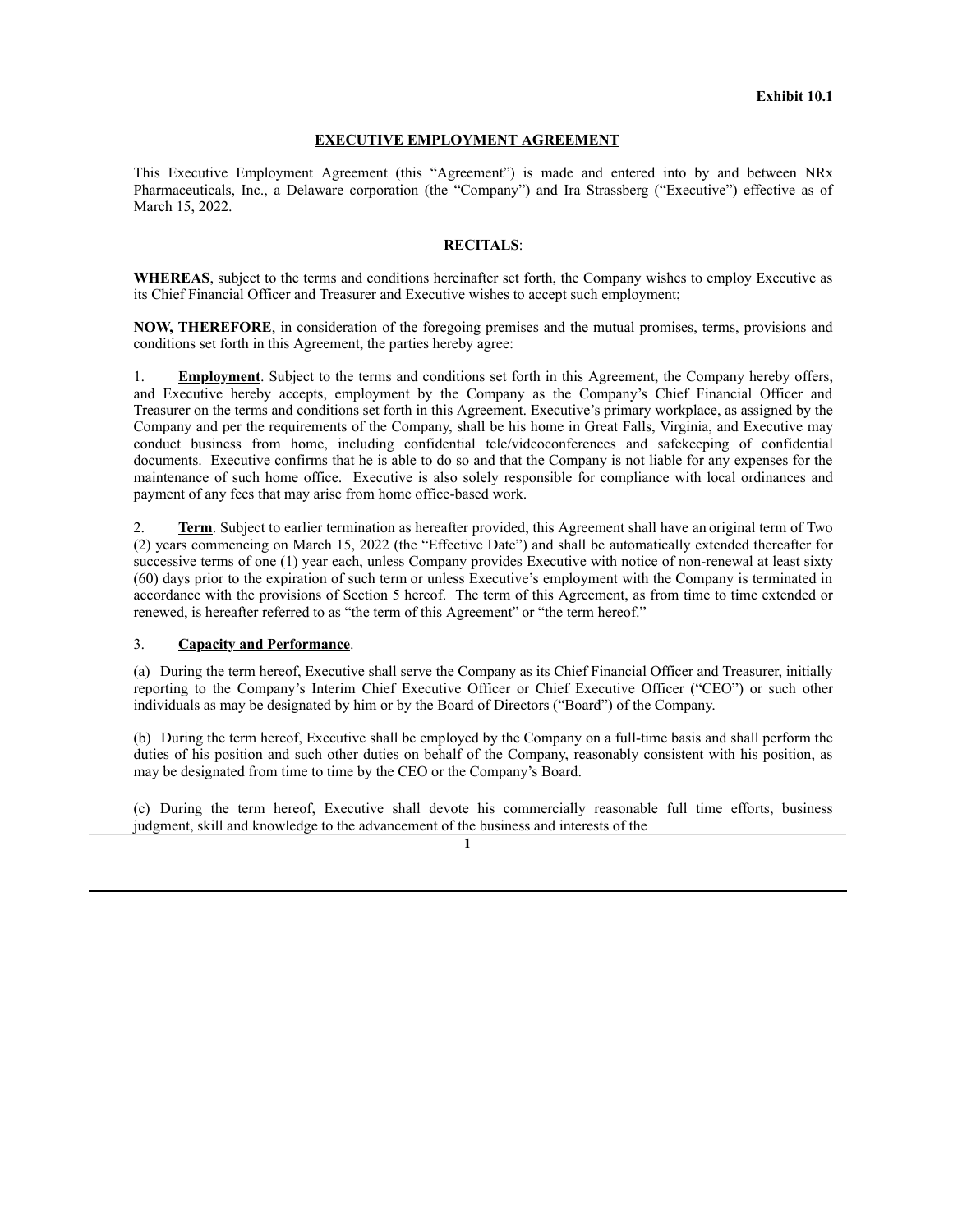Company and to the discharge of his duties and responsibilities hereunder. Executive shall not engage in any other business activity that is in conflict to, or competitive with, the Company or its business or with Executive's duties and responsibilities hereunder.

(d) The Company shall provide Executive with the same indemnification rights and liability insurance coverage that it provides to other officers and directors of the Company.

4. **Compensation and Benefits**. As compensation for all services performed by Executive under and during the term hereof and subject to performance of Executive's duties and of the obligations of Executive to the Company pursuant to this Agreement or otherwise:

(a) **Base Salary**. The Company shall pay Executive a base salary at the rate of four hundred thousand dollars (\$400,000) per annum (i.e., \$33,333.33 per month), payable in accordance with the payroll practices of the Company for its executives and subject to increase from time to time by the Board. Such base salary, as from time to time is increased, is hereafter referred to as the "Base Salary."

(b) **Incentive and Bonus Compensation**. Executive shall be considered annually by the Board for a performancebased bonus (the "Annual Bonus") with a minimum target (the "Target Bonus") of Fifty Percent (50%) of Base Salary (i.e., \$200,000 at current Base Salary) at the discretion of the Board and upon satisfactory performance of his duties. The Target Bonus is payable in March of the following year, in accordance with the payroll and bonus practices of the Company.

(c) **Equity Compensation.** Executive shall be awarded a grant of 425,000 options to purchase shares of common stock in the Company under the terms of the Company's 2021 Omnibus Incentive Plan at an exercise price equal to the closing price of the Company's common stock on the effective date of this agreement (the "Options"). The Options shall vest over a two-year period, with 212,500 options vesting on March 15, 2023 and 212,500 options vesting on March 15, 2024.

(d) **Vacations**. Executive shall be entitled to four (4) weeks of vacation a year, to be taken at such times and intervals as shall be determined by Executive, subject to the reasonable business needs of the Company and with the approval of the Company's CEO. Executive shall also be afforded reasonable professional development time to attend Continuing Professional Education seminars in order to maintain the Executive's Certified Public Accountant (CPA) certification in good standing. Vacation shall otherwise be governed by the policies of the Company, as in effect from time to time.

(e) **Other Benefits**. Executive shall be either provided with an employer-sponsored health insurance plan that meets the requirements of the Affordable Care Act (premium payment to be covered by the Company at 80%) OR afforded a supplemental payment equivalent to Executive's health insurance premium under any current COBRA plan in which Executive is enrolled. Executive shall be entitled to participate in employee benefit plans from time to time in effect for US-based employees of the Company generally. Such participation shall be subject to the terms of the applicable plan documents and generally applicable Company policies.

(f) **Business Expenses**. The Company shall pay or reimburse Executive for all reasonable customary business expenses incurred or paid by Executive in the performance of his duties and responsibilities hereunder, subject to any maximum annual limit and other restrictions on such expenses set by the Board and to such reasonable substantiation and documentation as may be specified by the Company from time to time. Such expenses shall include (1) fees for attending Continuing Professional Education seminars in order to maintain Executive's CPA, (2) fees for annual membership in the American Institute of Certified Public Accountants and Institute of Management Accountants, (3)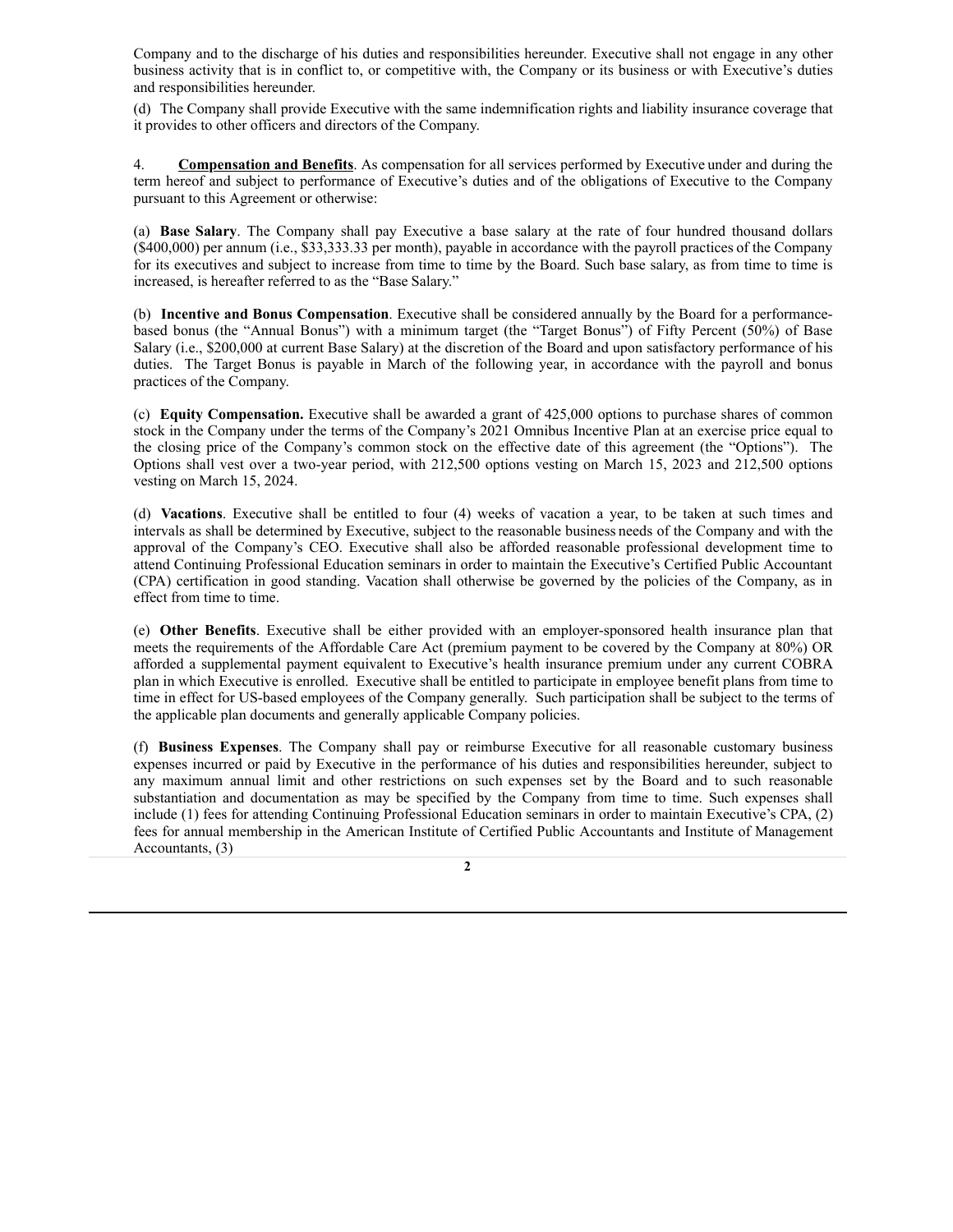fees from states of New York, Maryland and the District of Columbia to maintain Executive's CPA certification in those jurisdictions.

5. **Termination of Employment**. Notwithstanding the provisions of Section 2 hereof, Executive's employment hereunder shall terminate prior to the expiration of the term hereof under the following circumstances:

(a) **Death**. In the event of Executive's death during the term hereof, Executive's employment hereunder shall immediately and automatically terminate. In such event, the Company shall pay to Executive's designated beneficiary or, if no beneficiary has been designated by Executive, to his estate, (i) the Base Salary earned but not paid through the date of termination, (ii) pay for any vacation time earned but not used through the date of termination, (iii) any Annual Bonus awarded for the year preceding that in which termination occurs but unpaid on the date of termination and (iv) any business expenses incurred by Executive but not reimbursed on the date of termination, provided that such expenses and required substantiation and documentation are submitted within ninety (90) days of termination and that such expenses are reimbursable under Company policy (all of the foregoing, "Final Compensation"). The Company shall have no further obligation to Executive.

# (b) **Disability**.

(i) The Company may terminate Executive's employment hereunder, upon notice to Executive, in the event that Executive becomes disabled during his employment hereunder through any illness, injury, accident or condition of either a physical or psychological nature and, as a result, is unable to perform substantially all of his duties and responsibilities hereunder for ninety (90) days during any period of three hundred and sixty-five (365) consecutive calendar days. In the event of such termination, the Company shall have no further obligation to Executive, other than for payment of Final Compensation.

(ii) The Board of Directors or the CEO may designate another employee to act in Executive's place during any period of Executive's disability. Notwithstanding any such designation, Executive shall continue to receive the Base Salary in accordance with Section 4(a) and benefits in accordance with Section 4(d), to the extent permitted by the then-current terms of the applicable benefit plans until the termination of his employment.

(iii) Should the Company implement a disability income plan for all employees, while receiving disability income payments under the Company's disability income plan Executive shall not be entitled to receive any Base Salary under Section 4(a) hereof, but shall continue to participate in Company benefit plans in accordance with Section 4(d) and the terms of such plans, until the termination of his employment. In the event the disability income payments under the Company's disability income plan during the term hereof are less than Executive's Base Salary, the Company shall pay to Executive, in accordance with Company's standard payroll practices, an amount equal to Executive's Base Salary less the disability income payments.

(iv) If any question shall arise as to whether during any period Executive is disabled through any illness, injury, accident or condition of either a physical or psychological nature so as to be unable to perform substantially all of his duties and responsibilities hereunder, Executive may, and at the request of the Company shall, submit to a medical examination by a physician selected by the Company to whom Executive or his duly appointed guardian, if any, has no reasonable objection to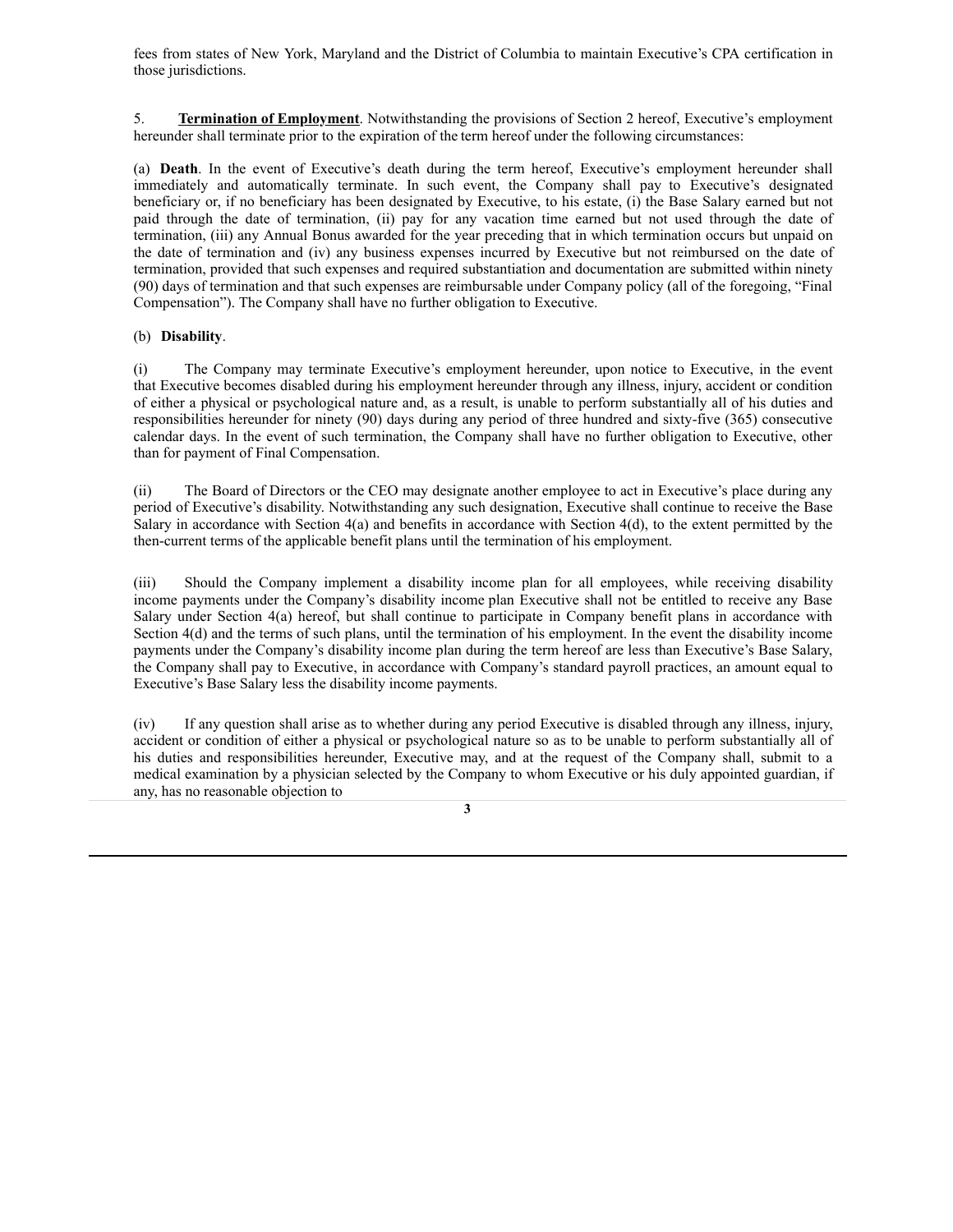determine whether Executive is so disabled and such determination shall for the purposes of this Agreement be conclusive of the issue. If such question shall arise and Executive shall fail to submit to such medical examination, the Company's determination of the issue shall be binding on Executive.

(c) **By the Company for Cause**. The Company may terminate Executive's employment hereunder for Cause at any time upon notice to Executive setting forth in reasonable detail the nature of such Cause. The following shall constitute Cause for termination:

(i) Executive's failure to perform (other than by reason of disability), or gross negligence in the performance of, his material duties and responsibilities to the Company. Unauthorized absence of employee for a period of five consecutive business days shall be considered failure to perform as defined above.

(ii) Material breach of Section 7 or 8 hereof or breach of any fiduciary duty owed to the Company;

(iii) Fraud or embezzlement or other dishonesty which is material (monetarily or otherwise) with respect to the Company;

(iv) Indictment, conviction or plea of nolo contendere to a felony or other crime involving moral turpitude that is material to the Company; or

(v) Loss of CPA licensure, disciplinary proceedings, or other events that impair Executive's ability to function as Chief Financial Officer or Treasurer of the Company.

Upon termination of Executive's employment hereunder for Cause, the Company shall have no further obligation to Executive, other than for Final Compensation.

(d) **By the Company Other than Cause or Upon a Change of Control**. The Company may terminate Executive's employment hereunder other than for Cause at any time upon sixty (60) days' notice to Executive or otherwise upon a Change of Control. Should such termination occur after three months of employment, the Company shall provide Executive severance pay equal to the sum of the Base Salary at the rate in effect on the date of termination from the date of termination through the one year anniversary thereof. The Company shall also pay Executive all accrued compensation and prorated Target Bonus through the date of termination and shall immediately vest all unvested Equity Compensation, which shall then become fully exercisable. Any obligation of the Company to Executive hereunder is conditioned, however, on Executive signing a timely and effective release of claims ("Employee Release"). The first installment of the severance pay shall be due and payable at the Company's next regular payday which is at least five (5) business days following the later of the effective date of the Employee Release or the date the Employee Release, signed by Executive, is received by the Company, but shall be retroactive to the next business day following the date of termination.

(e) **By Executive other than for Good Reason**. Executive may terminate his employment hereunder at any time upon sixty (60) days' notice to the Company; provided, however, that the Company may elect to waive all or any portion of such notice, in which event the Company will pay Executive the Base Salary for any portion of the first sixty (60) days of such notice waived. The Company shall have no further obligation to Executive, other than for any Final Compensation due to him.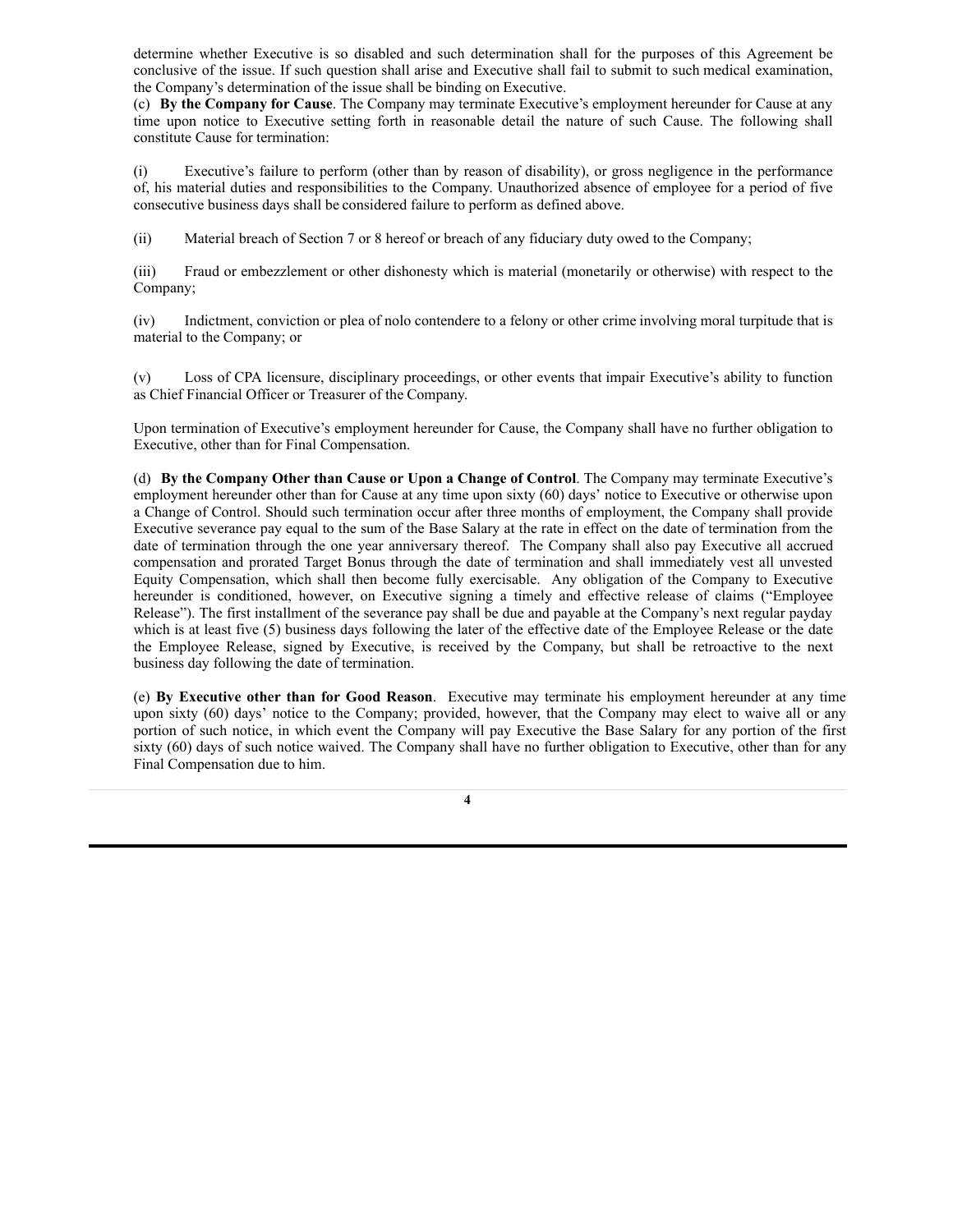(f) **By Executive for Good Reason.** Executive may terminate his employment hereunder for Good Reason which for the purposes of this Agreement shall mean (i) material diminution of Executive's compensation or benefits; (ii) material diminution of Executive's title, duties, authority or responsibilities; (iii) the Company's material breach of any term of this Agreement; or (iv) the relocation of Executive's place of employment to a location that is more than 20 miles from his home. In order for Executive to terminate his employment for Good Reason, Executive must give the Company at least thirty (30) days' notice of Good Reason and an opportunity to cure the Good Reason within such period. Should such termination occur after three months of employment, the Company shall provide Executive severance pay equal to the sum of the Base Salary at the rate in effect on the date of termination from the date of termination through the one-year anniversary thereof. The Company shall also pay Executive all accrued compensation and prorated Target Bonus through the date of termination and shall immediately vest all unvested Equity Compensation, which shall then become fully exercisable. Any obligation of the Company to Executive hereunder is conditioned, however, on Executive signing a timely and effective release of claims ("Employee Release"). The first installment of the severance pay shall be due and payable at the Company's next regular payday which is at least five (5) business days following the later of the effective date of the Employee Release or the date the Employee Release, signed by Executive, is received by the Company, but shall be retroactive to the next business day following the date of termination.

6. **Effect of Termination**. The provisions of this Section 6 shall apply to any termination, whether due to the expiration of the term hereof, pursuant to Section 5 or otherwise.

(a) Payment by the Company of any amounts that may be due Executive in each case under the applicable termination provision of Section 5 shall constitute the entire obligation of the Company to Executive.

(b) Except for any right to continue participation in any employer-sponsored health plan, at Executive's cost under COBRA or other applicable law, Executive's participation in other Company benefits shall terminate pursuant to the terms of the applicable benefit plans based on the date of termination of Executive's employment, without regard to any continuation of Base Salary or other payment to Executive following such date of termination.

(c) Provisions of this Agreement shall survive any termination if so provided herein or if necessary or desirable to accomplish the purposes of other surviving provisions, including without limitation the obligations of Executive under Sections 7, 8 and 9 hereof. The obligations of the Company under Sections 5(d), 5(e) and 5(f) hereof are expressly conditioned upon Executive's continued full performance of obligations under Sections 7, 8 and 9 hereof. Executive recognizes that, except as expressly provided in Section 5(d), 5(e) or 5(f), no compensation is earned after termination of employment.

# 7. **Confidential Information**.

(a) Executive acknowledges that the Company continually develops Confidential Information; that Executive may develop Confidential Information for the Company; and that Executive may learn of Confidential Information during the course of employment. Executive will comply with the policies and procedures of the Company for protecting Confidential Information and shall not disclose to any Person or use, other than as required by applicable law or for the proper performance of his duties and responsibilities to the Company, any Confidential Information obtained by Executive incident to his employment or other association with the Company. Executive understands that this restriction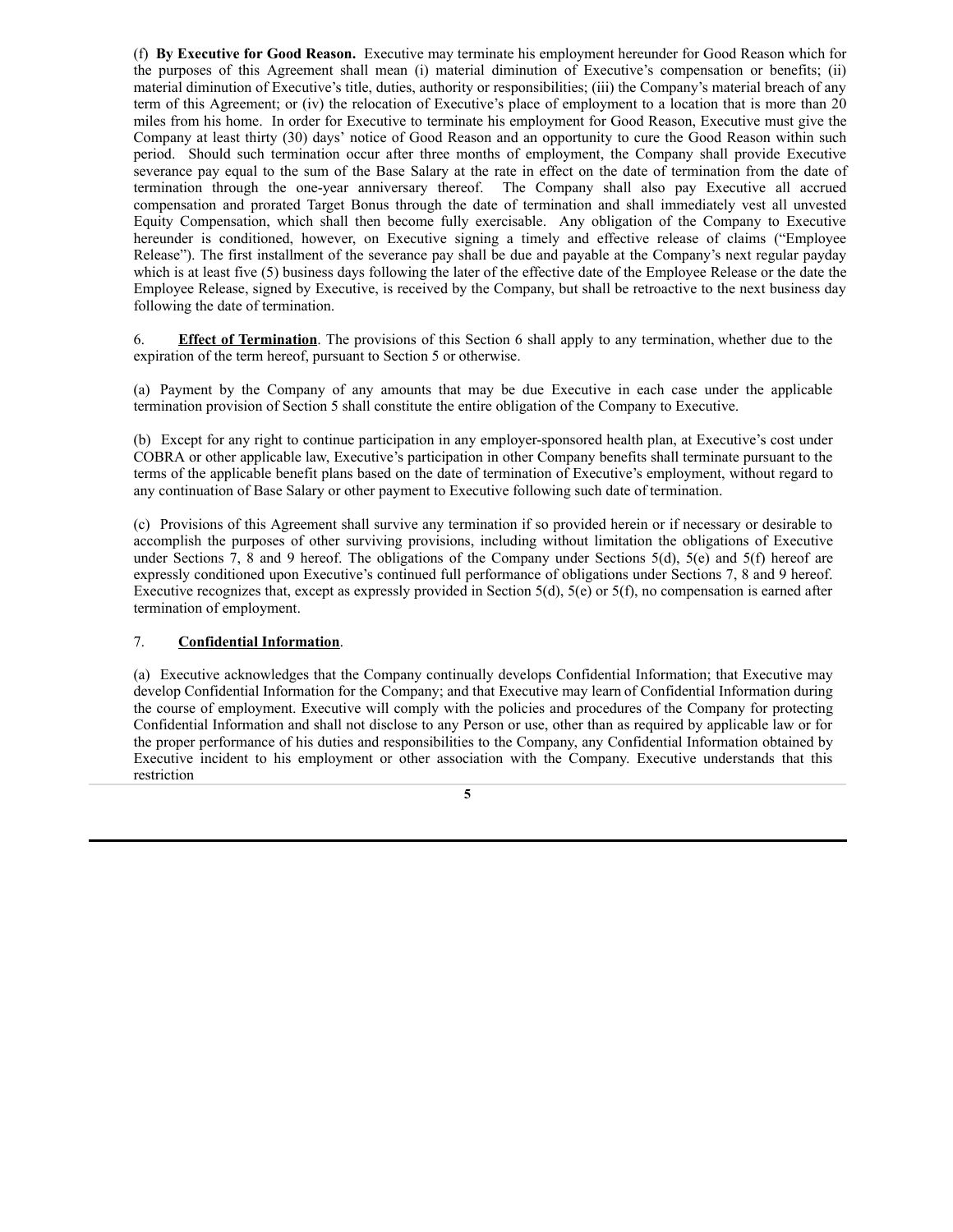shall continue to apply after his employment terminates, regardless of the reason for such termination, for a period of three (3) years. Further, Executive agrees to provide prompt notice to the Company of any required disclosure of Confidential Information sought pursuant to subpoena, court order or any other legal requirement and to provide the Company a reasonable opportunity to seek protection of the Confidential Information prior to any such disclosure.

(b) All documents, records, tapes and other media of every kind and description relating to the business, present or otherwise, of the Company and any copies, in whole or in part, thereof (the "Documents"), whether or not prepared by Executive, shall be the sole and exclusive property of the Company. Executive shall safeguard all Documents and shall surrender to the Company at the time his employment terminates, or at such earlier time or times as the Board may specify, all Documents then in Executive's possession or control.

8. **Assignment of Rights to Intellectual Property**. Executive agrees to maintain accurate and complete contemporaneous records of, and shall immediately and fully disclose and deliver to the Company, all Intellectual Property, as defined below. Executive hereby assigns and agrees to assign to the Company (or as otherwise directed by the Company) his full right, title and interest in and to all Intellectual Property. Executive agrees to execute any and all applications for domestic and foreign patents, copyrights and other proprietary rights and do such other acts (including, among others, the execution and delivery of instruments of further assurance or confirmation) requested by the Company to assign the Intellectual Property to the Company and to permit the Company to enforce any patents, copyrights and other proprietary rights in the Intellectual Property. Executive will not charge the Company for time spent in complying with these obligations. All copyrightable works that Executive creates shall be considered "work made for hire" and shall, upon creation, be owned exclusively by the Company.

9. **Restricted Activities**. Executive agrees that some restrictions on his activities during and after his employment are necessary to protect the goodwill, Confidential Information and other legitimate interested of the Company:

(a) While Executive is employed by the Company and for the twelve (12) months immediately following termination of his employment (in the aggregate, the "Non-Competition Period"), Executive shall not, directly or indirectly, whether as owner, partner, investor, consultant, agent, employee, joint venturer or otherwise, compete with the Company within any area of the world where Company is doing business (the "Restricted Area"). Specifically, Executive agrees not to engage in any manner in any activity that is directly competitive with the business of the Company as conducted at the time of Executive's departure from the Company. For the purposes of this Section 9, the business of the Company shall include:

development and distribution of Aviptadil and/or other peptide drugs to treat Acute Respiratory Distress Syndrome (ARDS), particularly ARDS arising from or in conjunction with an infectious disease including but not limited to COVID-19;

development and distribution of NMDA, Glutamine/Glutamate, and GABA-targeted drugs to treat psychiatric conditions, and/or an indication or a claim involving the treatment of depression, PTSD, or reduction of suicidal ideation; and

(iii) development of any drug involving suicidal ideation or in which suicidal ideation is a substantial part of the clinical program.

(b) Executive agrees that during his employment with the Company, he will not undertake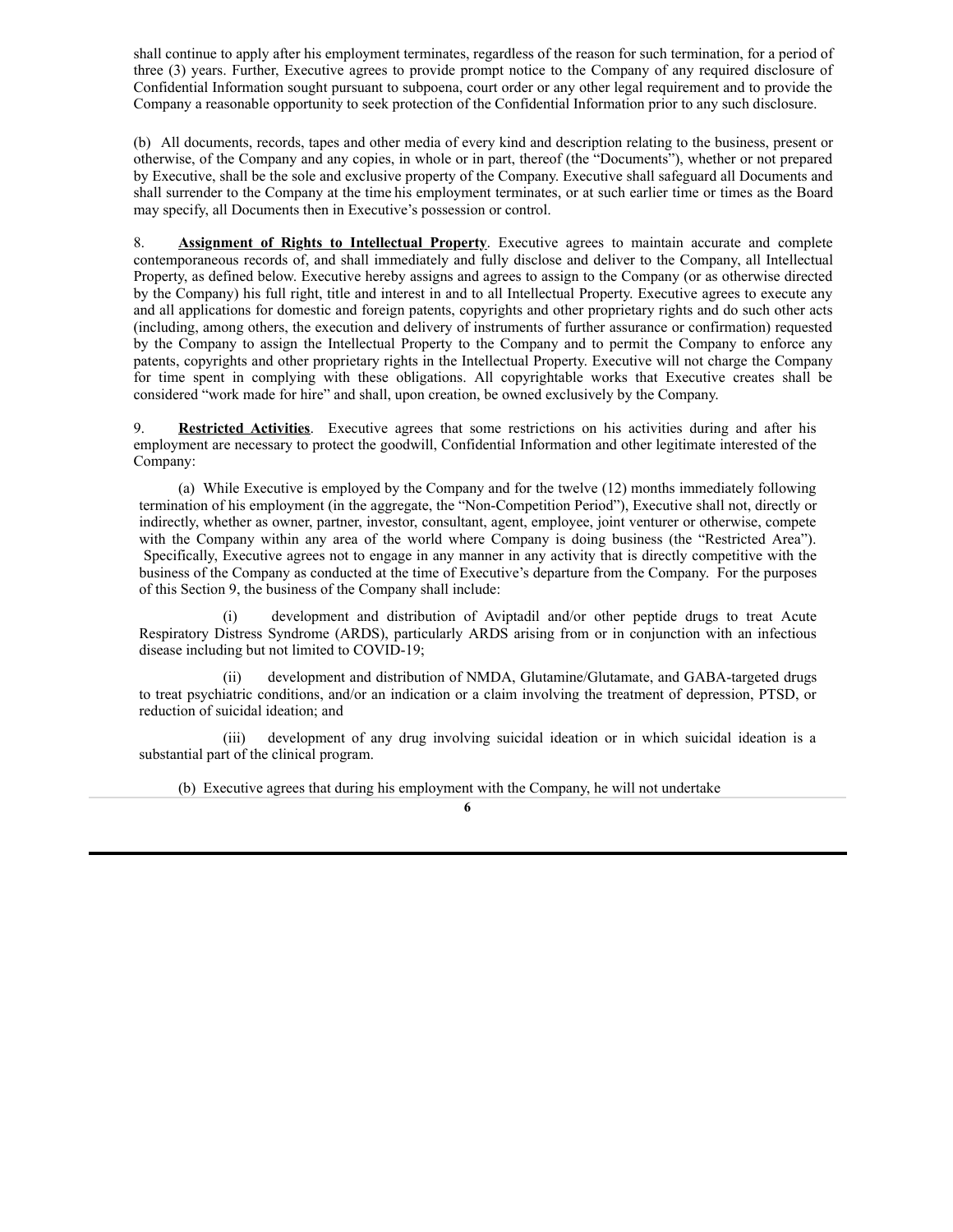any outside activity, whether or not competitive with the business of the Company, that could reasonably give rise to a conflict of interest or otherwise interfere with his duties and obligations to the Company.

(c) Executive further agrees that during the Non-Competition Period, Executive will not hire or attempt to hire any employee or contractor of the Company, assist in such hiring by any person, or encourage any such employee to terminate his or his relationship with the Company; provided, however, that the foregoing will not apply to any employee that has terminated his employment relationship with the Company at least six (6) months prior to the date on which Executive's employment relationship with the Company is terminated.

(d) Executive further agrees that during the Non-Competition Period, Executive will not solicit any customer or vendor of the Company to terminate or diminish its relationship with them, or, in the case of a customer, to conduct with any Person any business or activity which such customer conducts immediately prior to Executive's departure with the Company.

10. **Section 409A of the Code**. Anything to the contrary herein notwithstanding, all benefits or payments provided by the Company to Executive that would be deemed to constitute "nonqualified deferred compensation" within the meaning of Section 409A of the Internal Revenue Code ("Section 409A") are intended to comply with Section 409A and, in the event that any such benefit or payment is deemed to not comply with Section 409A, the Company and Executive agree to renegotiate in good faith any such benefit or payment so that either (i) Section 409A will not apply or (ii) compliance with Section 409A will be achieved, provided, however, that any resulting renegotiated terms shall provide to Executive, to the extent reasonably practicable, the after-tax economic equivalent based on what otherwise would have been provided to Executive pursuant to the terms of this Agreement. Notwithstanding the above, if Executive qualifies as a "specified employee," as defined in Section 409A, incurs a separation from service for any reason other than death and becomes entitled to a distribution under this Agreement, then to the extent required by Section 409A, no distribution otherwise payable to such specified employee during the first six (6) months after the date of such separation from service, shall be paid to such specified employee until the date which is one day after the date which is six (6) months after the date of such separation from service (or, if earlier, the date of death of the specified employee).

11. **Enforcement of Covenants**. Executive acknowledges that he has carefully read and considered all the terms and conditions of this Agreement, including the restraints imposed upon him pursuant to Sections 7, 8 and 9 hereof. Executive agrees that those restraints are necessary for the reasonable and proper protection of the Company and that each and every one of the restraints is reasonable in respect to subject matter, length of time and geographic area. Executive further acknowledges that, were he to breach any of the covenants contained in Sections 7, 8 or 9 hereof, the damage to the Company would be irreparable. Executive therefore agrees that the Company, in addition to any other remedies available to it, shall be entitled to seek preliminary and permanent injunctive relief against any breach or threatened breach by Executive of any of said covenants, without having to post bond. The parties further agree that, in the event that any provision of Section 7, 8 or 9 hereof shall be determined by a court of competent jurisdiction to be unenforceable by reason of its being extended over too great a time, too large a geographic area or too great a range of activities, such provision shall be deemed to be modified to permit its enforcement to the maximum extent permitted by law.

12. **Conflicting Agreements**. Executive hereby represents and warrants that the execution of this Agreement and the performance of his obligations hereunder will not breach or be in conflict with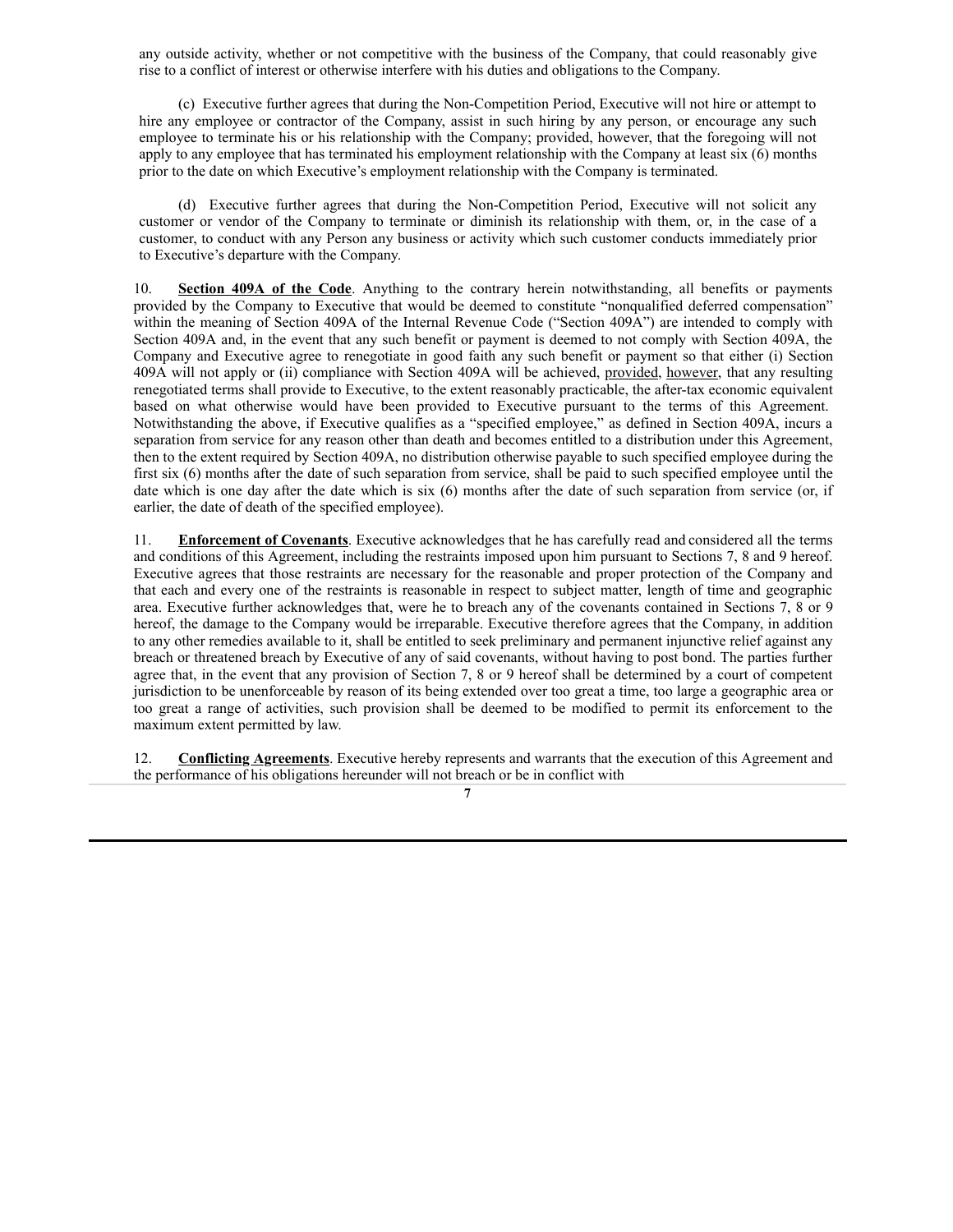any other agreement to which Executive is a party or is bound and that Executive is not now subject to any covenants against competition or similar covenants or any court order or other legal obligation that would affect the performance of his obligations hereunder. Executive will not disclose to or use on behalf of the Company any proprietary information of a third party without such party's consent.

13. **Definitions**. Words or phrases which are initially capitalized or are within quotation marks shall have the meanings provided in this Section and as provided elsewhere herein. For purposes of this Agreement, the following definitions apply:

(a) "Change of Control" means (i) any change in the Company's ownership occurring when any person or company, directly or indirectly, becomes the beneficial owner of voting equity shares of the entity (to the extent of more than 50 percent of the voting shares or the rights to acquire such shares; (ii) any direct or indirect sale or transfer of substantially all of the assets of the Company; (iii) a plan of Company liquidation or an agreement for the sale on liquidation is legally approved and completed; or (iv) the board or empowered managing committee determines and declares that a change of control has occurred, irrespective of any occurrences described above.

(b) "Confidential Information" means any and all information of the Company that is not generally known by Persons with whom the Company competes or does business, or with whom the Company plans to compete or do business and any and all information, publicly known in whole or in part or not, which, if disclosed by the Company would assist in competition against the Company. Confidential Information includes without limitation such information relating to (i) the development, research, testing, manufacturing, marketing and financial activities of the Company, (ii) the Company's products and services, (iii) the costs, sources of supply, financial performance and strategic plans of the Company, (iv) the identity and special needs of the customers of the Company and (v) the people and organizations with whom the Company has a business relationship and the nature and substance of those relationships. Confidential Information also includes any information that the Company has received, or may receive hereafter, belonging to customers or others with any understanding, express or implied, that the information would not be disclosed. Notwithstanding anything to the contrary, Confidential Information will not include (i) any information that has been published in a form generally available to the public or within the trade or industry prior to the date the Executive proposes to disclose or use such information, (ii) any information that the Executive is legally required to disclose, or (iii) any information that is or becomes available to the Executive on a non-confidential basis from a source other than the Executive or an employee or a contractor of the Company; provided that such source is not known by the Executive to be bound by a confidentiality agreement with, or other contractual legal or fiduciary obligation to the Company.

(c) "Intellectual Property" means any invention, formula, process, discovery, development, design, innovation or improvement (whether or not patentable or registrable under copyright statutes) made, conceived, or first actually reduced to practice by Executive, solely or jointly with others, during his employment by the Company.

(d) "Person" means an individual, a corporation, a limited liability company, an association, a partnership, an estate, a trust and any other entity or organization, other than the Company.

13. **Withholding**. All payments made by the Company under this Agreement shall be reduced by any tax or other amounts required to be withheld by the Company under applicable law.

14. **Assignment**. Neither the Company nor Executive may make any assignment of this Agreement or any interest herein, by operation of law or otherwise, without the prior written consent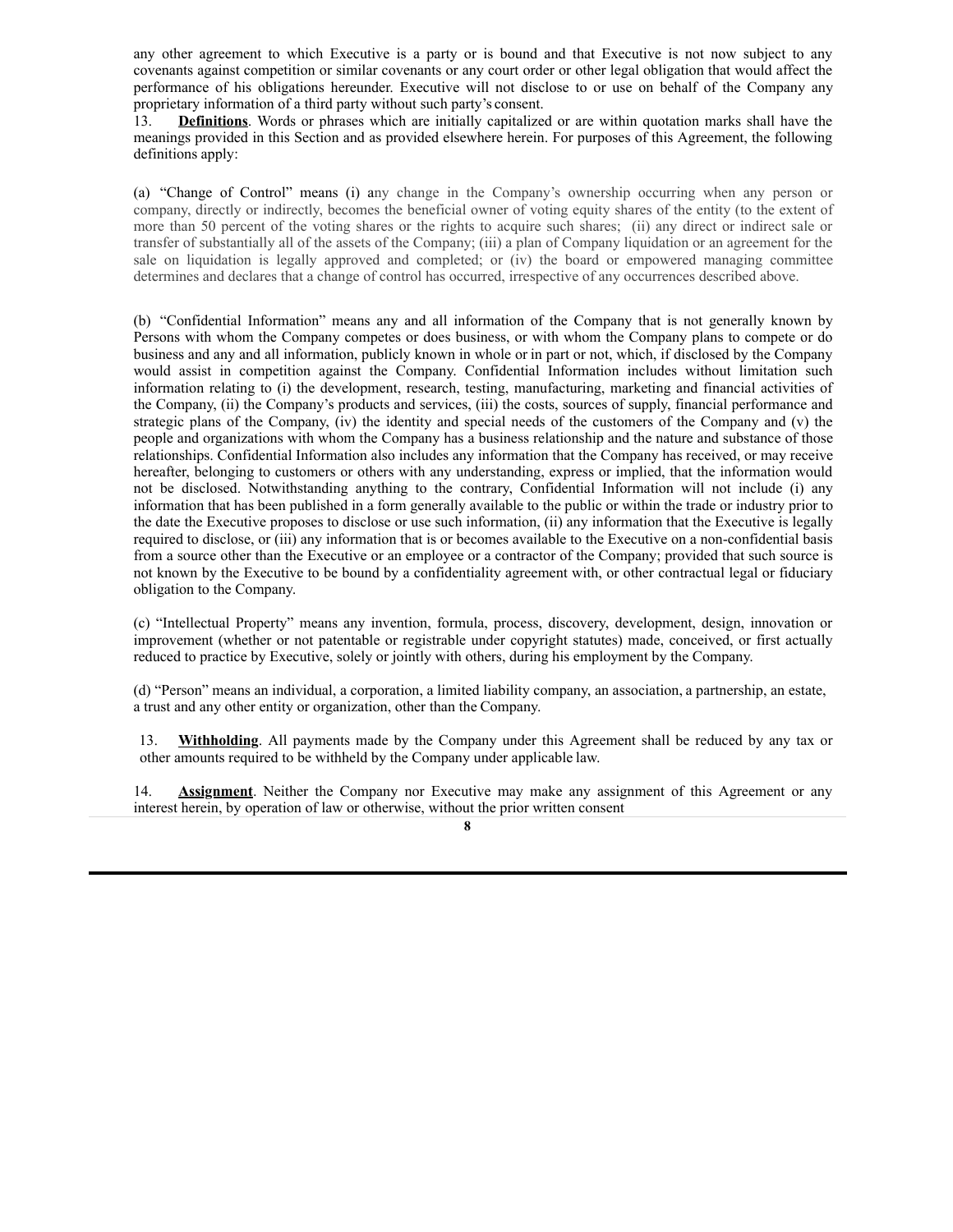of the other; provided, however, that the Company may assign its rights and obligations under this Agreement without the consent of Executive in the event that the Company shall hereafter affect a reorganization, consolidate with, or merge into, any Person or transfer all or substantially all of its properties or assets to any Person. This Agreement shall inure to the benefit of and be binding upon the Company and Executive, their respective successors, executors, administrators, heirs and permitted assigns.

15. **Severability**. If any portion or provision of this Agreement shall to any extent be declared illegal or unenforceable by a court of competent jurisdiction, then the remainder of this Agreement, or the application of such portion or provision in circumstances other than those as to which it is so declared illegal or unenforceable, shall not be affected thereby, and each portion and provision of this Agreement shall be valid and enforceable to the fullest extent permitted by law.

16. **Waiver**. No waiver of any provision hereof shall be effective unless made in writing and signed by the waiving party. The failure of either party to require the performance of any term or obligation of this Agreement, or the waiver by either party of any breach of this Agreement, shall not prevent any subsequent enforcement of such term or obligation or be deemed a waiver of any subsequent breach.

17. **Notices**. Any and all notices, requests, demands and other communications provided for by this Agreement shall be in writing and shall be effective when delivered in person, consigned to a reputable national delivery service or deposited in the United States mail, postage prepaid, registered or certified, and addressed to Executive at his last known address on the books of the Company or, in the case of the Company, at its principal place of business, attention of the Chairman, or to such other address as either party may specify by notice to the other actually received.

18. **Entire Agreement**. This Agreement constitutes the entire agreement between the parties and supersedes all prior communications, agreements and understandings, written or oral, with respect to the terms and conditions of Executive's employment.

19. **Amendment**. This Agreement may be amended or modified only by a written instrument signed by Executive and by an expressly authorized representative of the Company.

20. **Headings**. The headings and captions in this Agreement are for convenience only and in no way define or describe the scope or content of any provision of this Agreement.

21. **Counterparts**. This Agreement may be executed in two or more counterparts, each of which shall be an original and all of which together shall constitute one and the same instrument.

22. **Governing Law**. This is a Delaware contract and shall be construed and enforced under and be governed in all respects by the laws of the State of Delaware, without regard to the conflict of laws principles thereof.

23. **Consent to Jurisdiction**. Each of the parties agrees that all actions, suits or proceedings arising out of or based upon this Agreement or the subject matter hereof shall be brought and maintained in any state or federal court in or of the State of Delaware; provided, however, that the Company also may bring any such action, suit or proceeding against Executive in any other jurisdiction in which Executive is subject to personal jurisdiction. Each of the parties hereto by execution hereof (i) hereby irrevocably submits to such jurisdiction for the purpose of any action, suit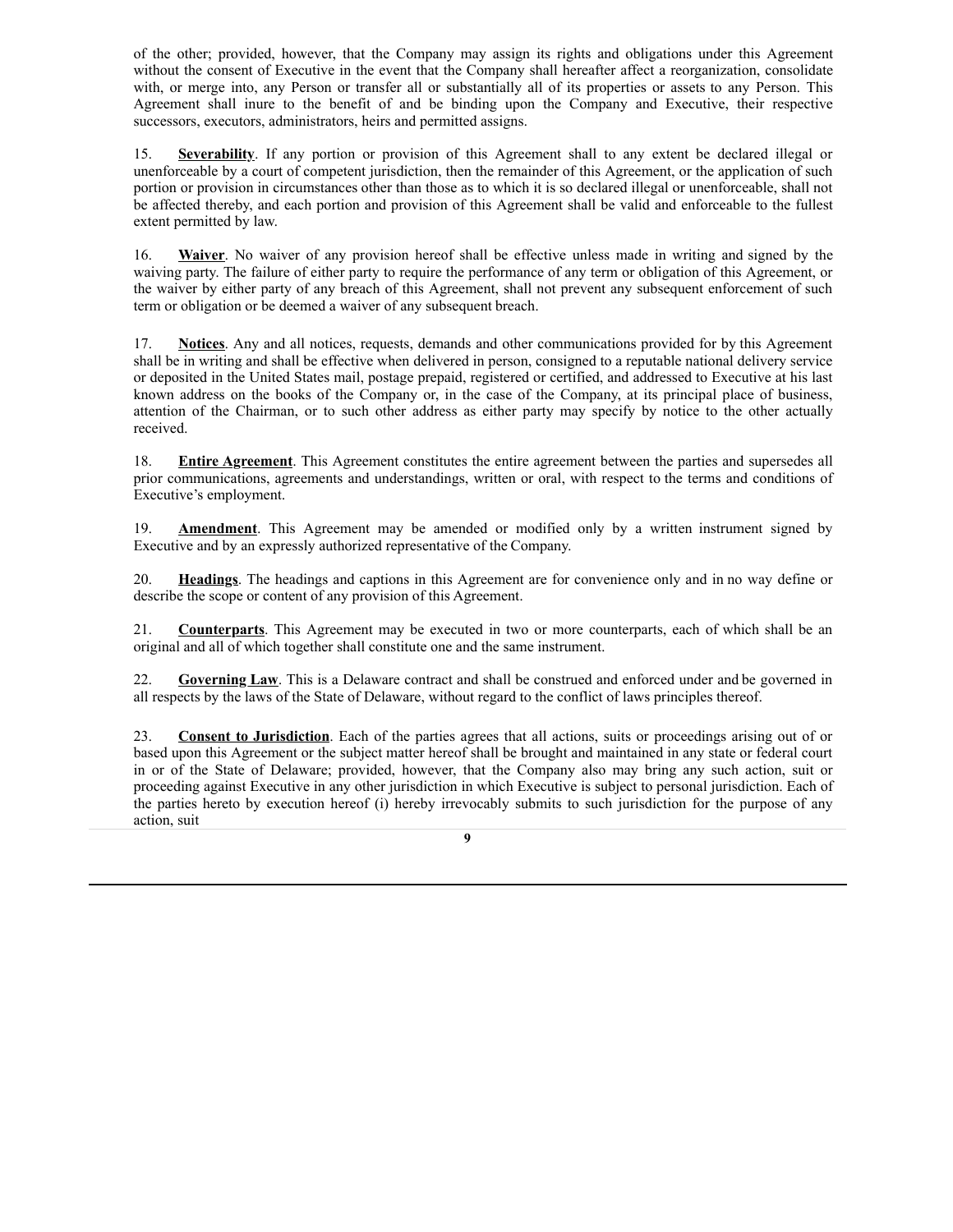or proceeding arising out of or based upon this Agreement or the subject matter hereof and (ii) hereby waives to the extent not prohibited by applicable law, and agrees not to assert, by way of motion, as a defense or otherwise, in any such action, suit or proceeding, any claim that he or it is not subject personally to the jurisdiction of the abovenamed courts; that he or it is immune from extraterritorial injunctive relief or other injunctive relief; that his or its property is exempt or immune from attachment or execution; that any such action, suit or proceeding may not be brought or maintained in one of the above-named courts; that any such action, suit or proceeding brought or maintained in one of the above-named courts should be dismissed on grounds of *forum non conveniens*, should be transferred to any court other than one of the above-named courts, should be stayed by virtue of the pendency of any other action, suit or proceeding in any court other than one of the above-named courts, or that this Agreement or the subject matter hereof may not be enforced in or by any of the above-named courts. Each of the parties hereto hereby consents to service of process in any such suit, action or proceeding in any manner permitted by the laws of the State of Delaware or such other jurisdiction in which the Company may bring an action hereunder; agrees that service of process by registered or certified mail, return receipt requested, at the address specified in or pursuant to Section 18 is reasonably calculated to give actual notice; and waives and agrees not to assert by way of motion, as a defense or otherwise, in any such action, suit or proceeding any claim that service of process made in accordance with Section 16 does not constitute good and sufficient service of process. The provisions of this Section 22 shall not restrict the ability of any party to enforce in any court any judgment obtained in a federal or state court of the State of Delaware.

**IN WITNESS WHEREOF**, this Agreement has been executed as a sealed instrument by the Company, by its duly authorized representative, and by Executive, as of the date first above written.

|  |  | <b>NRx Pharmaceuticals, Inc.</b> |  |
|--|--|----------------------------------|--|
|--|--|----------------------------------|--|

**Executive** 

By: /s/ Alessandra Daigneault By: /s/s Ira Strassberg Name: Alessandra Daigneault Name: Ira Strassberg Title: General Counsel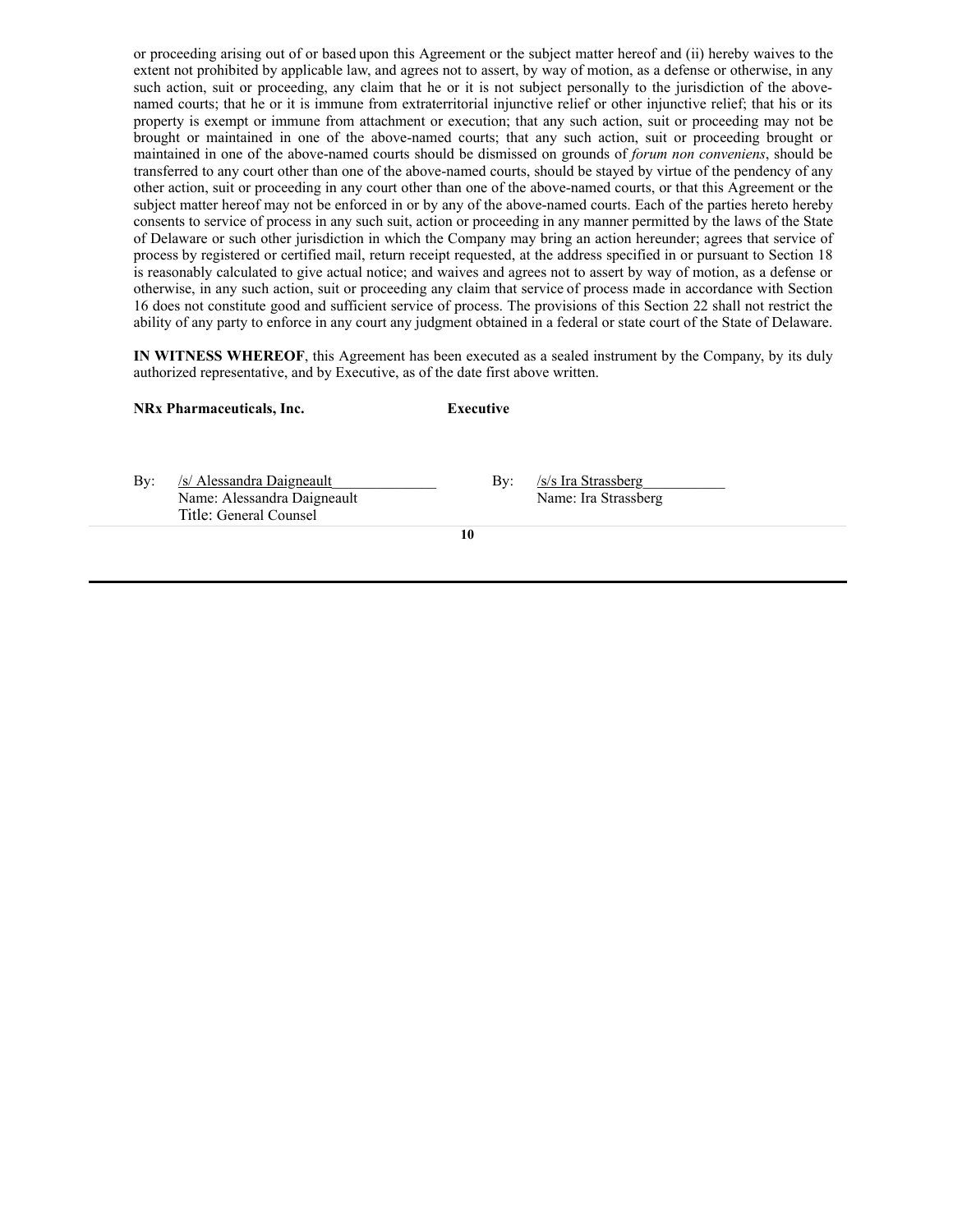# **CERTIFICATION OF THE CHIEF EXECUTIVE OFFICER PURSUANT TO RULE 13a-14(a) AND 15d-14(a), AS ADOPTED PURSUANT TO SECTION 302 OF THE SARBANES-OXLEY ACT OF 2002**

I, Robert Besthof, Interim Chief Executive Officer of NRx Pharmaceuticals, Inc., certify that:

- 1. I have reviewed this Quarterly Report on Form 10-Q of NRx Pharmaceuticals, Inc. (the "Registrant");
- 2. Based on my knowledge, this report does not contain any untrue statement of a material fact or omit to state a material fact necessary to make the statements made, in light of the circumstances under which such statements were made, not misleading with respect to the period covered by this Quarterly Report;
- 3. Based on my knowledge, the financial statements, and other financial information included in this report, fairly present in all material respects the financial condition, results of operations, and cash flows of the Registrant as of, and for, the periods presented in this Quarterly Report;
- 4. The Registrant's other certifying officer and I are responsible for establishing and maintaining disclosure controls and procedures (as defined in Exchange Act Rules  $13a-15(e)$  and  $15d-15(e)$  and internal control over financial reporting (as defined in Exchange Act Rules  $13a-15(f)$  and  $15d-15(f)$ ) for the Registrant and have:
	- a. Designed such disclosure controls and procedures, or caused such disclosure controls and procedures to be designed under our supervision, to ensure that material information relating to the Registrant is made known to us by others within those entities, particularly during the period in which this Quarterly Report is being prepared;
	- b. Designed such internal control over financial reporting, or caused such internal control over financial reporting to be designed under our supervision, to provide reasonable assurance regarding the reliability of financial reporting and the preparation of financial statements for external purposes in accordance with generally accepted accounting principles;
	- c. Evaluated the effectiveness of the Registrant's disclosure controls and procedures and presented in this report our conclusions about the effectiveness of the disclosure controls and procedures, as of the end of the period covered by this report based on such evaluation; and
	- d. Disclosed in this report any change in the Registrant's internal control over financial reporting that occurred during the Registrant's most recent fiscal quarter (the Registrant's fourth fiscal quarter in the case of an annual report) that has materially affected, or is reasonably likely to materially affect, the Registrant's internal control over financial reporting; and
- 5. The Registrant's other certifying officer and I have disclosed, based on our most recent evaluation of internal control over financial reporting, to the Registrant's auditors and the audit committee of the Registrant's board of directors (or persons performing equivalent functions):
	- a. All significant deficiencies and material weaknesses in the design or operation of internal control over financial reporting which are reasonably likely to adversely affect the Registrant's ability to record, process, summarize and report financial information; and
	- b. Any fraud, whether or not material, that involves management or other employees who have a significant role in the Registrant's internal control over financial reporting.

Date: May 16, 2022 /s/ Robert Besthof

Robert Besthof Interim Chief Executive Officer (Principal Executive Officer)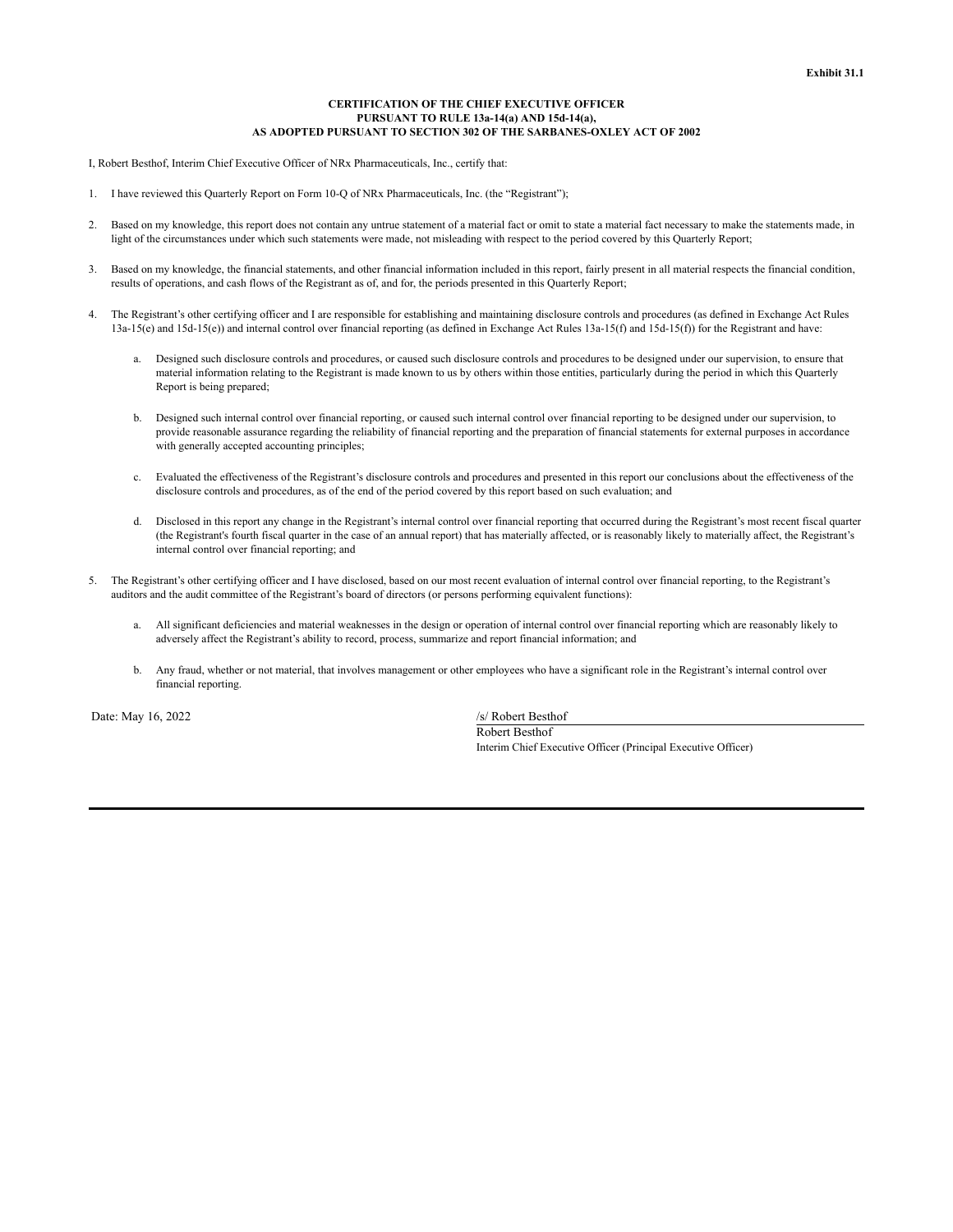# **CERTIFICATION OF THE ACTING CHIEF FINANCIAL OFFICER PURSUANT TO RULE 13a-14(a) AND 15d-14(a), AS ADOPTED PURSUANT TO SECTION 302 OF THE SARBANES-OXLEY ACT OF 2002**

I, Ira Strassberg, Chief Financial Officer of NRx Pharmaceuticals, Inc., certify that:

- 1. I have reviewed this Quarterly Report on Form 10-Q of NRx Pharmaceuticals, Inc. (the "Registrant");
- 2. Based on my knowledge, this report does not contain any untrue statement of a material fact or omit to state a material fact necessary to make the statements made, in light of the circumstances under which such statements were made, not misleading with respect to the period covered by this Quarterly Report;
- 3. Based on my knowledge, the financial statements, and other financial information included in this report, fairly present in all material respects the financial condition, results of operations, and cash flows of the Registrant as of, and for, the periods presented in this Quarterly Report;
- 4. The Registrant's other certifying officer and I are responsible for establishing and maintaining disclosure controls and procedures (as defined in Exchange Act Rules  $13a-15(e)$  and  $15d-15(e)$  and internal control over financial reporting (as defined in Exchange Act Rules  $13a-15(f)$  and  $15d-15(f)$ ) for the Registrant and have:
	- a. Designed such disclosure controls and procedures, or caused such disclosure controls and procedures to be designed under our supervision, to ensure that material information relating to the Registrant is made known to us by others within those entities, particularly during the period in which this Quarterly Report is being prepared;
	- b. Designed such internal control over financial reporting, or caused such internal control over financial reporting to be designed under our supervision, to provide reasonable assurance regarding the reliability of financial reporting and the preparation of financial statements for external purposes in accordance with generally accepted accounting principles;
	- c. Evaluated the effectiveness of the Registrant's disclosure controls and procedures and presented in this report our conclusions about the effectiveness of the disclosure controls and procedures, as of the end of the period covered by this report based on such evaluation; and
	- d. Disclosed in this report any change in the Registrant's internal control over financial reporting that occurred during the Registrant's most recent fiscal quarter (the Registrant's fourth fiscal quarter in the case of an annual report) that has materially affected, or is reasonably likely to materially affect, the Registrant's internal control over financial reporting; and
- 5. The Registrant's other certifying officer and I have disclosed, based on our most recent evaluation of internal control over financial reporting, to the Registrant's auditors and the audit committee of the Registrant's board of directors (or persons performing equivalent functions):
	- a. All significant deficiencies and material weaknesses in the design or operation of internal control over financial reporting which are reasonably likely to adversely affect the Registrant's ability to record, process, summarize and report financial information; and
	- b. Any fraud, whether or not material, that involves management or other employees who have a significant role in the Registrant's internal control over financial reporting.

Date: May 16, 2022 /s/ Ira Strassberg

Ira Strassberg Chief Financial Officer (Principal Financial Officer)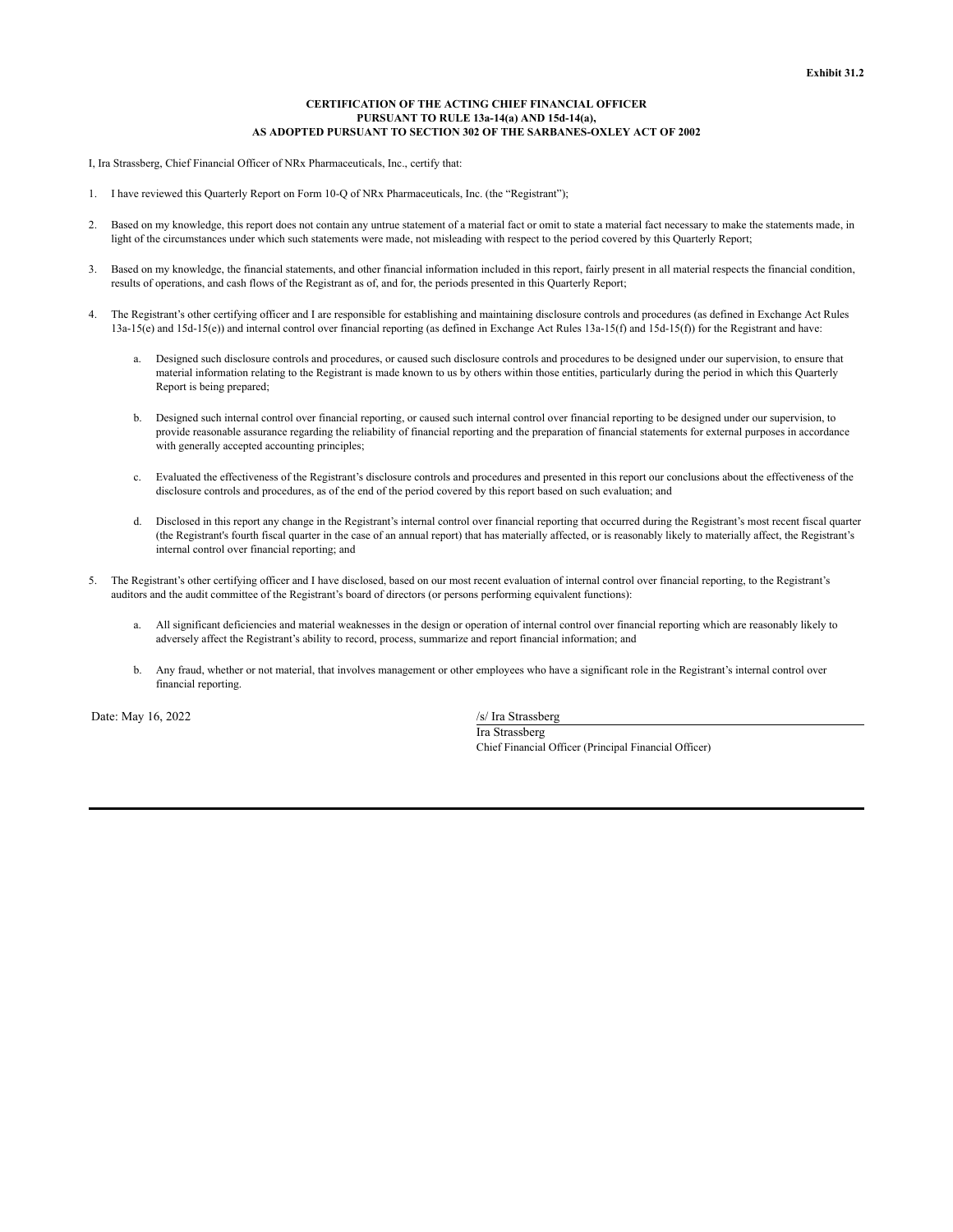# **CERTIFICATION OF THE CHIEF EXECUTIVE OFFICER PURSUANT TO 18 U.S.C. SECTION 1350, AS ADOPTED PURSUANT TO SECTION 906 OF THE SARBANES-OXLEY ACT OF 2002**

In connection with the filing of the Quarterly Report on Form 10-Q for the three months ended March 31, 2022 (the "Report") by NRx Pharmaceuticals, Inc. (the "Registrant"), I, Robert Besthof, as Interim Chief Executive Officer of the Registrant hereby certify pursuant to 18 U.S.C. Section 1350, as adopted pursuant to Section 906 of the Sarbanes-Oxley Act of 2002, that, to the best of my knowledge:

- 1. the Report fully complies with the requirements of Section 13(a) or Section 15(d) of the Securities Exchange Act of 1934, as amended; and
- 2. the information contained in the Report fairly presents, in all material respects, the financial condition and results of operations of the Registrant.

Date: May 16, 2022 /s/ Robert Besthof

Robert Besthof Interim Chief Executive Officer (Principal Executive Officer)

A signed original of this written statement required by Section 906, or other document authenticating, acknowledging, or otherwise adopting the signature that appears in typed form within the electronic version of this written statement required by Section 906, has been provided to the Registrant and will be retained by the Registrant and furnished to the Securities and Exchange Commission or its staff upon request